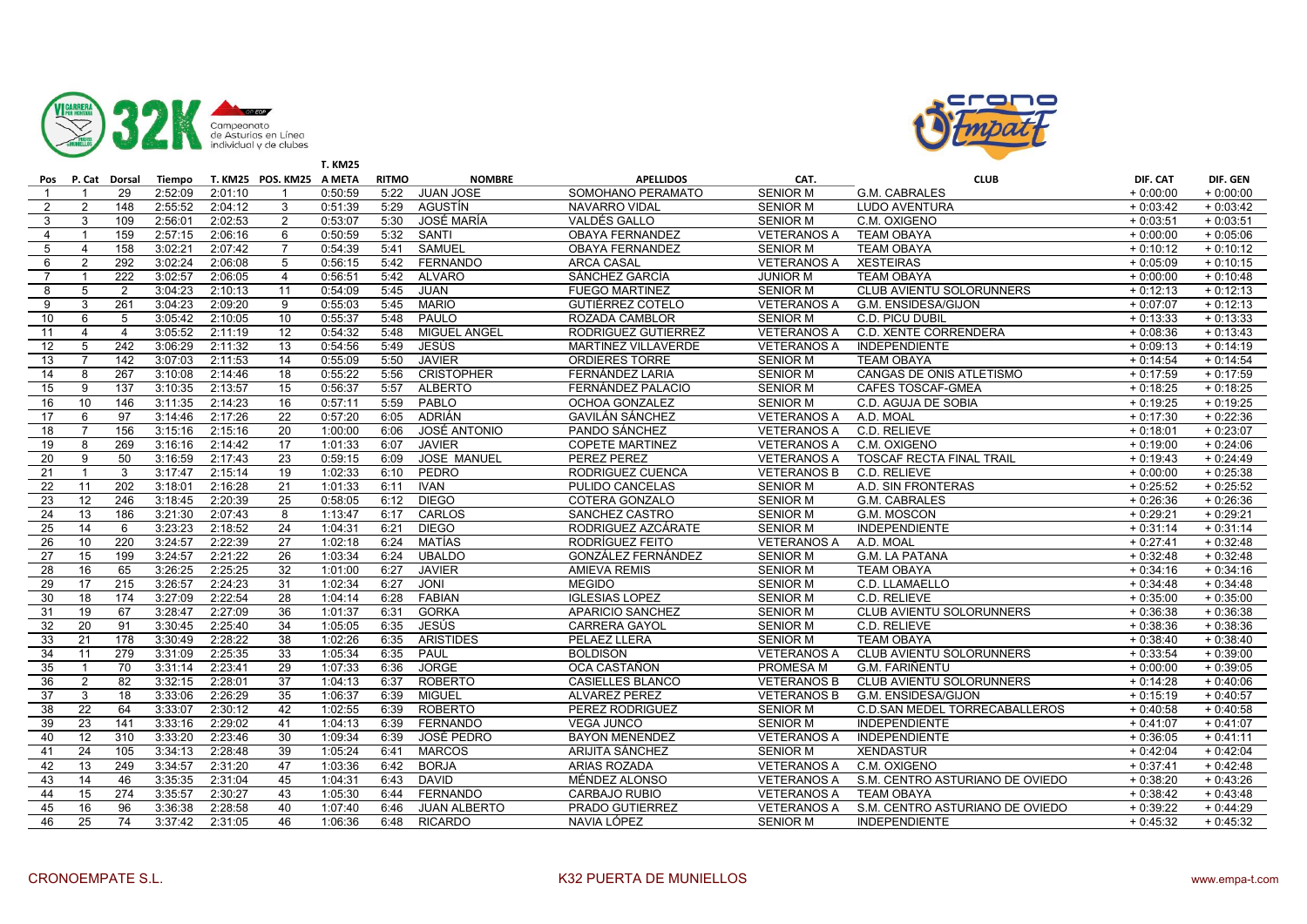



|     |                 |               |               |         |                          | <b>T. KM25</b> |              |                          |                           |                    |                                        |            |            |
|-----|-----------------|---------------|---------------|---------|--------------------------|----------------|--------------|--------------------------|---------------------------|--------------------|----------------------------------------|------------|------------|
| Pos |                 | P. Cat Dorsal | <b>Tiempo</b> |         | T. KM25 POS. KM25 A META |                | <b>RITMO</b> | <b>NOMBRE</b>            | <b>APELLIDOS</b>          | CAT.               | <b>CLUB</b>                            | DIF. CAT   | DIF. GEN   |
| 47  | 26              | 253           | 3:38:25       | 2:30:58 | 44                       | 1:07:26        | 6:49         | <b>PABLO</b>             | <b>CABAL PÉREZ</b>        | <b>SENIOR M</b>    | <b>TEAM OBAYA</b>                      | $+0:46:16$ | $+0:46:16$ |
| 48  | 17              | 163           | 3:38:56       | 2:36:46 | 64                       | 1:02:10        | 6:50         | <b>JUAN</b>              | <b>BULNES SANCHEZ</b>     | <b>VETERANOS A</b> | <b>G.M. PICU PIENZU</b>                | $+0:41:41$ | $+0:46:47$ |
| 49  | 18              | 197           | 3:39:07       | 2:33:06 | 51                       | 1:06:00        | 6:50         | <b>MARCO</b>             | <b>PRIETO</b>             | <b>VETERANOS A</b> | G.M. SAN PEDRO DE LOS ARCOS            | $+0:41:52$ | $+0:46:58$ |
| 50  | 19              | 25            | 3:39:23       | 2:34:14 | 53                       | 1:05:08        | 6:51         | <b>VICTOR</b>            | <b>IGLESIAS LOBATO</b>    | <b>VETERANOS A</b> | A.D. SIN FRONTERAS                     | $+0:42:07$ | $+0:47:14$ |
| 51  | 20              | 17            | 3:39:24       | 2:35:15 | 57                       | 1:04:08        | 6:51         | <b>RUPERTO</b>           | <b>REGUERA RICO</b>       | <b>VETERANOS A</b> | <b>TOSCAF RECTA FINAL TRAIL</b>        | $+0.42:08$ | $+0:47:15$ |
| 52  | 27              | 35            | 3:39:30       | 2:32:49 | 50                       | 1:06:41        | 6:51         | <b>JAVIER</b>            | RODRIGUEZ RODRIGUEZ       | <b>SENIOR M</b>    | <b>G.M. LA PATANA</b>                  | $+0:47:21$ | $+0:47:21$ |
| 53  | 28              | 248           | 3:39:44       | 2:34:29 | 55                       | 1:05:15        | 6:51         | <b>LUIS MARIANO</b>      | <b>GONZÁLEZ MONGES</b>    | <b>SENIOR M</b>    | CAFES TOSCAF-GMEA                      | $+0:47:35$ | $+0:47:35$ |
| 54  | 21              | 38            | 3:39:58       | 2:33:20 | 52                       | 1:06:38        | 6:52         | <b>ISAAC</b>             | RAMOS ARCONADA            | <b>VETERANOS A</b> | <b>CERRATO TRAIL RUNNING</b>           | $+0:42:43$ | $+0:47:49$ |
| 55  |                 | 209           | 3:40:09       | 2:36:53 | 66                       | 1:03:16        | 6:52         | <b>RAQUEL</b>            | RONCO CASTAÑON            | <b>VETERANAS A</b> | C.D. PILOÑA DEPORTE                    | $+0:00:00$ | $+0.48:00$ |
| 56  | 22              | 286           | 3:40:38       | 2:31:28 | 48                       | 1:09:10        | 6:53         | <b>SERGIO</b>            | FERNÁNDEZ ANES            | <b>VETERANOS A</b> | CLUB AVIENTU SOLORUNNERS               | $+0:43:23$ | $+0:48:29$ |
| 57  | 29              | 196           | 3:40:39       | 2:32:14 | 49                       | 1:08:24        | 6:53         | <b>ALEJANDRO</b>         | MARTÍNEZ ALVAREZ          | <b>SENIOR M</b>    | <b>CORRIENDO X MORCIN</b>              | $+0:48:29$ | $+0.48:29$ |
| 58  | 30              | 228           | 3:41:51       | 2:36:22 | 61                       | 1:05:29        | 6:55         | <b>JUAN</b>              | <b>VALDES TEJEIRO</b>     | <b>SENIOR M</b>    | <b>LOS URRIELES</b>                    | $+0.49:42$ | $+0.49:42$ |
| 59  | $\mathbf 1$     | 132           | 3:42:23       | 2:36:20 | 60                       | 1:06:02        | 6:56         | SONIA                    | <b>AMAT VALERO</b>        | <b>SENIOR F</b>    | <b>CLUB AVIENTU SOLORUNNERS</b>        | $+0:00:00$ | $+0:50:14$ |
| 60  | $\overline{23}$ | 287           | 3:42:33       | 2:34:17 | 54                       | 1:08:16        | 6:57         | <b>MIGUEL</b>            | <b>CAMACHO CASTRO</b>     | <b>VETERANOS A</b> | <b>CAFES TOSCAF-GMEA</b>               | $+0:45:18$ | $+0:50:24$ |
| 61  | 24              | 288           | 3:42:35       | 2:35:51 | 59                       | 1:06:44        | 6:57         | <b>RICARDO</b>           | <b>GARCÍA VIEJO</b>       | <b>VETERANOS A</b> | G.M. VIZCARES                          | $+0:45:20$ | $+0:50:26$ |
| 62  | 25              | 14            | 3:43:01       | 2:34:46 | 56                       | 1:08:15        | 6:57         | <b>AMBROSIO</b>          | <b>MENENDEZ GAYO</b>      | <b>VETERANOS A</b> | <b>INDEPENDIENTE</b>                   | $+0.45:46$ | $+0:50:52$ |
| 63  | 31              | 184           | 3:44:49       | 2:36:46 | 63                       | 1:08:03        | 7:01         | <b>DAVID</b>             | ALONSO CANO               | <b>SENIOR M</b>    | S.M. CENTRO ASTURIANO DE OVIEDO        | $+0:52:40$ | $+0:52:40$ |
| 64  | 26              | 26            | 3:45:34       | 2:40:06 | 75                       | 1:05:28        | 7:02         | <b>ALBERTO</b>           | <b>GARCIA RAMOS</b>       | <b>VETERANOS A</b> | <b>TEAM OBAYA</b>                      | $+0:48:19$ | $+0:53:25$ |
| 65  | 27              | 95            | 3:45:49       | 2:38:58 | 73                       | 1:06:51        | 7:03         | <b>FRACISCO JAVIER</b>   | PIQUERO ALVAREZ           | <b>VETERANOS A</b> | <b>C.D. RUN 04</b>                     | $+0:48:34$ | $+0:53:40$ |
| 66  | 32              | 94            | 3:45:50       | 2:39:12 | 74                       | 1:06:38        | 7:03         | <b>ALFREDO</b>           | <b>RICO</b>               | <b>SENIOR M</b>    | <b>OVETUS CROSSFIT</b>                 | $+0:53:41$ | $+0:53:41$ |
| 67  | $\overline{4}$  | 88            | 3:47:06       | 2:35:42 | 58                       | 1:11:23        | 7:05         | <b>ANTONIO</b>           | <b>GONZALEZ FERNANDEZ</b> | <b>VETERANOS B</b> | A.D. MOAL                              | $+0.29:19$ | $+0:54:57$ |
| 68  | 33              | 180           | 3:48:06       | 2:40:23 | 76                       | 1:07:43        | 7:07         | <b>SERGIO</b>            | MENÉNDEZ GONZÁLEZ         | <b>SENIOR M</b>    | <b>CUMBRE LLANGREU</b>                 | $+0:55:57$ | $+0:55:57$ |
| 69  | 34              | 81            | 3:49:34       | 2:36:58 | 67                       | 1:12:36        | 7:10         | <b>JAVIER</b>            | <b>AGUNDO RUEDA</b>       | <b>SENIOR M</b>    | <b>G.M. LA PATANA</b>                  | $+0:57:25$ | $+0:57:25$ |
| 70  | 35              | 77            | 3:49:52       | 2:44:19 | 88                       | 1:05:33        | 7:10         | <b>EMILIO</b>            | AFONSO CUESTA             | <b>SENIOR M</b>    | <b>TEAM OBAYA</b>                      | $+0:57:43$ | $+0:57:43$ |
| 71  | 28              | 60            | 3:49:53       | 2:44:37 | 91                       | 1:05:15        | 7:10         | <b>BLAS</b>              | MARTÍNEZ ANTUÑA           | <b>VETERANOS A</b> | LUDO AVENTURA                          | $+0:52:38$ | $+0:57:44$ |
| 72  | 29              | 90            | 3:51:34       | 2:37:13 | 69                       | 1:14:21        | 7:14         | <b>JOSE ANTONIO</b>      | MENENDEZ FERNANDEZ        | <b>VETERANOS A</b> | A.D. MOAL                              | $+0:54:19$ | $+0.59:25$ |
| 73  | $\mathbf{1}$    | 124           | 3:51:56       | 2:40:26 | 77                       | 1:11:30        | 7:14         | ANA CRISTINA             | <b>AGUADO MORI</b>        | <b>VETERANAS B</b> | G.M. REINO ASTUR UNIVERSIDAD DE OVIEDO | $+0:00:00$ | $+0:59:47$ |
| 74  | 30              | 58            | 3:52:10       | 2:38:19 | 70                       | 1:13:51        | 7:15         | <b>FERNANDO</b>          | PEREZ ALCANTARILLA        | <b>VETERANOS A</b> | C.D. RELIEVE                           | $+0:54:55$ | $+1:00:01$ |
| 75  | 31              | 183           | 3:52:30       | 2:46:14 | 101                      | 1:06:15        |              | 7:15 FRANCISCO JAVIER    | <b>BUENO MAYO</b>         | <b>VETERANOS A</b> | S.M. CENTRO ASTURIANO DE OVIEDO        | $+0:55:14$ | $+1:00:21$ |
| 76  | 36              | 298           | 3:53:02       | 2:38:40 | 71                       | 1:14:22        | 7:16         | <b>ALEJANDRO</b>         | <b>HACES TAMÉS</b>        | <b>SENIOR M</b>    | G.M. ENSIDESA/GIJON                    | $+1:00:53$ | $+1:00:53$ |
| 77  | 37              | 239           | 3:53:16       | 2:45:58 | 98                       | 1:07:18        |              | 7:17 ALEJANDRO           | <b>LABRA GONZALEZ</b>     | <b>SENIOR M</b>    | <b>G.M. PICU PIENZU</b>                | $+1:01:07$ | $+1:01:07$ |
| 78  | 32              | 92            | 3:53:19       | 2:46:14 | 100                      | 1:07:05        | 7:17         | <b>FRANCISCO DE ASIS</b> | PEREZ FERNANDEZ           | <b>VETERANOS A</b> | S.M. CENTRO ASTURIANO DE OVIEDO        | $+0:56:04$ | $+1:01:10$ |
| 79  | 38              | 157           | 3:53:53       | 2:36:33 | 62                       | 1:17:19        | 7:18         | <b>JUAN JOSE</b>         | <b>LOPEZ ALVAREZ</b>      | <b>SENIOR M</b>    | G.M. MOSCON                            | $+1:01:44$ | $+1:01:44$ |
| 80  | 33              | 205           | 3:54:06       | 2:37:09 | 68                       | 1:16:56        | 7:18         | <b>DIEGO</b>             | <b>MARTÍNEZ RODRÍGUEZ</b> | <b>VETERANOS A</b> | <b>NAVA TRAIL</b>                      | $+0:56:50$ | $+1:01:57$ |
| 81  | $\overline{2}$  | 259           | 3:54:10       | 2:44:02 | 86                       | 1:10:07        | 7:18         | <b>EVA</b>               | <b>CRUZ MONTALBÁN</b>     | <b>VETERANAS A</b> | G.M. CABRALES                          | $+0:14:00$ | $+1:02:01$ |
| 82  | 39              | 303           | 3:54:10       | 2:44:51 | 92                       | 1:09:18        | 7:18         | <b>SEGISMUNDO</b>        | GARCÍA DE PAREDES PÉREZ   | <b>SENIOR M</b>    | G.M. CABRALES                          | $+1:02:01$ | $+1:02:01$ |
| 83  | 5               | 290           | 3:54:25       | 2:43:06 | 83                       | 1:11:18        | 7:19         | <b>FELIX JOSE</b>        | <b>GARCÍA FERNÁNDEZ</b>   | <b>VETERANOS B</b> | <b>CORRIENDO X MORCIN</b>              | $+0:36:38$ | $+1:02:16$ |
| 84  | 40              | 276           | 3:54:30       | 2:42:36 | 82                       | 1:11:54        | 7:19         | <b>DIEGO</b>             | GONZÁLEZ PÉREZ            | <b>SENIOR M</b>    | <b>CUMBRE LLANGREU</b>                 | $+1:02:21$ | $+1:02:21$ |
| 85  | 34              | 266           | 3:54:31       | 2:38:54 | 72                       | 1:15:36        | 7:19         | <b>AITOR</b>             | EGOTXEAGA DOBLAS          | <b>VETERANOS A</b> | D-RUTA                                 | $+0:57:15$ | $+1:02:22$ |
| 86  | $\overline{2}$  | 167           | 3:54:32       | 2:44:24 | 89                       | 1:10:08        | 7:19         | <b>BELEN</b>             | <b>BETOLAZA CADENAS</b>   | <b>SENIOR F</b>    | C.D. RELIEVE                           | $+0:12:09$ | $+1:02:23$ |
| 87  | 35              | 106           | 3:54:43       | 2:44:00 | 85                       | 1:10:43        | 7:20         | <b>IVAN</b>              | <b>VARELA DIAZ</b>        | <b>VETERANOS A</b> | <b>TEAM OBAYA</b>                      | $+0:57:28$ | $+1:02:34$ |
| 88  | 36              | 283           | 3:55:35       | 2:44:58 | 94                       | 1:10:36        | 7:21         | <b>CESAR</b>             | FORCELLEDO NOVAL          | <b>VETERANOS A</b> | C.M. OXIGENO                           | $+0:58:19$ | $+1:03:26$ |
| 89  | 41              | 13            | 3:55:47       | 2:36:48 | 65                       | 1:18:58        | 7:22         | <b>SERGIO</b>            | <b>MARTINEZ SUAREZ</b>    | <b>SENIOR M</b>    | CLUB AVIENTU SOLORUNNERS               | $+1:03:38$ | $+1:03:38$ |
| 90  | 37              | 304           | 3:56:15       | 2:44:34 | 90                       | 1:11:41        | 7:22         | <b>VLADIMIR</b>          | <b>BARCIA LASTRA</b>      | <b>VETERANOS A</b> | A.D. MOAL                              | $+0.59:00$ | $+1:04:06$ |
| 91  | 42              | 294           | 3:56:28       | 2:41:38 | 81                       | 1:14:49        | 7:23         | <b>DIEGO</b>             | MARTÍNEZ MARTÍNEZ         | <b>SENIOR M</b>    | G.M. MOSCON                            | $+1:04:19$ | $+1:04:19$ |
| 92  | 38              | 30            | 3:56:45       | 2:44:05 | 87                       | 1:12:40        | 7:23         | MÍGUEL ANGEL             | <b>BERDASCO REY</b>       | <b>VETERANOS A</b> | A.D. LAS XANAS                         | $+0:59:29$ | $+1:04:36$ |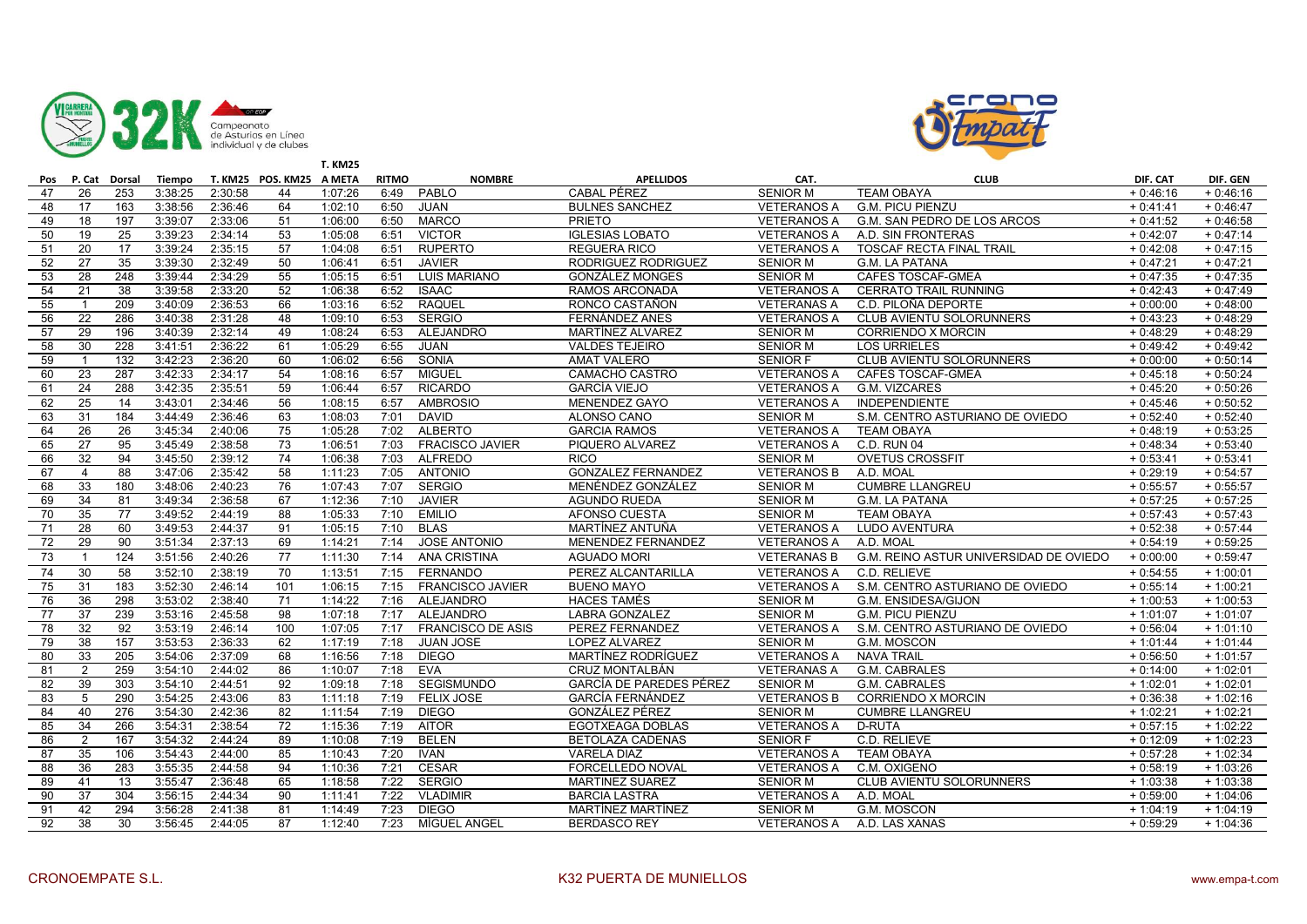



|     |                |                  |         |         |                          | <b>T. KM25</b> |              |                     |                           |                    |                                        |            |             |
|-----|----------------|------------------|---------|---------|--------------------------|----------------|--------------|---------------------|---------------------------|--------------------|----------------------------------------|------------|-------------|
| Pos |                | P. Cat Dorsal    | Tiempo  |         | T. KM25 POS. KM25 A META |                | <b>RITMO</b> | <b>NOMBRE</b>       | <b>APELLIDOS</b>          | CAT.               | <b>CLUB</b>                            | DIF. CAT   | DIF. GEN    |
| 93  | 39             | 135              | 3:56:49 | 2:45:47 | 96                       | 1:11:02        | 7:23         | <b>RAFA</b>         | <b>GARCÍA MORI</b>        | <b>VETERANOS A</b> | <b>XENDASTUR</b>                       | $+0:59:34$ | $+1:04:40$  |
| 94  | 43             | 108              | 3:57:32 | 2:44:54 | 93                       | 1:12:38        | 7:25         | <b>IVÁN</b>         | LORENZO RUBIO             | <b>SENIOR M</b>    | <b>CLUB CORRER ASTURIAS</b>            | $+1:05:23$ | $+1:05:23$  |
| 95  | 3              | 129              | 3:57:51 | 2:45:21 | 95                       | 1:12:30        | 7:25         | <b>ADRIANA</b>      | SUAREZ LOPEZ              | <b>SENIOR F</b>    | A.D. MOAL                              | $+0:15:28$ | $+1:05:42$  |
| 96  | 40             | 120              | 3:58:35 | 2:41:15 | 79                       | 1:17:19        | 7:27         | <b>JAVIER</b>       | MENENDEZ MENENDEZ         | <b>VETERANOS A</b> | C.D. RELIEVE                           | $+1:01:19$ | $+1:06:26$  |
| 97  | 44             | 10               | 3:58:53 |         |                          |                | 7:27         | <b>CRISTIAN</b>     | <b>MENENDEZ PEREZ</b>     | <b>SENIOR M</b>    | CLUB AVIENTU SOLORUNNERS               | $+1:06:44$ | $+1:06:44$  |
| 98  | 45             | 260              | 3:59:21 | 2:46:11 | 99                       | 1:13:10        | 7:28         | <b>RUBEN</b>        | FERNÁNDEZ DEL CORRO       | <b>SENIOR M</b>    | G.M. FARIÑENTU                         | $+1:07:12$ | $+1:07:12$  |
| 99  | 41             | 198              | 4:00:30 | 2:45:50 | 97                       | 1:14:40        | 7:30         | <b>BENJAMIN</b>     | PLAZA VALLINA             | <b>VETERANOS A</b> | CLUB SOCIAL ALCOA-INESPAL              | $+1:03:15$ | $+1:08:21$  |
| 100 | 46             | 200              | 4:00:33 | 2:41:20 | 80                       | 1:19:12        | 7:30         | <b>JORGE CARLOS</b> | SALAS HERNÁNDEZ           | <b>SENIOR M</b>    | <b>COLLACIOS</b>                       | $+1:08:24$ | $+1:08:24$  |
| 101 | 47             | 102              | 4:01:44 | 2:43:25 | 84                       | 1:18:18        | 7:33         | <b>JAVIER</b>       | SUÁREZ RODRÍGUEZ          | <b>SENIOR M</b>    | <b>RAZASTUR XTREME</b>                 | $+1:09:35$ | $+1:09:35$  |
| 102 | 48             | 27               | 4:01:55 | 2:50:16 | 111                      | 1:11:38        | 7:33         | <b>GONZALO</b>      | <b>RECIO PRADO</b>        | <b>SENIOR M</b>    | <b>LIQUEN</b>                          | $+1:09:46$ | $+1:09:46$  |
| 103 | 6              | 56               | 4:02:41 | 2:50:37 | $\overline{113}$         | 1:12:04        | 7:34         | <b>MIGUEL</b>       | RODRIGUEZ FERNANDEZ       | <b>VETERANOS B</b> | <b>COLLACIOS</b>                       | $+0:44:54$ | $+1:10:32$  |
| 104 | $\overline{4}$ | 317              | 4:02:43 | 2:47:51 | 104                      | 1:14:52        | 7:34         | <b>ROSA ANA</b>     | <b>ALVAREZ FIDALGO</b>    | <b>SENIOR F</b>    | A.E. PUNTU COLLORAU                    | $+0:20:20$ | $+1:10:34$  |
| 105 | 49             | 164              | 4:03:58 | 2:51:54 | 119                      | 1:12:04        | 7:36         | ANDRÉS JAVIER       | ALVAREZ GARCÍA            | <b>SENIOR M</b>    | <b>CLUB AVIENTU SOLORUNNERS</b>        | $+1:11:49$ | $+1:11:49$  |
| 106 | 50             | 117              | 4:05:30 | 2:49:56 | 110                      | 1:15:33        | 7:40         | <b>RAUL</b>         | FERNANDEZ VELASCO         | <b>SENIOR M</b>    | G.M. REINO ASTUR UNIVERSIDAD DE OVIEDO | $+1:13:20$ | $+1:13:20$  |
| 107 | 42             | 154              | 4:05:36 | 2:52:21 | 121                      | 1:13:15        | 7:40         | <b>IGNACIO</b>      | <b>VALDES PEREZ</b>       | <b>VETERANOS A</b> | C.M. OXIGENO                           | $+1:08:21$ | $+1:13:27$  |
| 108 | 51             | 315              | 4:06:06 | 2:47:42 | 103                      | 1:18:24        | 7:41         | <b>GUZMÁN</b>       | GONZÁLEZ FERNÁNDEZ        | <b>SENIOR M</b>    | <b>G.M. LA PATANA</b>                  | $+1:13:57$ | $+1:13:57$  |
| 109 | 43             | 49               | 4:06:23 | 2:50:43 | 114                      | 1:15:39        | 7:41         | <b>EUGENIO</b>      | LOPEZ                     | <b>VETERANOS A</b> | <b>INDEPENDIENTE</b>                   | $+1:09:07$ | $+ 1:14:14$ |
| 110 | 52             | $\overline{210}$ | 4:06:55 | 2:49:20 | 109                      | 1:17:34        | 7:42         | <b>BRUNO</b>        | <b>GAYO IGLESIAS</b>      | <b>SENIOR M</b>    | <b>INDEPENDIENTE</b>                   | $+1:14:46$ | $+1:14:46$  |
| 111 | $\overline{7}$ | 219              | 4:06:59 | 2:53:47 | 127                      | 1:13:12        | 7:42         | <b>JUAN CARLOS</b>  | <b>VICENTE LOPEZ</b>      | <b>VETERANOS B</b> | G.M. REINO ASTUR UNIVERSIDAD DE OVIEDO | $+0:49:12$ | $+1:14:50$  |
| 112 | 8              | 116              | 4:07:51 | 2:51:04 | 115                      | 1:16:46        | 7:44         | <b>JESUS</b>        | LÓPEZ HIDALGO             | <b>VETERANOS B</b> | <b>INDEPENDIENTE</b>                   | $+0:50:04$ | $+1:15:42$  |
| 113 | 44             | 273              | 4:08:55 | 2:54:56 | 131                      | 1:13:59        | 7:46         | <b>JOSE RICARDO</b> | <b>GARRIDO RIESGO</b>     | <b>VETERANOS A</b> | G.M. ENSIDESA/GIJON                    | $+1:11:39$ | $+1:16:46$  |
| 114 | 45             | 263              | 4:08:55 | 2:54:28 | 130                      | 1:14:26        | 7:46         | <b>JOSE ANGEL</b>   | LOUGEDO VILLAMEA          | <b>VETERANOS A</b> | A.D. MOAL                              | $+1:11:39$ | $+1:16:46$  |
| 115 | 53             | 68               | 4:09:36 | 2:48:41 | 107                      | 1:20:55        | 7:47         | <b>DANIEL</b>       | <b>GARCÍA SUÁREZ</b>      | <b>SENIOR M</b>    | <b>CLUB CORRER ASTURIAS</b>            | $+1:17:27$ | $+1:17:27$  |
| 116 | 54             | 151              | 4:09:36 | 2:48:42 | 108                      | 1:20:54        | 7:47         | PABLO               | FERNÁNDEZ LOPEZ           | <b>SENIOR M</b>    | <b>CORRIENDO X MORCIN</b>              | $+1:17:27$ | $+1:17:27$  |
| 117 | 46             | 33               | 4:11:00 | 2:51:48 | 118                      | 1:19:12        | 7:50         | <b>GUSTAVO</b>      | <b>VEGA PRADO</b>         | <b>VETERANOS A</b> | C.D. RELIEVE                           | $+1:13:45$ | $+1:18:51$  |
| 118 | 55             | 134              | 4:11:13 | 2:51:34 | 116                      | 1:19:39        | 7:51         | <b>MIGUEL</b>       | PLAZA VALLINA             | <b>SENIOR M</b>    | S.M. GRUPO COVADONGA                   | $+1:19:04$ | $+1:19:04$  |
| 119 | 56             | 176              | 4:11:31 | 2:53:10 | 124                      | 1:18:21        | 7:51         | <b>ISAAC</b>        | ALVAREZ FERNANDEZ         | <b>SENIOR M</b>    | <b>XENDASTUR</b>                       | $+1:19:22$ | $+1:19:22$  |
| 120 | 47             | 231              | 4:11:53 | 2:46:41 | 102                      | 1:25:11        | 7:52         | <b>RAMON</b>        | <b>HEVIA MORENO</b>       | <b>VETERANOS A</b> | S.M. CENTRO ASTURIANO DE OVIEDO        | $+1:14:37$ | $+1:19:44$  |
| 121 | 57             | 143              | 4:12:15 | 2:53:37 | 126                      | 1:18:38        | 7:52         | <b>DAVID</b>        | HUERGO ALVAREZ            | <b>SENIOR M</b>    | <b>CLUB ORIENTE ATLETISMO</b>          | $+1:20:06$ | $+1:20:06$  |
| 122 | 48             | 152              | 4:12:20 | 2:53:49 | 128                      | 1:18:30        | 7:52         | <b>DAVID</b>        | <b>SOLIS CARBAJAL</b>     | <b>VETERANOS A</b> | G.M. REINO ASTUR UNIVERSIDAD DE OVIEDO | $+1:15:04$ | $+1:20:11$  |
| 123 | 49             | 264              | 4:12:28 | 2:54:03 | 129                      | 1:18:24        | 7:53         | <b>FELIX MANUEL</b> | <b>GONZALEZ FERNANDEZ</b> | <b>VETERANOS A</b> | A.D. MOAL                              | $+1:15:12$ | $+1:20:19$  |
| 124 | 58             | 127              | 4:12:40 | 2:53:25 | 125                      | 1:19:14        | 7:53         | CARLOS              | <b>GONZALEZ ALVAREZ</b>   | <b>SENIOR M</b>    | ASTUR PIE TRAIL TEAM                   | $+1:20:31$ | $+1:20:31$  |
| 125 | 59             | $\overline{7}$   | 4:13:11 | 2:57:10 | 139                      | 1:16:00        | 7:54         | <b>BERTO XUAN</b>   | ALCOCEBA RODRIGUE         | <b>SENIOR M</b>    | C.D. XUAN DE LA BORRINA                | $+1:21:01$ | $+1:21:01$  |
| 126 | 50             | 293              | 4:13:11 | 2:51:38 | 117                      | 1:21:32        | 7:54         | <b>RUBÉN</b>        | GONZÁLEZ FERNÁNDEZ        | <b>VETERANOS A</b> | <b>ASGAYA TEAM</b>                     | $+1:15:55$ | $+1:21:02$  |
| 127 | 51             | 311              | 4:13:27 |         |                          |                | 7:54         | <b>CARLOS E</b>     | <b>GORDON DIAZ</b>        | <b>VETERANOS A</b> | G.M. TEXU                              | $+1:16:11$ | $+1:21:18$  |
| 128 | 52             | 54               | 4:13:34 | 2:52:14 | 120                      | 1:21:20        | 7:55         | <b>DAVID</b>        | SUÁREZ LIÑERO             | <b>VETERANOS A</b> | CORRIENDO X MORCIN                     | $+1:16:19$ | $+1:21:25$  |
| 129 | 53             | 75               | 4:14:49 | 2:52:57 | 123                      | 1:21:51        | 7:57         | <b>JULIO CESAR</b>  | LANZA GARCÍA              | <b>VETERANOS A</b> | A.D. MOAL                              | $+1:17:33$ | $+1:22:40$  |
| 130 | 60             | 15               | 4:15:38 | 2:54:58 | 132                      | 1:20:39        | 7:59         | <b>NACHO</b>        | LÓPEZ REGUERO             | <b>SENIOR M</b>    | C.M. OXIGENO                           | $+1:23:28$ | $+1:23:28$  |
| 131 | 54             | 100              | 4:15:56 | 2:48:04 | 105                      | 1:27:52        | 7:59         | <b>JORGE</b>        | FRANCO GONZALEZ           | <b>VETERANOS A</b> | <b>INDEPENDIENTE</b>                   | $+1:18:40$ | $+1:23:47$  |
| 132 | 61             | 168              | 4:15:56 | 2:48:07 | 106                      | 1:27:49        | 7:59         | <b>IVÁN</b>         | QUIÑONERO HEVIA           | <b>SENIOR M</b>    | <b>INDEPENDIENTE</b>                   | $+1:23:47$ | $+1:23:47$  |
| 133 | 62             | 169              | 4:16:04 | 2:55:27 | 134                      | 1:20:37        | 7:59         | <b>EDUARDO</b>      | <b>BELMONTE CACHÁN</b>    | <b>SENIOR M</b>    | C.D. RELIEVE                           | $+1:23:55$ | $+1:23:55$  |
| 134 | 63             | 52               | 4:16:12 | 2:50:19 | 112                      | 1:25:53        | 8:00         | <b>DAVID</b>        | ÁLVAREZ FERNÁNDEZ         | <b>SENIOR M</b>    | <b>MOUNTAIN BIKE SOMIEDO</b>           | $+1:24:03$ | $+1:24:03$  |
| 135 | 55             | 280              | 4:17:13 | 2:52:53 | 122                      | 1:24:19        | 8:01         | <b>IVAN</b>         | FERNANDEZ HERNANDEZ       | <b>VETERANOS A</b> | G.M. PEÑA MEA                          | $+1:19:57$ | $+1:25:03$  |
| 136 | 5              | 301              | 4:17:44 | 3:00:41 | 143                      | 1:17:02        | 8:03         | <b>CRISTINA</b>     | <b>ESCUDERO MARTINEZ</b>  | <b>SENIOR F</b>    | <b>G.M. PICU PIENZU</b>                | $+0:35:21$ | $+1:25:35$  |
| 137 | 64             | 150              | 4:18:00 | 2:55:13 | 133                      | 1:22:46        | 8:03         | <b>JORGE</b>        | AGUDIN MONTAÑO            | <b>SENIOR M</b>    | A.D. MOAL                              | $+1:25:51$ | $+1:25:51$  |
| 138 | 65             | 213              | 4:18:38 | 2:56:43 | 138                      | 1:21:54        | 8:04         | <b>DAVID</b>        | ÁLVAREZ GARRIDO           | <b>SENIOR M</b>    | <b>URGAVO BIKES</b>                    | $+1:26:28$ | $+1:26:28$  |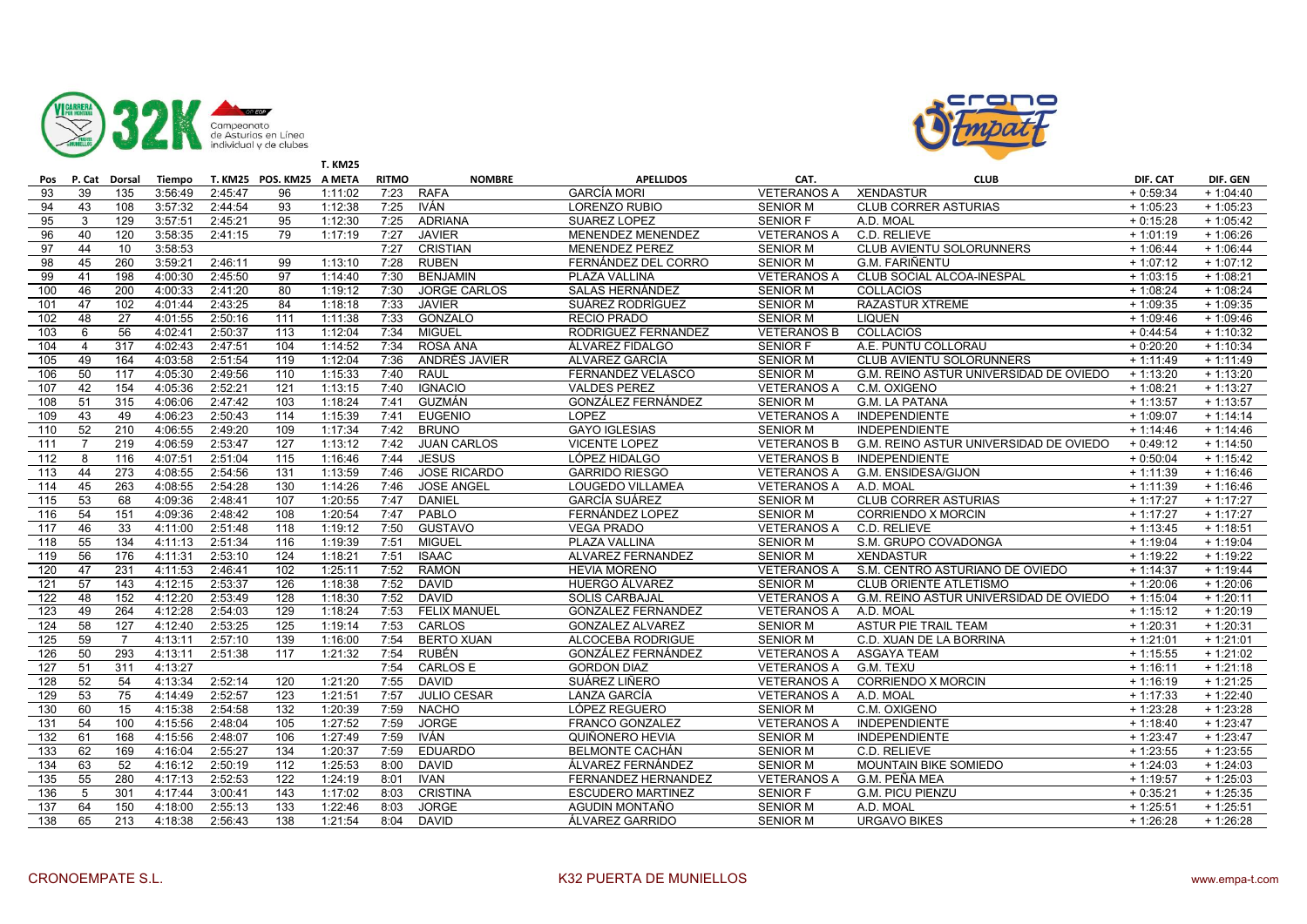



|     |                |                  |         |         |                          | <b>T. KM25</b> |              |                         |                         |                    |                                        |            |                       |
|-----|----------------|------------------|---------|---------|--------------------------|----------------|--------------|-------------------------|-------------------------|--------------------|----------------------------------------|------------|-----------------------|
| Pos | P. Cat         | Dorsal           | Tiempo  |         | T. KM25 POS. KM25 A META |                | <b>RITMO</b> | <b>NOMBRE</b>           | <b>APELLIDOS</b>        | CAT.               | <b>CLUB</b>                            | DIF. CAT   | DIF. GEN              |
| 139 | 56             | 257              | 4:19:23 | 2:56:33 | 137                      | 1:22:50        | 8:05         | <b>RUBEN</b>            | FERNÁNDEZ GONZALEZ      | <b>VETERANOS A</b> | <b>LANGREO TRAIL TEAM</b>              | $+1:22:08$ | $+1:27:14$            |
| 140 | 57             | 84               | 4:19:57 | 2:55:34 | 135                      | 1:24:23        | 8:07         | LUIS                    | ARGÜESO COTO            | <b>VETERANOS A</b> | <b>TEAM OBAYA</b>                      | $+1:22:41$ | $+1:27:48$            |
| 141 | 58             | 277              | 4:20:04 | 3:02:44 | 156                      | 1:17:19        | 8:07         | LUIMI                   | <b>GARCÍA ARAGÓN</b>    | <b>VETERANOS A</b> | G.M. PEÑA SANTA                        | $+1:22:48$ | $+1:27:54$            |
| 142 | 6              | 166              | 4:20:31 | 3:02:41 | 155                      | 1:17:49        | 8:08         | <b>PATRI</b>            | ARDINES CELORIO         | SENIOR F           | CANGAS DE ONIS ATLETISMO               | $+0:38:07$ | $+1:28:21$            |
| 143 | 59             | 192              | 4:20:52 | 3:00:44 | 144                      | 1:20:07        | 8:08         | ANGEL                   | PEREZ RODRIGUEZ         | <b>VETERANOS A</b> | G.M. REINO ASTUR UNIVERSIDAD DE OVIEDO | $+1:23:36$ | $+1:28:43$            |
| 144 | 60             | 133              | 4:20:57 | 2:59:14 | 141                      | 1:21:43        | 8:09         | <b>ALEJANDRO</b>        | <b>BLANCO URIZAR</b>    | <b>VETERANOS A</b> | <b>CLUB AVIENTU SOLORUNNERS</b>        | $+1:23:42$ | $+1:28:48$            |
| 145 | 3              | 221              | 4:21:41 | 3:02:13 | 151                      | 1:19:27        | 8:10         | <b>ESTHER</b>           | <b>BELLO ESCLARÍN</b>   | <b>VETERANAS A</b> | C.D. PILOÑA DEPORTE                    | $+0:41:31$ | $+1:29:31$            |
| 146 | 66             | 295              | 4:22:05 | 2:55:38 | 136                      | 1:26:26        | 8:11         | <b>ULISES</b>           | GARZÓN DÍAZ             | <b>SENIOR M</b>    | <b>CUMBRE LLANGREU</b>                 | $+1:29:55$ | $+1:29:55$            |
| 147 | 61             | 136              | 4:22:19 | 3:02:23 | 152                      | 1:19:55        | 8:11         | <b>ROBERTO</b>          | <b>GARCÍA GARCÍA</b>    | <b>VETERANOS A</b> | <b>XENDASTUR</b>                       | $+1:25:03$ | $+1:30:10$            |
| 148 | $\overline{4}$ | $\overline{251}$ | 4:23:42 | 3:05:42 | 168                      | 1:17:59        | 8:13         | <b>SILVIA</b>           | <b>GALLEGO MONTORO</b>  | <b>VETERANAS A</b> | <b>CORRIENDO X MORCIN</b>              | $+0:43:32$ | $+1:31:33$            |
| 149 | 5              | 255              | 4:23:42 | 3:05:41 | 167                      | 1:18:00        | 8:13         | EVA MARÍA               | <b>GARCÍA COQUE</b>     | <b>VETERANAS A</b> | <b>CORRIENDO X MORCIN</b>              | $+0.43:32$ | $+1:31:33$            |
| 150 | 67             | 201              | 4:23:43 | 3:04:36 | 163                      | 1:19:06        | 8:14         | <b>DANIEL</b>           | TOMILLO VÍLCHEZ         | <b>SENIOR M</b>    | <b>CORRIENDO X MORCIN</b>              | $+1:31:34$ | $+1:31:34$            |
| 151 | 62             | 111              | 4:23:48 | 3:53:27 | 220                      | 0:30:20        | 8:13         | PABLO                   | <b>URIA GARCIA</b>      | <b>VETERANOS A</b> | <b>INDEPENDIENTE</b>                   | $+1:26:32$ | $+1:31:38$            |
| 152 | 63             | 55               | 4:24:41 | 3:00:41 | 142                      | 1:23:59        | 8:16         | <b>FRANCISCO JAVIER</b> | ALONSO CEPA             | <b>VETERANOS A</b> | CANGAS DE ONIS ATLETISMO               | $+1:27:25$ | $+1:32:31$            |
| 153 | 64             | 308              | 4:24:59 | 2:41:00 | 78                       | 1:43:58        | 8:16         | <b>ALVARO</b>           | <b>GONZALEZ JIMENEZ</b> | <b>VETERANOS A</b> | <b>TRAILXTREM TEAM</b>                 | $+1:27:44$ | $+1:32:50$            |
| 154 | 68             | 254              | 4:25:11 | 3:02:25 | 153                      | 1:22:45        | 8:16         | <b>DAVID</b>            | <b>GARCÍA DE DIEGO</b>  | <b>SENIOR M</b>    | LOS CUERVOS VILLA DE PRAVIA            | $+1:33:02$ | $+1:33:02$            |
| 155 | 65             | 307              | 4:25:40 | 3:00:53 | 145                      | 1:24:46        | 8:17         | CARLOS                  | <b>MEANA PEREZ</b>      | <b>VETERANOS A</b> | CAFES TOSCAF-GMEA                      | $+1:28:24$ | $+1:33:30$            |
| 156 | 9              | 232              | 4:26:46 | 3:01:44 | 149                      | 1:25:01        | 8:20         | <b>JOSE EUGENIO</b>     | <b>SERRANO AZNAR</b>    | <b>VETERANOS B</b> | <b>CAFES TOSCAF-GMEA</b>               | $+1:08:59$ | $+1:34:37$            |
| 157 | 6              | 262              | 4:27:30 | 3:03:53 | 161                      | 1:23:37        | 8:21         | <b>SUSANA</b>           | FERNÁNDEZ RODRÍGUEZ     | <b>VETERANAS A</b> | <b>TEAM OBAYA</b>                      | $+0.47:20$ | $+1:35:21$            |
| 158 | 66             | 226              | 4:28:21 | 3:02:33 | 154                      | 1:25:48        | 8:22         | <b>JOSÉ MANUEL</b>      | PELÁEZ EGUIBURU         | <b>VETERANOS A</b> | <b>CLUB AVIENTU SOLORUNNERS</b>        | $+1:31:06$ | $+1:36:12$            |
| 159 | 67             | 268              | 4:28:28 | 3:08:43 | 179                      | 1:19:45        | 8:23         | <b>JOSE ALFONSO</b>     | <b>COTO GARCIA</b>      | <b>VETERANOS A</b> | S.M. CENTRO ASTURIANO DE OVIEDO        | $+1:31:13$ | $\frac{1}{1}$ 1:36:19 |
| 160 | 68             | 98               | 4:28:29 | 3:08:45 | 180                      | 1:19:43        | 8:22         | <b>ADRIANO</b>          | <b>MENENDEZ PEREZ</b>   | <b>VETERANOS A</b> | S.M. CENTRO ASTURIANO DE OVIEDO        | $+1:31:13$ | $+1:36:19$            |
| 161 | 69             | 229              | 4:28:44 | 3:01:10 | 147                      | 1:27:33        | 8:23         | <b>RICARDO</b>          | <b>VALDES TEJEIRO</b>   | <b>SENIOR M</b>    | <b>LOS URRIELES</b>                    | $+1:36:35$ | $+1:36:35$            |
| 162 | 69             | 79               | 4:28:50 | 3:04:59 | 164                      | 1:23:50        | 8:23         | ANGEL                   | <b>ALVAREZ GURDIEL</b>  | <b>VETERANOS A</b> | <b>COPO SKI CLUB</b>                   | $+1:31:34$ | $+1:36:41$            |
| 163 | 70             | 172              | 4:28:54 | 3:06:15 | 172                      | 1:22:39        | 8:23         | <b>BELARMINO</b>        | <b>GARCIA LOPEZ</b>     | <b>VETERANOS A</b> | INDEPENDIENTE                          | $+1:31:39$ | $+1:36:45$            |
| 164 | 7              | 122              | 4:29:16 | 3:07:54 | 175                      | 1:21:22        | 8:24         | <b>ISABEL</b>           | <b>MARTINEZ MARTINO</b> | <b>SENIOR F</b>    | <b>G.M. PICU PIENZU</b>                | $+0:46:53$ | $+1:37:07$            |
| 165 | 70             | 297              | 4:29:30 | 3:05:38 | 166                      | 1:23:51        | 8:24         | PABLO                   | FEITO GARCIA            | <b>SENIOR M</b>    | <b>CLUB AVIENTU SOLORUNNERS</b>        | $+1:37:21$ | $+1:37:21$            |
| 166 | 71             | 63               | 4:30:04 | 2:57:31 | 140                      | 1:32:33        | 8:26         | <b>EMILIO</b>           | <b>MIER LOPEZ</b>       | <b>SENIOR M</b>    | C.M. OXIGENO                           | $+1:37:55$ | $+1:37:55$            |
| 167 | 72             | 78               | 4:31:01 | 3:01:36 | 148                      | 1:29:24        | 8:27         | <b>LORENZO</b>          | MÉNDEZ AVELLO           | <b>SENIOR M</b>    | ROMEROS DEL NAVIA                      | $+1:38:52$ | $+1:38:52$            |
| 168 | 73             | 42               | 4:31:17 | 3:01:05 | 146                      | 1:30:11        | 8:28         | ALEJANDRO               | <b>FERNANDEZ CORREA</b> | <b>SENIOR M</b>    | <b>INDEPENDIENTE</b>                   | $+1:39:08$ | $+1:39:08$            |
| 169 | 10             | 47               | 4:31:49 | 3:05:50 | 170                      | 1:25:59        | 8:29         | <b>ANGEL ANIBAL</b>     | <b>SUAREZ FERNANDEZ</b> | <b>VETERANOS B</b> | VERDILLUENGA                           | $+1:14:02$ | $+1:39:40$            |
| 170 | 74             | 48               | 4:32:05 | 3:11:36 | 194                      | 1:20:28        | 8:29         | <b>FRANCISCO</b>        | <b>GONZALE RIVERO</b>   | <b>SENIOR M</b>    | <b>INDEPENDIENTE</b>                   | $+1:39:56$ | $+1:39:56$            |
| 171 | 11             | 140              | 4:32:17 | 3:09:59 | 187                      | 1:22:17        | 8:30         | <b>FLORENTINO</b>       | <b>GARCIA GUTIERREZ</b> | <b>VETERANOS B</b> | XATOS DEL NALON                        | $+1:14:29$ | $+1:40:07$            |
| 172 | 71             | 86               | 4:32:26 | 3:05:48 | 169                      | 1:26:38        | 8:30         | PABLO                   | SÁNCHEZ GONZÁLEZ        | <b>VETERANOS A</b> | CLUB AVIENTU SOLORUNNERS               | $+1:35:11$ | $+1:40:17$            |
| 173 | 72             | 28               | 4:32:27 | 3:10:13 | 188                      | 1:22:14        | 8:30         | <b>MANUEL</b>           | <b>MORO RODRÍGUEZ</b>   | <b>VETERANOS A</b> | G.M. LA PEÑA                           | $+1:35:12$ | $+1:40:18$            |
| 174 | 73             | 112              | 4:32:39 | 3:04:22 | 162                      | 1:28:16        | 8:31         | <b>IGNACIO</b>          | FELGUEROSO VILLAVERDE   | <b>VETERANOS A</b> | S.M. GRUPO COVADONGA                   | $+1:35:23$ | $+1:40:29$            |
| 175 | 8              | 238              | 4:32:40 | 3:09:41 | 185                      | 1:22:58        | 8:30         | <b>ELENA</b>            | ARIENZA FERNÁNDEZ       | <b>SENIOR F</b>    | G.M. TEXU                              | $+0:50:16$ | $+1:40:30$            |
| 176 | 74             | 118              | 4:33:42 | 3:09:07 | 181                      | 1:24:35        | 8:32         | <b>ALBERTO</b>          | <b>ALVAREZ SUAREZ</b>   | <b>VETERANOS A</b> | C.D. XUAN DE LA BORRINA                | $+1:36:27$ | $+1:41:33$            |
| 177 | 75             | 85               | 4:33:43 | 3:09:07 | 182                      | 1:24:35        | 8:32         | ILLÁN ARAMU             | SIERRA GONZALEZ         | <b>SENIOR M</b>    | <b>ASGAYA TEAM</b>                     | $+1:41:33$ | $+1:41:33$            |
| 178 | 75             | 175              | 4:33:58 | 3:06:27 | 174                      | 1:27:30        | 8:33         | <b>DAMIAN</b>           | <b>MACIAS ALONSO</b>    | <b>VETERANOS A</b> | A.D. SIN FRONTERAS                     | $+1:36:42$ | $+1:41:49$            |
| 179 | 9              | 275              | 4:33:59 | 3:11:04 | 192                      | 1:22:54        | 8:32         | <b>MELANIA</b>          | CILLERO GARCÍA          | <b>SENIOR F</b>    | <b>GALGADAS CANICROSS ASTURIES</b>     | $+0:51:35$ | $+1:41:49$            |
| 180 | 76             | 271              | 4:34:06 | 3:09:07 | 183                      | 1:24:58        | 8:33         | <b>JORGE</b>            | <b>GARCÍA DORADO</b>    | <b>VETERANOS A</b> | <b>ASGAYA TEAM</b>                     | $+1:36:50$ | $+1:41:56$            |
| 181 | 77             | 147              | 4:34:51 | 3:09:59 | 186                      | 1:24:51        | 8:34         | <b>XOSE MARÍA</b>       | <b>MARTINEZ PEREZ</b>   | <b>VETERANOS A</b> | <b>CUMBRE LLANGREU</b>                 | $+1:37:35$ | $+1:42:41$            |
| 182 | 78             | 300              | 4:35:01 | 3:03:42 | 160                      | 1:31:19        | 8:34         | PABLO                   | <b>GONZALEZ ALVAREZ</b> | <b>VETERANOS A</b> | A.D. SIN FRONTERAS                     | $+1:37:46$ | $+1:42:52$            |
| 183 | 79             | 188              | 4:35:09 | 3:03:10 | 157                      | 1:31:58        | 8:35         | <b>EMILIO</b>           | PEÑA ÁLVAREZ            | <b>VETERANOS A</b> | <b>G.M. PEÑA SANTA</b>                 | $+1:37:53$ | $+1:43:00$            |
| 184 | 76             | 270              | 4:35:47 | 3:16:13 | 204                      | 1:19:33        | 8:36         | ANGEL                   | CACERES GONZALEZ        | <b>SENIOR M</b>    | <b>CUMBRE LLANGREU</b>                 | $+1:43:38$ | $+1:43:38$            |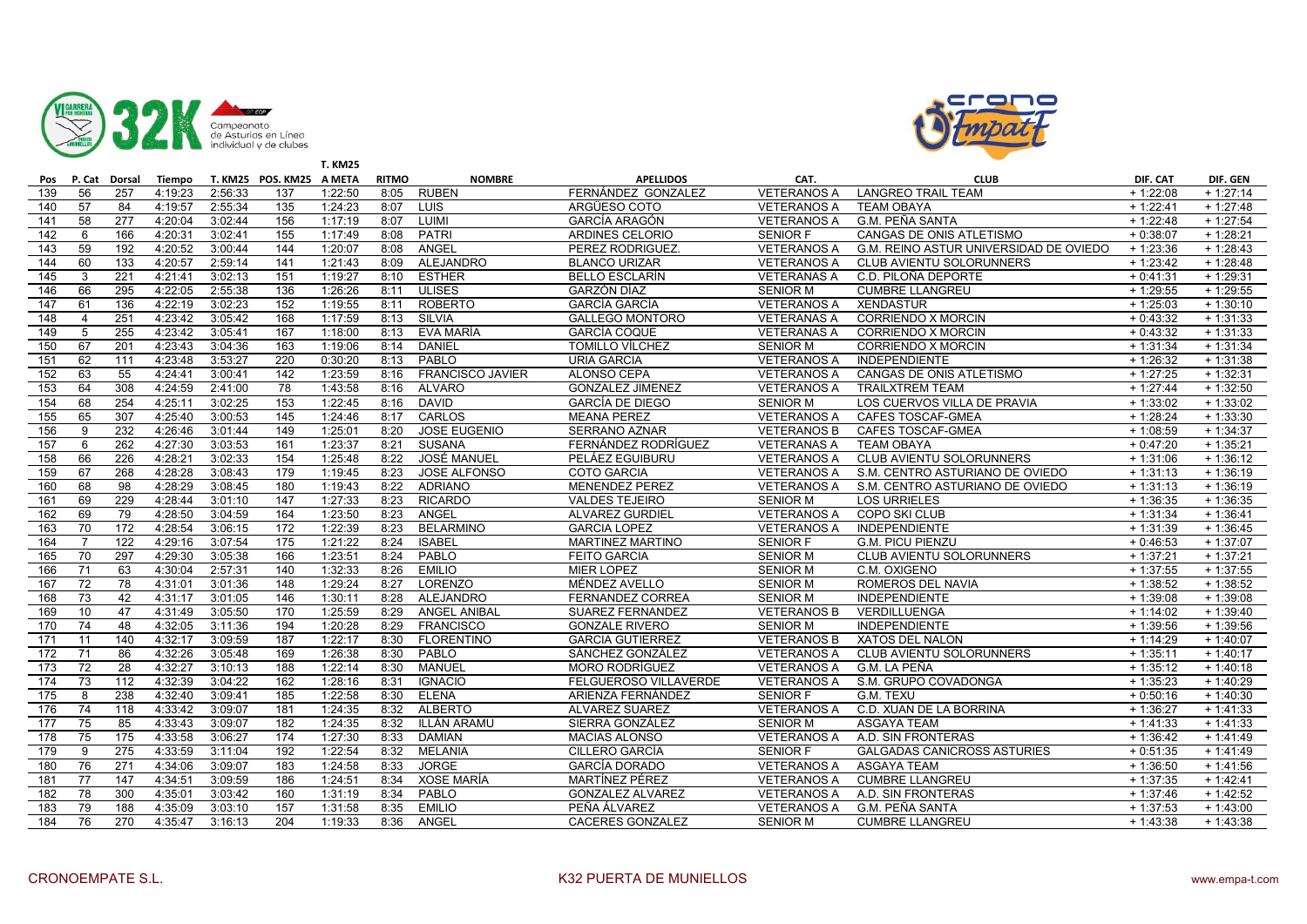



|                  |                |        |         |         |                          | <b>T. KM25</b> |              |                        |                            |                     |                                        |             |             |
|------------------|----------------|--------|---------|---------|--------------------------|----------------|--------------|------------------------|----------------------------|---------------------|----------------------------------------|-------------|-------------|
| Pos              | P. Cat         | Dorsal | Tiempo  |         | T. KM25 POS. KM25 A META |                | <b>RITMO</b> | <b>NOMBRE</b>          | <b>APELLIDOS</b>           | CAT.                | <b>CLUB</b>                            | DIF. CAT    | DIF. GEN    |
| 185              | 80             | 193    | 4:36:06 | 3:02:10 | 150                      | 1:33:56        | 8:37         | <b>IVAN</b>            | <b>ORDIZ GARCIA</b>        | <b>VETERANOS A</b>  | XATOS DEL NALON                        | $+1:38:50$  | $+1:43:57$  |
| 186              | 12             | 45     | 4:36:10 | 3:06:21 | 173                      | 1:29:49        | 8:37         | ANGEL                  | <b>ESPINA GARCIA</b>       | <b>VETERANOS B</b>  | <b>C.D. ASTURCON BTT</b>               | $+1:18:23$  | $+1:44:01$  |
| 187              | 77             | 138    | 4:36:55 | 3:03:32 | 159                      | 1:33:22        | 8:38         | <b>MARCOS</b>          | <b>VEIGA GARCIA</b>        | <b>SENIOR M</b>     | <b>INDEPENDIENTE</b>                   | $+1:44:46$  | $+1:44:46$  |
| 188              | 78             | 161    | 4:36:56 | 3:03:29 | 158                      | 1:33:26        | 8:38         | PABLO                  | SOTELO VEIGA               | <b>SENIOR M</b>     | <b>INDEPENDIENTE</b>                   | $+ 1:44:46$ | $+ 1:44:46$ |
| 189              | 10             | 224    | 4:37:33 | 3:12:54 | 196                      | 1:24:38        | 8:40         | LAURA                  | VALDÉS GONZÁLEZ- LLANOS    | <b>SENIOR F</b>     | A.D. SIN FRONTERAS                     | $+0:55:09$  | $+1:45:23$  |
| 190              | 13             | 299    | 4:38:39 | 3:05:59 | 171                      | 1:32:40        | 8:42         | <b>ALBERTO</b>         | <b>GONZALEZ MENÉNDEZ</b>   | <b>VETERANOS B</b>  | G.M. REINO ASTUR UNIVERSIDAD DE OVIEDO | $+1:20:52$  | $+1:46:30$  |
| 191              | 14             | 212    | 4:38:58 | 3:08:39 | 178                      | 1:30:19        | 8:42         | <b>ANTONIO</b>         | RAMOS FERNANDEZ            | <b>VETERANOS B</b>  | <b>INDEPENDIENTE</b>                   | $+1:21:11$  | $+1:46:49$  |
| 192              | 81             | 217    | 4:39:36 | 3:08:00 | 176                      | 1:31:36        | 8:43         | GOYO                   | PREMIÓ MARTÍNEZ            | <b>VETERANOS A</b>  | FIT NATURE                             | $+1:42:20$  | $+1:47:27$  |
| 193              | 79             | 313    | 4:40:02 | 3:05:11 | 165                      | 1:34:51        | 8:44         | <b>BORJA</b>           | FERNÁNDEZ DIEZ             | <b>SENIOR M</b>     | <b>INDEPENDIENTE</b>                   | $+1:47:53$  | $+1:47:53$  |
| 194              | 80             | 256    | 4:40:08 | 3:09:34 | 184                      | 1:30:34        | 8:44         | <b>JAVI</b>            | <b>BARRERO GONZÁLEZ</b>    | <b>SENIOR M</b>     | CLUB AVIENTU SOLORUNNERS               | $+1:47:59$  | $+1:47:59$  |
| 195              | 82             | 24     | 4:41:04 | 3:13:15 | 198                      | 1:27:49        | 8:46         | <b>BENJAMIN</b>        | ALVAREZ FERNANDEZ          | <b>VETERANOS A</b>  | G.M. ESTOUPO                           | $+1:43:48$  | $+1:48:55$  |
| 196              | 81             | 309    | 4:41:10 | 3:10:27 | 191                      | 1:30:43        | 8:46         | <b>LUIS</b>            | DÍAZ DÍAZ                  | <b>SENIOR M</b>     | <b>INDEPENDIENTE</b>                   | $+1:49:01$  | $+1:49:01$  |
| 197              | 83             | 284    | 4:41:36 | 3:11:11 | 193                      | 1:30:25        | 8:47         | <b>ENRIQUE JULIO</b>   | <b>GARCÍA ALVAREZ</b>      | <b>VETERANOS A</b>  | <b>LANGREO TRAIL TEAM</b>              | $+1:44:21$  | $+1:49:27$  |
| 198              | 82             | 22     | 4:41:54 | 3:17:18 | 209                      | 1:24:35        | 8:48         | <b>ALFREDO</b>         | <b>NOVAL AVIN</b>          | <b>SENIOR M</b>     | CANGAS DE ONIS ATLETISMO               | $+ 1:49:44$ | $+1:49:44$  |
| 199              | 84             | 312    | 4:41:54 | 3:10:17 | 189                      | 1:31:37        | 8:48         | <b>JACOBO</b>          | LOPEZ FERNÁNDEZ            | <b>VETERANOS A</b>  | G.M. TEXU                              | $+1:44:39$  | $+1:49:45$  |
| 200              | 83             | 218    | 4:42:50 | 3:10:20 | 190                      | 1:32:30        | 8:49         | PABLO                  | <b>RAMOS SUAREZ</b>        | <b>SENIOR M</b>     | G.M. ENSIDESA/GIJON                    | $+1:50:41$  | $+1:50:41$  |
| 201              | 85             | 149    | 4:43:04 | 3:13:15 | 199                      | 1:29:48        | 8:50         | <b>ROBERTO</b>         | PRIETO GUTIERREZ           | <b>VETERANOS A</b>  | <b>NEOSYSTEMS</b>                      | $+1:45:48$  | $+1:50:54$  |
| 202              | 11             | 185    | 4:43:13 | 3:14:08 | $\overline{203}$         | 1:29:05        | 8:50         | <b>BELEN</b>           | MONTAVEZ LANGA             | <b>SENIOR F</b>     | C.D. RELIEVE                           | $+1:00:50$  | $+1:51:04$  |
| $\overline{203}$ | $\overline{2}$ | 99     | 4:44:57 | 3:13:51 | 201                      | 1:31:06        | 8:53         | <b>JON ANDER</b>       | PÉREZ SÁNCHEZ              | <b>PROMESA M</b>    | <b>TEAM OBAYA</b>                      | $+1:13:42$  | $+1:52:48$  |
| 204              | 86             | 130    | 4:45:45 | 3:13:36 | 200                      | 1:32:08        | 8:55         | <b>RAMON</b>           | <b>GONZALEZ PEREZ</b>      | <b>VETERANOS A</b>  | G.M. PIELAGO                           | $+1:48:30$  | $+1:53:36$  |
| 205              | 87             | 296    | 4:46:10 | 3:19:35 | 214                      | 1:26:35        | 8:56         | <b>HECTOR</b>          | MARTINEZ ALONSO            | <b>VETERANOS A</b>  | G.M. ENSIDESA/GIJON                    | $+ 1:48:55$ | $+1:54:01$  |
| 206              | 88             | 234    | 4:46:11 | 3:20:42 | 215                      | 1:25:28        | 8:55         | <b>JESÚS FRANCISCO</b> | MÉNDEZ FERNÁNDEZ           | <b>VETERANOS A</b>  | A.D. MOAL                              | $+1:48:55$  | $+1:54:01$  |
| 207              | 84             | 101    | 4:47:21 | 3:20:44 | $\overline{216}$         | 1:26:36        | 8:58         | <b>HUGO</b>            | <b>CARDIN BURON</b>        | <b>SENIOR M</b>     | <b>TEAM OBAYA</b>                      | $+1:55:12$  | $+1:55:12$  |
| 208              | 85             | 12     | 4:47:26 | 3:16:47 | 206                      | 1:30:38        | 8:58         | <b>IGNACIO</b>         | PENA GUTIERREZ             | <b>SENIOR M</b>     | <b>NAVA TRAIL</b>                      | $+1:55:17$  | $+1:55:17$  |
| 209              | 89             | 171    | 4:47:50 | 3:08:07 | 177                      | 1:39:42        | 8:59         | <b>IGNACIO</b>         | RAMOS ARJONA               | <b>VETERANOS A</b>  | <b>G.M. CABRALES</b>                   | $+1:50:35$  | $+1:55:41$  |
| 210              | 12             | 207    | 4:48:16 | 3:18:27 | $\overline{211}$         | 1:29:48        | 8:59         | CAROLINA               | PALICIO VARELA             | <b>SENIOR F</b>     | <b>CUMBRE LLANGREU</b>                 | $+1:05:52$  | $+1:56:06$  |
| $\overline{211}$ | 86             | 265    | 4:48:16 | 3:16:53 | 207                      | 1:31:23        | 8:59         | ABEL                   | <b>BARBEIRO SAN MIGUEL</b> | <b>SENIOR M</b>     | <b>CUMBRE LLANGREU</b>                 | $+1:56:07$  | $+1:56:07$  |
| 212              | 90             | 11     | 4:49:17 | 3:14:04 | 202                      | 1:35:12        | 9:01         | PABLO                  | <b>GARCÍA ESTEBAN</b>      | <b>VETERANOS A</b>  | <b>INDEPENDIENTE</b>                   | $+1:52:02$  | $+1:57:08$  |
| 213              | 15             | 69     | 4:49:23 | 3:16:41 | 205                      | 1:32:41        | 9:02         | <b>JUAN CARLOS</b>     | <b>MOJARDIN VAZQUEZ</b>    | <b>VETERANOS B</b>  | C.D. ESPORTATE                         | $+1:31:35$  | $+1:57:13$  |
| 214              | 91             | 104    | 4:51:45 | 3:12:13 | 195                      | 1:39:32        | 9:06         | <b>MARCELINO</b>       | RODRÍGUEZ SANJURJO         | <b>VETERANOS A</b>  | A.D. TRASGU ANDAYON                    | $+1:54:30$  | $+1:59:36$  |
| 215              | 87             | 250    | 4:52:25 | 3:17:02 | 208                      | 1:35:23        | 9:07         | <b>CESAR</b>           | <b>FERNANDEZ DIAZ</b>      | <b>SENIOR M</b>     | CLUB AVIENTU SOLORUNNERS               | $+2:00:16$  | $+2:00:16$  |
| 216              | $\overline{2}$ | 113    | 4:52:32 | 3:27:36 | 218                      | 1:24:55        | 9:08         | ABEL                   | <b>GARCIA MENENDEZ</b>     | <b>JUNIOR M</b>     | ASTUR PIE TRAIL TEAM                   | $+1:49:34$  | $+2:00:22$  |
| 217              | 88             | 44     | 4:54:36 | 3:18:34 | 212                      | 1:36:01        | 9:11         | <b>JOSE ALBERTO</b>    | <b>HERRERO VALDES</b>      | <b>SENIOR M</b>     | C.M. OXIGENO                           | $+2:02:26$  | $+2:02:26$  |
| 218              | 89             | 206    | 4:54:37 | 3:18:00 | 210                      | 1:36:36        | 9:11         | <b>NESTOR</b>          | <b>GUERRERO RODRIGUEZ</b>  | <b>SENIOR M</b>     | C.M. OXIGENO                           | $+2:02:27$  | $+2:02:27$  |
| 219              | 90             | 59     | 4:54:37 | 3:19:00 | $\overline{213}$         | 1:35:36        | 9:11         | <b>ROBERTO</b>         | ANTUÑA CASTRO              | <b>SENIOR M</b>     | C.M. OXIGENO                           | $+2:02:28$  | $+2:02:28$  |
| 220              | $\overline{7}$ | 37     | 4:55:12 | 3:27:53 | 219                      | 1:27:18        | 9:13         | <b>OLVIDO</b>          | <b>ESTRADA MONTES</b>      | <b>VETERANAS A</b>  | <b>LUDO AVENTURA</b>                   | $+1:15:02$  | $+2:03:02$  |
| 221              | 92             | 155    | 4:55:23 | 3:12:59 | 197                      | 1:42:24        | 9:13         | <b>DAVID</b>           | ZAPICO GARCÍA              | <b>VETERANOS A</b>  | <b>INDEPENDIENTE</b>                   | $+1:58:08$  | $+2:03:14$  |
| 222              | 91             | 89     | 4:55:26 | 3:25:23 | 217                      | 1:30:02        | 9:13         | <b>JULIAN</b>          | <b>FDEZ GARCIA</b>         | <b>SENIOR M</b>     | C.D. ASTURIAS HIMALAYA                 | $+2:03:17$  | $+2:03:17$  |
| 223              | 13             | 282    | 4:56:59 | 3:22:45 | 220                      | 1:34:14        | 9:16         | <b>ADRIANA</b>         | <b>FERNÁNDEZ LORENCES</b>  | <b>SENIOR F</b>     | <b>G.M. LA PATANA</b>                  | $+1:14:36$  | $+2:04:50$  |
| 224              | 92             | 76     | 4:57:01 | 3:20:44 | 219                      | 1:36:16        | 9:16         | <b>JOSE RAMON</b>      | <b>VENCELLES GARCIA</b>    | <b>SENIOR M</b>     | <b>TEAM OBAYA</b>                      | $+2:04:51$  | $+2:04:51$  |
| 225              | 93             | 182    | 4:57:33 | 3:17:55 | 210                      | 1:39:37        | 9:17         | <b>MOISES</b>          | <b>PADIN GUZON</b>         | <b>SENIOR M</b>     | <b>INDEPENDIENTE</b>                   | $+2:05:23$  | $+2:05:23$  |
| 226              | 93             | 208    | 4:57:56 | 3:27:07 | 223                      | 1:30:49        | 9:17         | <b>FLORENCIO</b>       | <b>MORO GONZÁLEZ</b>       | <b>VETERANOS A</b>  | A.D. MOAL                              | $+2:00:41$  | $+2:05:47$  |
| 227              | 94             | 126    | 5:00:44 | 3:34:04 | $\overline{227}$         | 1:26:40        | 9:23         | <b>MARCOS</b>          | <b>VERANO ÁLVAREZ</b>      | <b>VETERANOS A</b>  | A.D. MOAL                              | $+2:03:29$  | $+2:08:35$  |
| 228              | 95             | 43     | 5:00:55 | 3:20:08 | 217                      | 1:40:46        | 9:23         | <b>ALFONSO</b>         | PEREZ CADIERNO             | <b>VETERANOS A</b>  | <b>G.M. ENSIDESA/GIJON</b>             | $+2:03:40$  | $+2:08:46$  |
| 229              | 94             | 204    | 5:01:04 | 3:23:19 | $\overline{222}$         | 1:37:44        | 9:24         | <b>MIGUEL</b>          | RODRÍGUEZ ESCOBAR          | <b>SENIOR M</b>     | C.D. PILOÑA DEPORTE                    | $+2:08:54$  | $+2:08:54$  |
| 230              | $\mathbf{1}$   | 318    | 5:01:15 | 3:27:50 | 226                      | 1:33:24        | 9:23         | <b>JOSÉ LUIS</b>       | <b>NAVA RUIZ</b>           | <b>VETERANO A M</b> | INDEPENDIENTE                          | $+0:00:00$  | $+2:09:06$  |
|                  |                |        |         |         |                          |                |              |                        |                            |                     |                                        |             |             |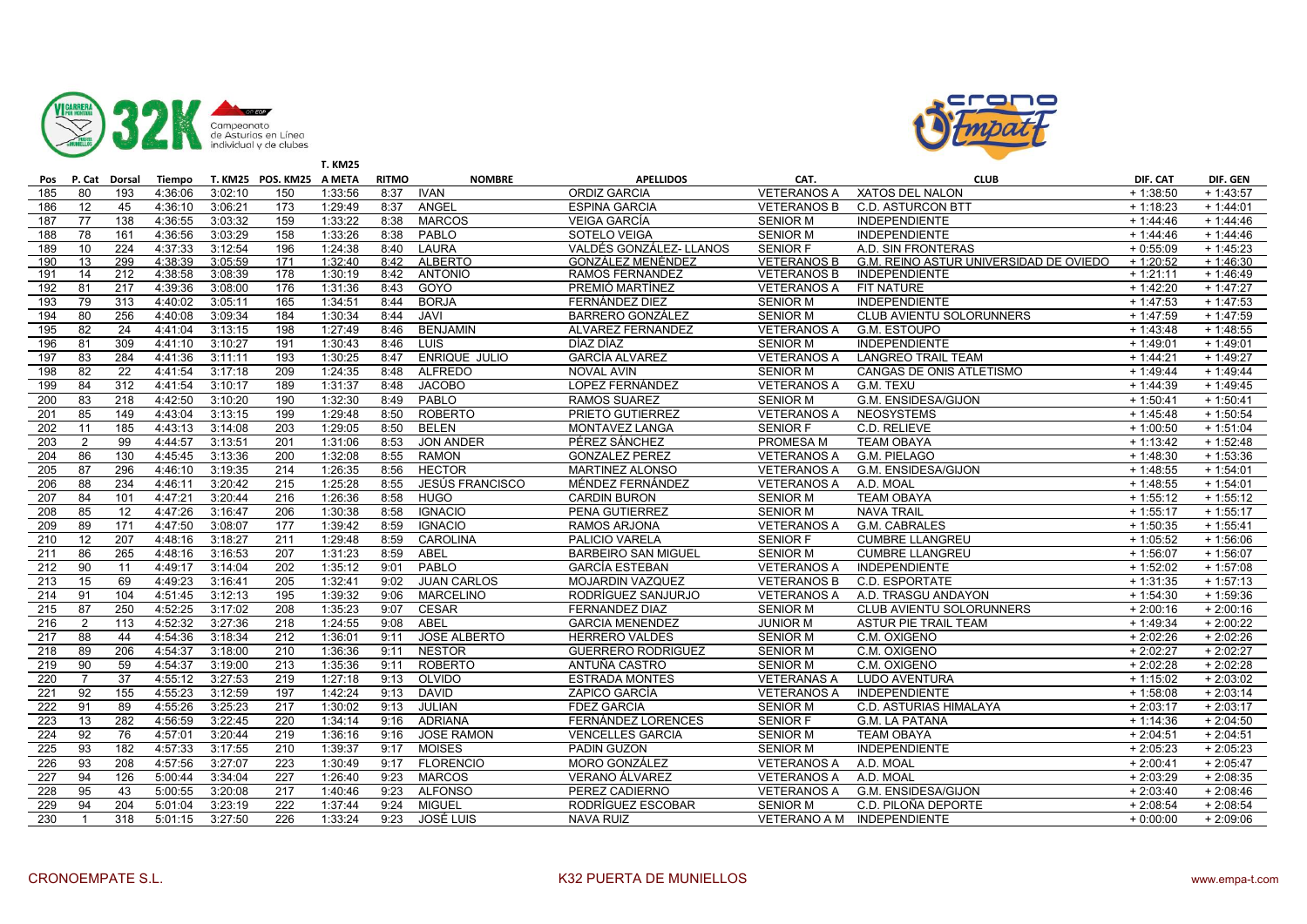



|     |                |        |         |         |                          | <b>T. KM25</b> |              |                          |                          |                    |                                        |            |            |
|-----|----------------|--------|---------|---------|--------------------------|----------------|--------------|--------------------------|--------------------------|--------------------|----------------------------------------|------------|------------|
| Pos | P. Cat         | Dorsal | Tiempo  |         | T. KM25 POS. KM25 A META |                | <b>RITMO</b> | <b>NOMBRE</b>            | <b>APELLIDOS</b>         | CAT.               | <b>CLUB</b>                            | DIF. CAT   | DIF. GEN   |
| 231 | 95             | 241    | 5:02:02 | 3:13:01 | 198                      | 1:49:00        | 9:25         | MIGUEL ÁNGEL             | ÁLVAREZ FERNÁNDEZ        | <b>SENIOR M</b>    | <b>ASGAYA TEAM</b>                     | $+2:09:53$ | $+2:09:53$ |
| 232 | 14             | 278    | 5:02:11 | 3:30:22 | 230                      | 1:31:49        | 9:25         | <b>IRIS</b>              | FERNÁNDEZ GARCIA         | <b>SENIOR F</b>    | <b>G.M. LA PATANA</b>                  | $+1:19:48$ | $+2:10:02$ |
| 233 | 96             | 230    | 5:02:25 | 3:26:33 | 225                      | 1:35:51        | 9:26         | <b>ISMAEL</b>            | <b>SUAREZ ARMAS</b>      | <b>VETERANOS A</b> | <b>FEMPA</b>                           | $+2:05:09$ | $+2:10:15$ |
| 234 | 96             | 16     | 5:02:34 | 3:20:38 | 218                      | 1:41:55        | 9:26         | <b>MARCOS</b>            | <b>ALBA SARIEGO</b>      | <b>SENIOR M</b>    | G.M. REINO ASTUR UNIVERSIDAD DE OVIEDO | $+2:10:24$ | $+2:10:24$ |
| 235 | 97             | 121    | 5:02:47 | 3:24:50 | 224                      | 1:37:56        | 9:27         | <b>MARIO</b>             | <b>CARO BARCIA</b>       | <b>VETERANOS A</b> | <b>@NOTEOXIDES</b>                     | $+2:05:31$ | $+2:10:37$ |
| 236 | 98             | 233    | 5:02:52 | 3:27:08 | 228                      | 1:35:43        | 9:26         | <b>ANTONIO</b>           | RODRIGUEZ ALVAREZ        | <b>VETERANOS A</b> | <b>INDEPENDIENTE</b>                   | $+2:05:36$ | $+2:10:42$ |
| 237 | 99             | 223    | 5:04:10 | 3:22:23 | 222                      | 1:41:46        | 9:29         | LUIS JOSÉ                | <b>ORVIZ ARIAS</b>       | <b>VETERANOS A</b> | C.D. TORBOLIN                          | $+2:06:54$ | $+2:12:01$ |
| 238 | 100            | 39     | 5:06:03 | 3:31:17 | 234                      | 1:34:46        | 9:33         | <b>ARCADIO</b>           | DIAZ YAÑEZ               | <b>VETERANOS A</b> | CANGAS DE ONIS ATLETISMO               | $+2:08:48$ | $+2:13:54$ |
| 239 | $\overline{2}$ | 128    | 5:07:31 | 3:31:46 | 235                      | 1:35:45        | 9:36         | <b>CARMEN</b>            | <b>LOPEZ GARCIA</b>      | <b>VETERANAS B</b> | <b>LUDO AVENTURA</b>                   | $+1:15:34$ | $+2:15:22$ |
| 240 | 16             | 66     | 5:07:32 | 3:31:58 | 236                      | 1:35:33        | 9:35         | LUIS                     | ARDURA LANZA             | <b>VETERANOS B</b> | G.M. ENSIDESA/GIJON                    | $+1:49:45$ | $+2:15:23$ |
| 241 | 3              | 216    | 5:07:54 | 3:33:01 | 237                      | 1:34:53        | 9:36         | <b>MARIA DEL CARMEN</b>  | <b>SUAREZ CORUJO</b>     | <b>VETERANAS B</b> | <b>CLUB AVIENTU SOLORUNNERS</b>        | $+1:15:57$ | $+2:15:45$ |
| 242 | 101            | 107    | 5:08:11 | 3:28:36 | 235                      | 1:39:34        | 9:37         | JOSE ANTONIO             | <b>URIA MENENDEZ</b>     | <b>VETERANOS A</b> | A.D. MOAL                              | $+2:10:55$ | $+2:16:02$ |
| 243 | 15             | 9      | 5:08:17 | 3:32:44 | 242                      | 1:35:32        | 9:37         | <b>EVA MARIA</b>         | <b>ARGUELLES BELTRAN</b> | <b>SENIOR F</b>    | G.M. TEXU                              | $+1:25:54$ | $+2:16:08$ |
| 244 | 3              | 177    | 5:08:52 | 3:27:36 | 231                      | 1:41:16        | 9:38         | <b>IGNACIO</b>           | POLADURA ARBOLEYA        | <b>JUNIOR M</b>    | <b>INDEPENDIENTE</b>                   | $+2:05:55$ | $+2:16:43$ |
| 245 | 17             | 314    | 5:08:53 | 3:17:10 | 210                      | 1:51:42        | 9:38         | <b>JOSE MANUEL</b>       | <b>FERNANDEZ GOMEZ</b>   | <b>VETERANOS B</b> | <b>INDEPENDIENTE</b>                   | $+1:51:06$ | $+2:16:44$ |
| 246 | 8              | 115    | 5:08:55 | 3:32:02 | 241                      | 1:36:53        | 9:38         | EVA MARÍA                | SUÁREZ LIÑERO            | <b>VETERANAS A</b> | <b>TEAM OBAYA</b>                      | $+1:28:45$ | $+2:16:46$ |
| 247 | $\overline{1}$ | 165    | 5:09:02 | 3:30:57 | 237                      | 1:38:05        | 9:39         | <b>ALEJANDRO</b>         | GONZÁLEZ FERNÁNDEZ       | General            | <b>SENIOR M</b>                        | $+0:00:00$ | $+2:16:53$ |
| 248 | 102            | 258    | 5:10:14 | 3:29:38 | 236                      | 1:40:35        | 9:41         | <b>RICARDO</b>           | <b>CUEVA LOPEZ</b>       | <b>VETERANOS A</b> | C.M. OXIGENO                           | $+2:12:58$ | $+2:18:04$ |
| 249 | 97             | 191    | 5:12:18 | 3:28:47 | 237                      | 1:43:30        | 9:45         | ALEJANDRO                | ALONSO ALONSO            | <b>SENIOR M</b>    | ASTUR PIE TRAIL TEAM                   | $+2:20:09$ | $+2:20:09$ |
| 250 | 103            | 245    | 5:12:19 | 3:23:29 | 226                      | 1:48:49        | 9:45         | <b>JOSE MIGUEL</b>       | DÍAZ LÓPEZ               | <b>VETERANOS A</b> | <b>C.D. RUN 04</b>                     | $+2:15:04$ | $+2:20:10$ |
| 251 | 9              | 34     | 5:13:11 | 3:36:13 | 248                      | 1:36:58        | 9:46         | <b>MARIANE</b>           | RODRIGUEZ SUAREZ         | <b>VETERANAS A</b> | C.D. ESPORTATE                         | $+1:33:01$ | $+2:21:02$ |
| 252 | 18             | 291    | 5:13:34 | 3:41:15 | 249                      | 1:32:19        | 9:47         | GONZALO                  | <b>BAQUERO GARCÍA</b>    | <b>VETERANOS B</b> | C.M. OXIGENO                           | $+1:55:47$ | $+2:21:25$ |
| 253 | 104            | 80     | 5:15:17 | 3:28:11 | 237                      | 1:47:05        | 9:50         | PABLO                    | <b>MORRONDO RODRIGUE</b> | <b>VETERANOS A</b> | <b>INDEPENDIENTE</b>                   | $+2:18:02$ | $+2:23:08$ |
| 254 | 105            | 93     | 5:19:27 | 3:35:46 | 254                      | 1:43:41        | 9:58         | <b>FRANCISCO</b>         | SANCHEZ GONZALEZ         | <b>VETERANOS A</b> | <b>ASGAYA TEAM</b>                     | $+2:22:12$ | $+2:27:18$ |
| 255 | 106            | 160    | 5:21:22 | 3:35:22 | 253                      | 1:46:00        | 10:01        | <b>MARIO ENRIQUE</b>     | <b>ALVAREZ COSTALES</b>  | <b>VETERANOS A</b> | <b>INDEPENDIENTE</b>                   | $+2:24:07$ | $+2:29:13$ |
| 256 | 107            | 31     | 5:22:06 | 3:31:57 | 245                      | 1:50:08        | 10:03        | JESÚS R.                 | ALONSO FERNÁNDEZ         | <b>VETERANOS A</b> | C.M. OXIGENO                           | $+2:24:51$ | $+2:29:57$ |
| 257 | 99             | 83     | 5:22:44 | 3:39:31 | 257                      | 1:43:12        | 10:04        | <b>HÉCTOR</b>            | PÉREZ ALVAREZ            | <b>SENIOR M</b>    | <b>G.M. ENSIDESA/GIJON</b>             | $+2:30:35$ | $+2:30:35$ |
| 258 | 16             | 194    | 5:22:46 | 3:39:31 | 258                      | 1:43:15        | 10:04        | <b>AZAHARA</b>           | <b>MERINO HIDALGO</b>    | <b>SENIOR F</b>    | <b>FEMPA</b>                           | $+1:40:23$ | $+2:30:37$ |
| 259 | 108            | 289    | 5:23:05 | 3:35:09 | 252                      | 1:47:56        | 10:05        | <b>FRANCISCO GONZALO</b> | <b>GARCIA LEON</b>       | <b>VETERANOS A</b> | <b>TEAM OBAYA</b>                      | $+2:25:50$ | $+2:30:56$ |
| 260 | 19             | 72     | 5:23:57 | 3:25:12 | 228                      | 1:58:45        | 10:06        | <b>FRANCISCO</b>         | <b>MARION GARCIA</b>     | <b>VETERANOS B</b> | <b>FEDME</b>                           | $+2:06:10$ | $+2:31:48$ |
| 261 | 109            | 306    | 5:24:54 | 3:31:58 | 247                      | 1:52:55        | 10:08        | <b>JAIME</b>             | <b>MADARIAGA UNCETA</b>  | <b>VETERANOS A</b> | <b>SILICAFOBICOS</b>                   | $+2:27:38$ | $+2:32:44$ |
| 262 | 17             | 62     | 5:25:58 | 3:39:01 | 256                      | 1:46:57        | 10:10        | MARÍA                    | <b>ALVAREZ ALVAREZ</b>   | <b>SENIOR F</b>    | CAYON                                  | $+1:43:35$ | $+2:33:49$ |
| 263 | 100            | 51     | 5:30:00 | 3:57:05 | 261                      | 1:32:54        | 10:18        | ADRIÁN                   | PÉREZ ARIAS              | <b>SENIOR M</b>    | <b>CLUB AVIENTU SOLORUNNERS</b>        | $+2:37:50$ | $+2:37:50$ |
| 264 | 20             | 53     | 5:34:10 | 3:39:07 | 257                      | 1:55:03        | 10:26        | <b>AGUSTIN</b>           | NAVEIRO GONZALEZ         | <b>VETERANOS B</b> | <b>INDEPENDIENTE</b>                   | $+2:16:23$ | $+2:42:01$ |
| 265 | 21             | 214    | 5:34:31 | 3:44:21 | 261                      | 1:50:10        | 10:26        | JOSÉ                     | <b>GAYO IGLESIAS</b>     | <b>VETERANOS B</b> | <b>INDEPENDIENTE</b>                   | $+2:16:43$ | $+2:42:21$ |
| 265 | 21             | 214    | 5:34:31 | 3:44:21 | 263                      | 1:50:10        | 10:26        | JOSÉ                     | <b>GAYO IGLESIAS</b>     | <b>VETERANOS B</b> | <b>INDEPENDIENTE</b>                   | $+2:16:43$ | $+2:42:21$ |
| 266 | 10             | 131    | 5:37:27 | 3:43:36 | 262                      | 1:53:51        | 10:32        | <b>CARMEN Ma</b>         | <b>CADENAS ALONSO</b>    | <b>VETERANAS A</b> | A.D. MOAL                              | $+1:57:18$ | $+2:45:18$ |
| 267 | 110            | 8      | 5:39:27 | 3:40:55 | 260                      | 1:58:31        | 10:35        | PABLO                    | <b>BREZMES TEMPRANO</b>  | <b>VETERANOS A</b> | <b>INDEPENDIENTE</b>                   | $+2:42:11$ | $+2:47:18$ |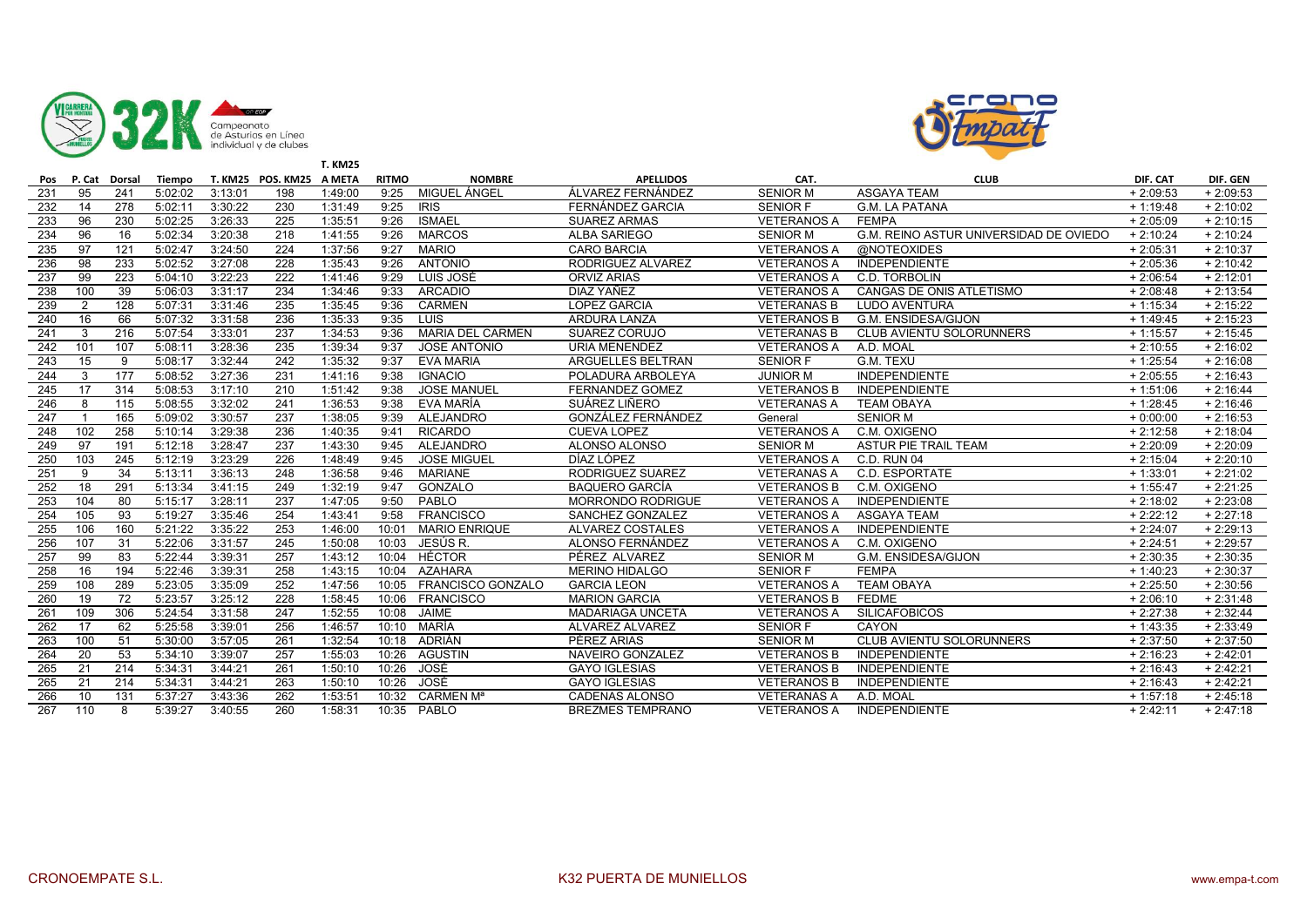



| Pos             | P. Cat          | <b>Dorsal</b>    | <b>Tiempo</b> | <b>RITMO</b> | <b>NOMBRE</b>       | <b>APELLIDOS</b>          | CAT.                    | <b>CLUB</b>                                       | DIF. CAT   | DIF. GEN   |
|-----------------|-----------------|------------------|---------------|--------------|---------------------|---------------------------|-------------------------|---------------------------------------------------|------------|------------|
|                 | $\mathbf{1}$    | 496              | 0:36:56       | 4:05         | MARTÍN              | ÁLVAREZ ESPINAR           | <b>SENIOR M</b>         | PILOÑA DEPORTE                                    | $+0:00:00$ | $+0:00:00$ |
| $\overline{2}$  | 2               | 671              | 0:38:40       | 4:17         | RAÚL                | CÁMARA PÉREZ              | <b>SENIOR M</b>         | FEDERACIÓN DE CASTILLA Y LEÓN                     | $+0:01:43$ | $+0:01:43$ |
| 3               | $\overline{1}$  | 441              | 0:39:24       | 4:22         | <b>XURDE NEL</b>    | <b>RAMOS NOVAL</b>        | <b>JUNIOR M</b>         | AVIENTU SOLORUNNERS                               | $+0:00:00$ | $+0:02:28$ |
| $\overline{4}$  | $\overline{2}$  | 426              | 0:40:00       | 4:26         | <b>ALEJANDRO</b>    | <b>MONTES</b>             | <b>JUNIOR M</b>         | <b>NAVA TRAIL</b>                                 | $+0:00:35$ | $+0.03:03$ |
| 5               | $\overline{1}$  | 436              | 0:41:39       | 4:37         | ANGEL               | LARUELO GARCÍA            | <b>CADETE M</b>         | PILOÑA DEPORTE                                    | $+0:00:00$ | $+0:04:43$ |
| 6               | 3               | 403              | 0:42:28       | 4:42         | <b>ABEL</b>         | ALVAREZ FERNANDEZ         | <b>SENIOR M</b>         | <b>CARACOLES Y CAIMANES</b>                       | $+0:05:31$ | $+0:05:31$ |
| $\overline{7}$  | 2               | 524              | 0:42:41       | 4:44         | <b>DIEGO</b>        | <b>RAMOS RUIZ</b>         | <b>CADETE M</b>         | <b>G.M. PICU PIENZU-LAFUENTE</b>                  | $+0:01:01$ | $+0:05:45$ |
| 8               | $\overline{4}$  | 603              | 0:42:44       | 4:44         | <b>HONORIO</b>      | <b>LLANEZA RODRIGO</b>    | <b>SENIOR M</b>         | C.D. PEÑARUBIA                                    | $+0:05:48$ | $+0:05:48$ |
| 9               | 3               | 530              | 0:42:53       | 4:45         | <b>DAVID</b>        | ROZA DE CASTRO            | <b>JUNIOR M</b>         | <b>NAVA TRAIL</b>                                 | $+0:03:28$ | $+0:05:57$ |
| 10              | 3               | 438              | 0:43:19       | 4:48         | <b>RODRIGO</b>      | PEREZ MARCOS              | <b>CADETE M</b>         | <b>TEAM OBAYA</b>                                 | $+0:01:39$ | $+0:06:22$ |
| 11              | $\overline{4}$  | 476              | 0:43:31       | 4:49         | <b>CARLOS</b>       | <b>BORBOLLA ALVAREZ</b>   | <b>JUNIOR M</b>         | <b>LOS URRIELES</b>                               | $+0:04:06$ | $+0:06:34$ |
| 12              | 5               | 420              | 0:44:14       | 4:54         | ADRIÁN              | <b>GONZÁLEZ MENÉNDEZ</b>  | <b>SENIOR M</b>         | BARRIGA HUBIERA CYCLING TEAM                      | $+0:07:17$ | $+0:07:17$ |
| 13              | 6               | 628              | 0:44:30       | 4:56         | <b>EDGAR</b>        | PEREZ CADENA              | <b>SENIOR M</b>         | <b>INDEPENDIENTE</b>                              | $+0:07:34$ | $+0:07:34$ |
| 14              | $\overline{7}$  | $\overline{517}$ | 0:44:37       | 4:56         | <b>JAVIER</b>       | CORDÓN EZQUERRO           | <b>SENIOR M</b>         | <b>TEAM TAXUS</b>                                 | $+0:07:41$ | $+0.07:41$ |
| 15              | 8               | 473              | 0:44:43       | 4:57         | <b>JAIRO</b>        | LÓPEZ FERREIRA            | <b>SENIOR M</b>         | A.D. MOAL                                         | $+0:07:47$ | $+0:07:47$ |
| 16              | $\overline{1}$  | 461              | 0:45:01       | 4:59         | <b>JOSE LUIS</b>    | <b>GONZALEZ GONZALEZ</b>  |                         | VETERANOS A CLUB ATLETISMO NARCEA                 | $+0:00:00$ | $+0.08:05$ |
| 17              | 9               | 675              | 0:46:21       | 5:07         | <b>FELIPE</b>       | SIERRA GONZALEZ           | <b>SENIOR M</b>         | <b>CFC LLANERA</b>                                | $+0:09:25$ | $+0:09:25$ |
| 18              | 10              | 597              | 0:46:26       | 5:09         | PABLO               | FERNÁNDEZ RASCÓN          | <b>SENIOR M</b>         | <b>INDEPENDIENTE</b>                              | $+0:09:30$ | $+0:09:30$ |
| $\overline{19}$ | 2               | 552              | 0:46:34       | 5:09         | <b>FERNANDO</b>     | <b>GONZÁLEZ RODRÍGUEZ</b> |                         | VETERANOS A AVIENTU SOLORUNNERS                   | $+0:01:32$ | $+0:09:37$ |
| 20              | 11              | 500              | 0:46:35       | 5:10         | <b>MIGUEL</b>       | GÓMEZ DÍAZ                | <b>SENIOR M</b>         | <b>INDEPENDIENTE</b>                              | $+0:09:39$ | $+0.09339$ |
| 21              | 12              | 615              | 0:46:52       | 5:12         | RUBÉN DARÍO         | PARDO ARROYO              | <b>SENIOR M</b>         | CLINICA DENTAL DOCTOR AGUADO                      | $+0:09:56$ | $+0:09:56$ |
| 22              | 3               | 543              | 0:46:58       | 5:12         | <b>JUAN ARTURO</b>  | CASTRO LOPEZ              |                         | VETERANOS A INDEPENDIENTE                         | $+0:01:57$ | $+0:10:02$ |
| 23              | $\overline{1}$  | 411              | 0:47:13       | 5:14         | <b>JAVIER</b>       | <b>BASARTE ALBERTOS</b>   |                         | VETERANOS B TOSCAF RECTA FINAL TRAIL              | $+0:00:00$ | $+0:10:17$ |
| 24              | $\overline{4}$  | 559              | 0:47:30       | 5:16         | <b>DAVID</b>        | FLÓREZ DE LA SIERRA       |                         | <b>VETERANOS A INDEPENDIENTE</b>                  | $+0:02:29$ | $+0:10:34$ |
| 25              | 13              | 555              | 0:47:42       | 5:17         | <b>IVAN</b>         | <b>COLLAR NAVEIRAS</b>    | <b>SENIOR M</b>         | <b>INDEPENDIENTE</b>                              | $+0:10:46$ | $+0:10:46$ |
| 26              | $\overline{4}$  | 576              | 0:47:50       | 5:18         | <b>ESTEBAN</b>      | ALONSO BARRERO            | <b>CADETE M</b>         | <b>INDEPENDIENTE</b>                              | $+0:06:11$ | $+0:10:54$ |
| $\overline{27}$ | 2               | 502              | 0:48:32       | 5:22         | <b>VICENTE</b>      | <b>LLERANDI</b>           |                         | VETERANOS B PILOÑA DEPORTE                        | $+0:01:18$ | $+0:11:36$ |
| 28              | 14              | 647              | 0:48:40       | 5:22         | <b>GUILLERMO</b>    | <b>SANTIAGO SAIZ</b>      | <b>SENIOR M</b>         | <b>INDEPENDIENTE</b>                              | $+0:11:43$ | $+0:11:43$ |
| 29              | 5               | 587              | 0:48:55       | 5:25         | <b>JUAN</b>         | RODRIGUEZ DE LA FUENTE    | <b>CADETE M</b>         | NARCEA ESQUI CLUB                                 | $+0:07:15$ | $+0:11:59$ |
| 30              | 6               | 453              | 0:48:56       | 5:25         | <b>OSCAR</b>        | <b>BARON PALMERO</b>      | <b>CADETE M</b>         | CAMARGO RIA DEL CARMEN                            | $+0:07:16$ | $+0:11:59$ |
| 31              | 5               | 484              | 0:49:05       | 5:26         | <b>JOSE LUIS</b>    | <b>MARTINEZ AMAGO</b>     |                         | <b>VETERANOS A INDEPENDIENTE</b>                  | $+0:04:03$ | $+0:12:08$ |
| 32              | 6               | 449              | 0:49:30       | 5:29         | <b>JOSE ANTONIO</b> | <b>OREA MARTINEZ</b>      |                         | VETERANOS A TOUS PA TOUS                          | $+0:04:28$ | $+0:12:34$ |
| 33              | 3               | 486              | 0:49:32       | 5:30         | <b>JORGE LUIS</b>   | FERNÁNDEZ LOPEZ           |                         | VETERANOS B G.M. REINOASTUR UNIVERSIDAD DE OVIEDO | $+0:02:18$ | $+0:12:36$ |
| 34              | $\overline{1}$  | 514              | 0:49:49       | 5:31         | <b>NOE</b>          | <b>GARCIA MENENDEZ</b>    | PROMESA M               | A.D. MOAL                                         | $+0:00:00$ | $+0:12:52$ |
| 35              | 15              | 676              | 0:49:50       | 5:31         | <b>JORGE</b>        | FERNÁNDEZ FERNÁNDEZ       | <b>SENIOR M</b>         | <b>INDEPENDIENTE</b>                              | $+0:12:53$ | $+0:12:53$ |
| 36              | $\overline{7}$  | 452              | 0:49:50       | 5:31         | <b>CESAR</b>        | <b>BARON BAZ</b>          |                         | VETERANOS A CAMARGO RIA DEL CARMEN                | $+0:04:49$ | $+0:12:54$ |
| 37              | 16              | 409              | 0:49:55       | 5:32         | <b>JOSÉ LUIS</b>    | <b>BERLANGA IGLESIAS</b>  | <b>SENIOR M</b>         | <b>GRANDIELLA RUNNERS</b>                         | $+0:12:59$ | $+0:12:59$ |
| 38              | 8               | 498              | 0:50:05       | 5:33         | <b>MARCOS</b>       | <b>CORDERA ROZA</b>       |                         | VETERANOS A C.D. LAMAELLO                         | $+0.05:03$ | $+0:13:09$ |
| 39              | 17              | 584              | 0:50:07       | 5:33         | <b>ALBERTO</b>      | NIETO MARRÓN              | <b>SENIOR M</b>         | C.D. ESPORTATE-BIKILA                             | $+0:13:11$ | $+0:13:11$ |
| 40              | 18              | 516              | 0:50:10       | 5:33         | <b>AMANDO</b>       | <b>ESCUDERO MARINA</b>    | <b>SENIOR M</b>         | <b>TEAM TAXUS</b>                                 | $+0:13:14$ | $+0:13:14$ |
| 41              | 9               | 536              | 0:50:14       | 5:34         | <b>GONZALO</b>      | GONZÁLEZ AZCÁRATE         | VETERANOS A RUN04 GIJÓN |                                                   | $+0:05:12$ | $+0:13:18$ |
| 42              | $\overline{19}$ | 435              | 0:50:17       | 5:34         | <b>PABLO</b>        | <b>GONZALEZ MUIÑA</b>     | <b>SENIOR M</b>         | <b>CELERIN ATLETISMO</b>                          | $+0:13:21$ | $+0:13:21$ |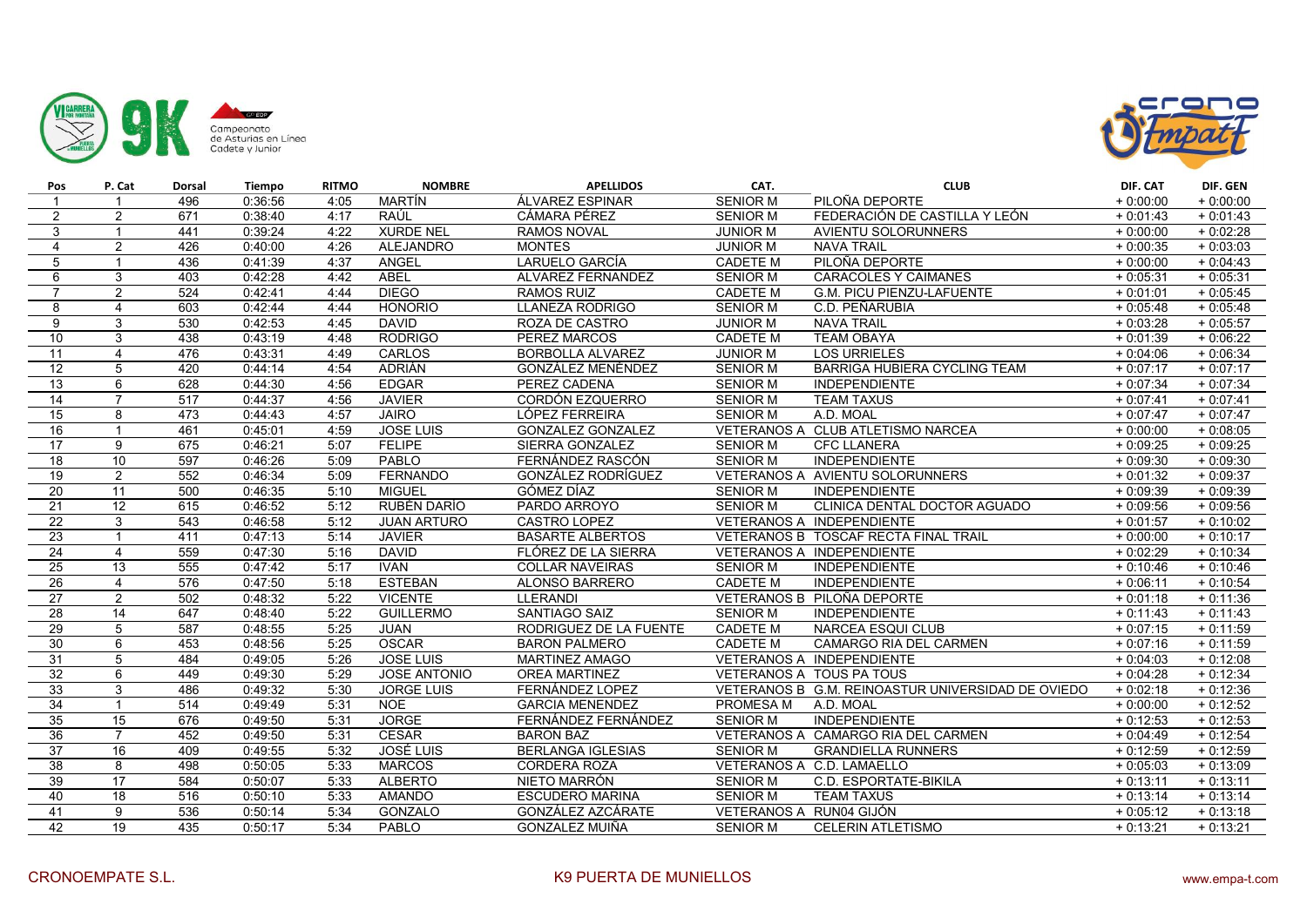



| Pos             | P. Cat          | <b>Dorsal</b> | <b>Tiempo</b> | <b>RITMO</b> | <b>NOMBRE</b>      | <b>APELLIDOS</b>          | CAT.                    | <b>CLUB</b>                      | DIF. CAT   | DIF. GEN   |
|-----------------|-----------------|---------------|---------------|--------------|--------------------|---------------------------|-------------------------|----------------------------------|------------|------------|
| 43              | 20              | 512           | 0:50:18       | 5:34         | ANGEL              | MARTINEZ ALVAREZ          | <b>SENIOR M</b>         | <b>INDEPENDIENTE</b>             | $+0:13:22$ | $+0:13:22$ |
| 44              | $\mathbf{1}$    | 518           | 0:50:21       | 5:35         | LORENA             | AUMENTE PÉREZ             | SENIOR F                | <b>TEAM TAXUS</b>                | $+0:00:00$ | $+0:13:25$ |
| 45              | $\overline{7}$  | 454           | 0:50:24       | 5:35         | <b>YAGO</b>        | <b>BARON PALMERO</b>      | <b>CADETE M</b>         | CAMARGO RIA DEL CARMEN           | $+0:08:44$ | $+0:13:28$ |
| 46              | 21              | 513           | 0:50:46       | 5:37         | <b>SERINO</b>      | <b>GONZÁLEZ GARCÍA</b>    | <b>SENIOR M</b>         | <b>AVIENTU SOLORUNNERS</b>       | $+0:13:49$ | $+0:13:49$ |
| 47              | $\overline{2}$  | 640           | 0:51:23       | 5:41         | JOSE LUIS          | NAVIA ZAFRA               | PROMESA M               | INDEPENDIENTE                    | $+0:01:34$ | $+0:14:26$ |
| 48              | 22              | 477           | 0:51:25       | 5:42         | <b>DANIEL</b>      | <b>GONZALEZ MARRON</b>    | <b>SENIOR M</b>         | <b>INDEPENDIENTE</b>             | $+0:14:29$ | $+0:14:29$ |
| 49              | $\overline{1}$  | 478           | 0:51:29       | 5:42         | <b>AMELIA</b>      | <b>FERNANDEZ GARCIA</b>   |                         | VETERANAS A G.M. ENSIDESA GIJÓN  | $+0:00:00$ | $+0:14:33$ |
| 50              | 10              | 558           | 0:51:44       | 5:43         | FCO. JAVIER        | <b>BAÑOS</b>              |                         | VETERANOS A EMC TRIATLÓN         | $+0.06:43$ | $+0:14:48$ |
| 51              | 23              | 616           | 0:51:50       | 5:43         | <b>JORGE</b>       | RODRÍGUEZ GURDIEL         | <b>SENIOR M</b>         | <b>INDEPENDIENTE</b>             | $+0:14:54$ | $+0:14:54$ |
| 52              | 24              | 404           | 0:51:55       | 5:45         | <b>JAVIER</b>      | <b>AVELLO</b>             | <b>SENIOR M</b>         | <b>TOUS PA TOUS</b>              | $+0:14:59$ | $+0:14:59$ |
| 53              | $\overline{1}$  | 405           | 0:52:47       | 5:51         | <b>ALBA</b>        | DE MENDIOLAGOITIA DIAZ    | <b>CADETE F</b>         | CAFÉS TOSCAF-GMEA                | $+0:00:00$ | $+0:15:50$ |
| 54              | 3               | 669           | 0:53:17       | 5:54         | <b>ALBERTO</b>     | <b>GONZÁLEZ FERNÁNDEZ</b> | <b>PROMESA M</b>        | <b>INDEPENDIENTE</b>             | $+0:03:28$ | $+0:16:20$ |
| 55              | 11              | 533           | 0:53:23       | 5:53         | <b>ALEJANDRO</b>   | ALVAREZ ALVAREZ           |                         | VETERANOS A INDEPENDIENTE        | $+0:08:22$ | $+0:16:27$ |
| 56              | 5               | 522           | 0:53:55       | 5:59         | SAUL               | <b>ESTRADA</b>            | <b>JUNIOR M</b>         | PILOÑA DEPORTE                   | $+0:14:30$ | $+0:16:59$ |
| 57              | $\overline{25}$ | 604           | 0:53:59       | 5:58         | <b>ALAIN</b>       | <b>MORA CARRIÓ</b>        | <b>SENIOR M</b>         | <b>AVIENTU SOLORUNNERS</b>       | $+0:17:03$ | $+0:17:03$ |
| 58              | 12              | 607           | 0:54:02       | 5:58         | <b>JORGE</b>       | RODRIGUEZ ARIAS           |                         | VETERANOS A INDEPENDIENTE        | $+0:09:01$ | $+0:17:06$ |
| 59              | 13              | 620           | 0:54:02       | 5:58         | SECUNDINO          | MENÉNDEZ GARCÍA           |                         | VETERANOS A INDEPENDIENTE        | $+0:09:01$ | $+0:17:06$ |
| 60              | 14              | 451           | 0:54:05       | 5:59         | <b>PABLO</b>       | BETOLAZA ALVAREZ          |                         | VETERANOS A CHATARRA RACING      | $+0.09:04$ | $+0:17:09$ |
| 61              | $\overline{15}$ | 585           | 0:54:08       | 5:59         | <b>FERNANDO</b>    | BRAÑA                     |                         | <b>VETERANOS A INDEPENDIENTE</b> | $+0:09:07$ | $+0:17:12$ |
| 62              | 2               | 629           | 0:54:09       | 6:00         | <b>RAQUEL</b>      | <b>OCHOA TAMARGO</b>      | <b>SENIOR F</b>         | <b>OVIEDO ATLETISMO</b>          | $+0:03:47$ | $+0:17:13$ |
| 63              | 26              | 440           | 0:54:10       | 5:59         | <b>DAVID</b>       | CASADO VEGA               | <b>SENIOR M</b>         | <b>MV FOTO</b>                   | $+0:17:13$ | $+0:17:13$ |
| 64              | 27              | 408           | 0:54:32       | 6:02         | <b>ROBERTO</b>     | FERNÁNDEZ VILLAR          | <b>SENIOR M</b>         | <b>INDEPENDIENTE</b>             | $+0:17:36$ | $+0:17:36$ |
| 65              | 2               | 501           | 0:54:39       | 6:03         | <b>JULIA</b>       | LLERANDI LAVANDERA        | <b>CADETE F</b>         | PILOÑA DEPORTE                   | $+0:01:52$ | $+0:17:43$ |
| 66              | $\overline{4}$  | 427           | 0:54:40       | 6:03         | <b>JESUS</b>       | <b>ALVAREZ ARIAS</b>      | VETERANOS B C.D.RELIEVE |                                  | $+0:07:26$ | $+0:17:44$ |
| 67              | 16              | 564           | 0:54:41       | 6:03         | <b>PABLO</b>       | BELDERRAIN BELDERRAIN     | VETERANOS A A.D. MOAL   |                                  | $+0:09:39$ | $+0:17:45$ |
| 68              | 28              | 515           | 0:54:56       | 6:04         | <b>ANDRES</b>      | <b>GONZALEZ BOTO</b>      | <b>SENIOR M</b>         | <b>INDEPENDIENTE</b>             | $+0:18:00$ | $+0:18:00$ |
| 69              | 29              | 660           | 0:55:29       | 6:09         | <b>MANUEL</b>      | LÓPEZ REGO                | <b>SENIOR M</b>         | <b>INDEPENDIENTE</b>             | $+0:18:33$ | $+0:18:33$ |
| $\overline{70}$ | 8               | 602           | 0:55:35       | 6:09         | <b>KERMAN</b>      | <b>ALONSO VICENTE</b>     | <b>CADETE M</b>         | <b>INDEPENDIENTE</b>             | $+0:13:56$ | $+0:18:39$ |
| 71              | 30              | 571           | 0:55:38       | 6:10         | AARÓN              | CURTO DÍEZ                | <b>SENIOR M</b>         | <b>INDEPENDIENTE</b>             | $+0:18:41$ | $+0:18:41$ |
| 72              | 31              | 636           | 0:55:40       | 6:09         | <b>DAVID</b>       | <b>MENDEZ HERES</b>       | <b>SENIOR M</b>         | <b>INDEPENDIENTE</b>             | $+0:18:44$ | $+0:18:44$ |
| $\overline{73}$ | $\mathbf{1}$    | 639           | 0:55:53       | 6:12         | <b>LORENA</b>      | RODRÍGUEZ ALVAREZ         | <b>PROMESA F</b>        | A.D. MOAL                        | $+0:00:00$ | $+0:18:57$ |
| $\overline{74}$ | $\overline{2}$  | 633           | 0:56:04       | 6:13         | <b>EVA</b>         | LAVANDERA FERNANDEZ       |                         | VETERANAS A PILOÑA DEPORTE       | $+0:04:35$ | $+0:19:08$ |
| 75              | 6               | 586           | 0:56:08       | 6:13         | <b>JOSE MANUEL</b> | <b>MENENDEZ</b>           | <b>JUNIOR M</b>         | <b>INDEPENDIENTE</b>             | $+0:16:43$ | $+0:19:12$ |
| 76              | 3               | 665           | 0:56:16       | 6:14         | <b>GEMA</b>        | LAGO LAGO                 | <b>CADETE F</b>         | <b>ATLETISMO NARCEA</b>          | $+0:03:29$ | $+0:19:20$ |
| 77              | 32              | 580           | 0:56:25       | 6:14         | <b>GUILLERMO</b>   | ALVAREZ NARCIANDI         | <b>SENIOR M</b>         | <b>ASGAYA TEAM</b>               | $+0:19:29$ | $+0:19:29$ |
| $\overline{78}$ | $\overline{17}$ | 447           | 0:56:36       | 6:16         | <b>JOSÉ LUIS</b>   | JUNQUERA GONZÁLEZ         |                         | VETERANOS A INDEPENDIENTE        | $+0:11:35$ | $+0:19:40$ |
| 79              | 3               | 677           | 0:56:40       | 6:16         | LUCÍA              | <b>MENES CARBAJAL</b>     | <b>SENIOR F</b>         | <b>INDEPENDIENTE</b>             | $+0:06:18$ | $+0:19:44$ |
| 80              | $\overline{33}$ | 445           | 0:56:53       | 6:18         | JOSÉ LUIS          | <b>ARCEIZ BAQUERO</b>     | <b>SENIOR M</b>         | <b>INDEPENDIENTE</b>             | $+0:19:57$ | $+0:19:57$ |
| 81              | 18              | 645           | 0:57:06       | 6:19         | <b>IGNACIO</b>     | MONSERRAT FUERTES         |                         | VETERANOS A INDEPENDIENTE        | $+0:12:04$ | $+0:20:09$ |
| 82              | 34              | 463           | 0:57:07       | 6:20         | <b>ALEJANDRO</b>   | MENENDEZ MIGUELEZ         | <b>SENIOR M</b>         | <b>CLUB ATLETISMO CONDOR</b>     | $+0:20:10$ | $+0:20:10$ |
| 83              | 4               | 505           | 0:57:09       | 6:20         | <b>CAROLINA</b>    | ÁLVAREZ DÍAZ              | <b>SENIOR F</b>         | <b>INDEPENDIENTE</b>             | $+0:06:48$ | $+0:20:13$ |
| 84              | $\overline{35}$ | 521           | 0:57:12       | 6:20         | <b>IVAN</b>        | DÍAZ CARDO                | <b>SENIOR M</b>         | C.D.RELIEVE                      | $+0:20:15$ | $+0:20:15$ |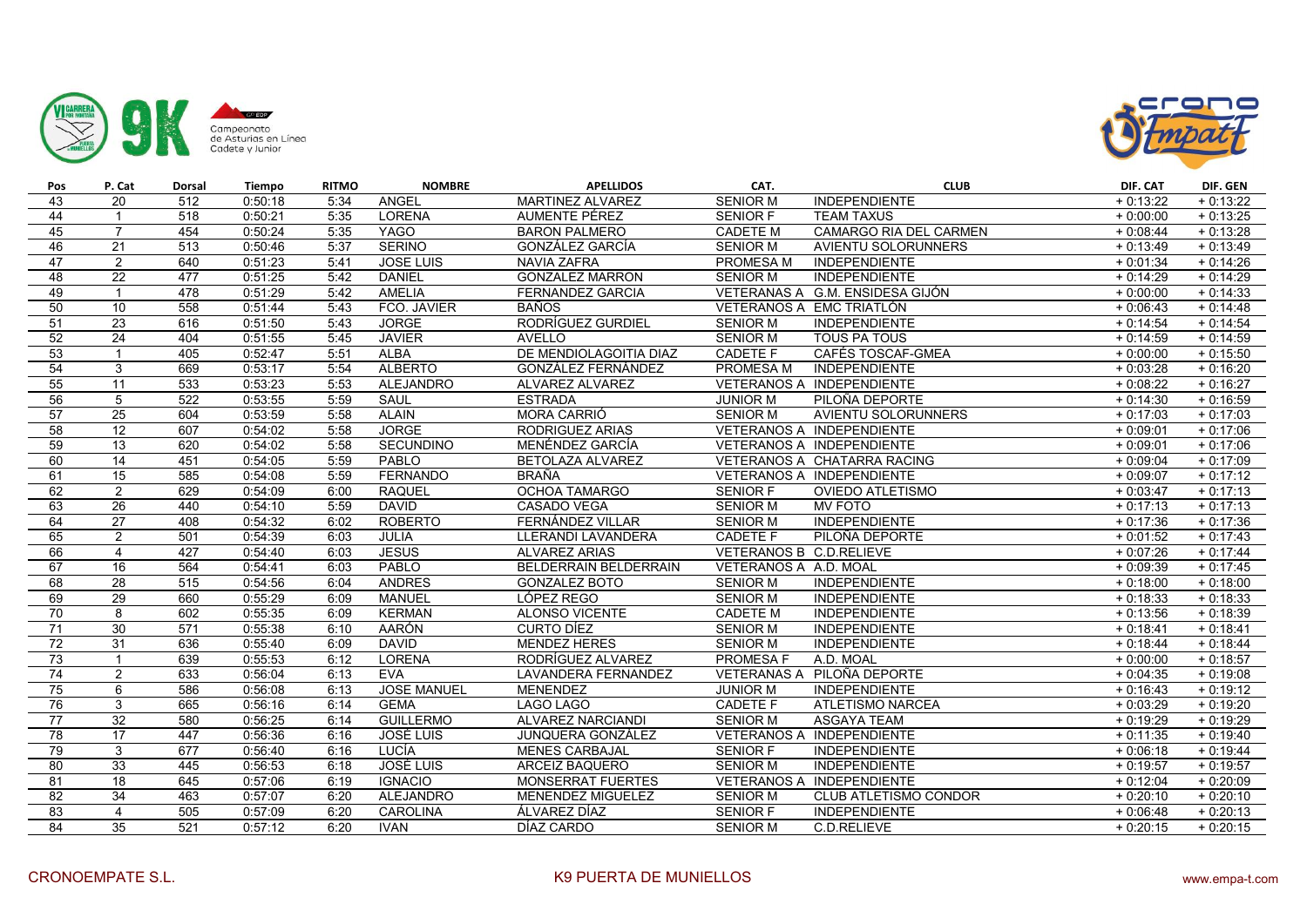



| Pos             | P. Cat          | <b>Dorsal</b> | Tiempo  | <b>RITMO</b> | <b>NOMBRE</b>          | <b>APELLIDOS</b>                  | CAT.                        | <b>CLUB</b>                           | DIF. CAT   | DIF. GEN   |
|-----------------|-----------------|---------------|---------|--------------|------------------------|-----------------------------------|-----------------------------|---------------------------------------|------------|------------|
| 85              | 36              | 575           | 0:57:30 | 6:22         | <b>ALBERTO</b>         | PAJARES SAN MIGUEL                | <b>SENIOR M</b>             | <b>CLUB ATLETISMO CONDOR</b>          | $+0:20:34$ | $+0:20:34$ |
| 86              | 5               | 480           | 0:57:31 | 6:22         | <b>VANESSA</b>         | GARCÍA FERNÁNDEZ                  | <b>SENIOR F</b>             | C.D.RELIEVE                           | $+0:07:09$ | $+0:20:35$ |
| $\overline{87}$ | 5               | 455           | 0:57:34 | 6:23         | <b>CARLOS</b>          | <b>BLANCO MORILLO</b>             |                             | VETERANOS B GM.LA PATANA              | $+0:10:20$ | $+0:20:38$ |
| 88              | 6               | 481           | 0:57:54 | 6:25         | <b>PAULA</b>           | SUAREZ DE PUGA CANOSA             | <b>SENIOR F</b>             | <b>INDEPENDIENTE</b>                  | $+0:07:32$ | $+0:20:58$ |
| 89              | 37              | 418           | 0:57:59 | 6:25         | <b>ALEXIS</b>          | FERNANDEZ FELGUEROSO              | <b>SENIOR M</b>             | <b>INDEPENDIENTE</b>                  | $+0:21:03$ | $+0:21:03$ |
| 90              | $\overline{38}$ | 537           | 0:58:04 | 6:26         | <b>MATEO</b>           | <b>MORAN RODRIGUEZ</b>            | <b>SENIOR M</b>             | <b>INDEPENDIENTE</b>                  | $+0:21:07$ | $+0:21:07$ |
| 91              | 6               | 541           | 0:58:20 | 6:28         | <b>JOSE MANUEL</b>     | <b>MENENDEZ AMBRES</b>            | <b>VETERANOS B NORTESUR</b> |                                       | $+0:11:06$ | $+0:21:24$ |
| 92              | 39              | 622           | 0:58:30 | 6:28         | <b>IGNACIO</b>         | SANCHEZ LOPEZ                     | <b>SENIOR M</b>             | <b>INDEPENDIENTE</b>                  | $+0:21:34$ | $+0:21:34$ |
| 93              | 40              | 540           | 0:58:33 | 6:28         | <b>ESTEBAN</b>         | <b>GONZALEZ SUAREZ</b>            | <b>SENIOR M</b>             | <b>INDEPENDIENTE</b>                  | $+0:21:37$ | $+0:21:37$ |
| 94              | $\overline{7}$  | 459           | 0:58:35 | 6:29         | <b>CRISTINA</b>        | ALVAREZ COPANO                    | <b>SENIOR F</b>             | <b>INDEPENDIENTE</b>                  | $+0:08:13$ | $+0:21:39$ |
| 95              | $\overline{7}$  | 642           | 0:58:35 | 6:29         | <b>GUILLERMO</b>       | PÉREZ VÁZQUEZ                     |                             | VETERANOS B EL PARQUE AVILÉS          | $+0:11:22$ | $+0:21:39$ |
| 96              | $\overline{1}$  | 567           | 0:58:35 | 6:30         | <b>MAEVE</b>           | ALVARO BELLO                      | <b>JUNIOR F</b>             | C.D. PILOÑA DEPORTE                   | $+0:00:00$ | $+0:21:39$ |
| 97              | 41              | 471           | 0:58:40 | 6:29         | <b>RAUL</b>            | ALLENDE LOZANO                    | <b>SENIOR M</b>             | <b>CLUB ATLETISMO CONDOR</b>          | $+0:21:43$ | $+0:21:43$ |
| 98              | 3               | 470           | 0:58:41 | 6:29         | <b>NORMA</b>           | <b>CASADO ARIAS</b>               |                             | VETERANAS A CLUB ATLETISMO CONDOR     | $+0:07:11$ | $+0:21:45$ |
| 99              | 8               | 475           | 0:58:45 | 6:30         | <b>RAFAEL</b>          | DOMÍNGUEZ GIL JULIANA             |                             | VETERANOS B INDEPENDIENTE             | $+0:11:32$ | $+0:21:49$ |
| 100             | 42              | 666           | 0:59:06 | 6:33         | <b>RICARDO</b>         | SIDRACH-CARDONA MARTÍNEZ SENIOR M |                             | <b>INDEPENDIENTE</b>                  | $+0:22:09$ | $+0:22:09$ |
| 101             | $\overline{4}$  | 554           | 0:59:08 | 6:33         | <b>CRISTINA</b>        | LORENZO GARCIA                    | VETERANAS A COLLACIOS       |                                       | $+0:07:38$ | $+0:22:11$ |
| 102             | 19              | 595           | 0:59:08 | 6:33         | <b>DAVID</b>           | FERNANDEZ ARJONILLA               |                             | VETERANOS A INDEPENDIENTE             | $+0:14:07$ | $+0:22:12$ |
| 103             | $\overline{4}$  | 467           | 0:59:12 | 6:34         | ANDRÉS                 | <b>HUERTA ROCES</b>               | <b>PROMESA M</b>            | G.M. REINOASTUR UNIVERSIDAD DE OVIEDO | $+0:09:23$ | $+0:22:15$ |
| 104             | 20              | 601           | 0:59:15 | 6:33         | <b>NATXO</b>           | ALONSO COTO                       |                             | VETERANOS A INDEPENDIENTE             | $+0:14:13$ | $+0:22:18$ |
| 105             | 8               | 546           | 0:59:15 | 6:33         | <b>LAURA</b>           | <b>GARCÍA FERNÁNDEZ</b>           | <b>SENIOR F</b>             | A.D MOAL                              | $+0:08:53$ | $+0:22:19$ |
| 106             | 21              | 508           | 0:59:23 | 6:35         | PABLO                  | GARCÍA ZAPATERO                   | VETERANOS A C.M. OXÍGENO    |                                       | $+0:14:21$ | $+0:22:26$ |
| 107             | 43              | 623           | 0:59:28 | 6:34         | <b>MARCOS</b>          | LORENTE RODRÍGUEZ                 | <b>SENIOR M</b>             | <b>INDEPENDIENTE</b>                  | $+0:22:32$ | $+0:22:32$ |
| 108             | 44              | 621           | 0:59:36 | 6:35         | PABLO                  | <b>LOZANO CUESTA</b>              | <b>SENIOR M</b>             | <b>TRAGALPINOS</b>                    | $+0:22:40$ | $+0:22:40$ |
| 109             | 45              | 492           | 0:59:42 | 6:38         | <b>CESAR MANUEL</b>    | <b>GUERRERO MAGADAN</b>           | <b>SENIOR M</b>             | <b>INDEPENDIENTE</b>                  | $+0:22:46$ | $+0:22:46$ |
| 110             | 46              | 646           | 1:00:10 | 6:39         | CARLOS                 | LÓPEZ CARBAJAL                    | <b>SENIOR M</b>             | CD CASA ASTURIAS EN LEÓN              | $+0:23:14$ | $+0:23:14$ |
| 111             | 22              | 439           | 1:00:12 | 6:40         | MARCO-ANTONIO          | <b>CLEMENTE ESPINOSA</b>          |                             | VETERANOS A INDEPENDIENTE             | $+0:15:10$ | $+0:23:15$ |
| 112             | 47              | 560           | 1:00:15 | 6:40         | <b>DAVID</b>           | FERNANDEZ QUINTANILLA             | <b>SENIOR M</b>             | <b>INDEPENDIENTE</b>                  | $+0:23:19$ | $+0:23:19$ |
| 113             | 48              | 619           | 1:00:25 | 6:41         | <b>LUIS</b>            | RODRÍGUEZ TORRES                  | <b>SENIOR M</b>             | <b>INDEPENDIENTE</b>                  | $+0:23:29$ | $+0:23:29$ |
| 114             | 5               | 469           | 1:00:45 | 6:44         | <b>ROSALYN</b>         | FERNANDEZ SANTIAGO                |                             | VETERANAS A LAS CORRECAMINOS          | $+0:09:15$ | $+0:23:48$ |
| 115             | 49              | 434           | 1:00:55 | 6:44         | <b>JOSE ANTONIO</b>    | <b>GARCIA GONZÁLEZ</b>            | <b>SENIOR M</b>             | <b>INDEPENDIENTE</b>                  | $+0:23:59$ | $+0:23:59$ |
| 116             | $\overline{9}$  | 444           | 1:01:00 | 6:44         | <b>MARTA</b>           | <b>GARCIA SÁNCHEZ</b>             | <b>SENIOR F</b>             | <b>TEAM OBAYA</b>                     | $+0:10:39$ | $+0:24:04$ |
| 117             | 9               | 553           | 1:01:31 | 6:49         | <b>RAMON</b>           | <b>BALLINA LIOSA</b>              |                             | VETERANOS B INDEPENDIENTE             | $+0:14:17$ | $+0:24:34$ |
| 118             | $\overline{4}$  | 424           | 1:01:32 | 6:49         | <b>LIDIA</b>           | <b>GONZALEZ MANTECON</b>          | <b>CADETE F</b>             | <b>TEAM OBAYA</b>                     | $+0:08:45$ | $+0:24:36$ |
| 119             | 50              | 497           | 1:01:42 | 6:49         | ALFONSO JOSE           | <b>GONZALEZ VEGA</b>              | <b>SENIOR M</b>             | CARACOLES Y CAIMANES                  | $+0:24:46$ | $+0:24:46$ |
| 120             | $\overline{1}$  | 667           | 1:01:49 | 6:51         | <b>BORGI</b>           | <b>TAMARGO LOPEZ</b>              | VETERANAS B C.D.RELIEVE     |                                       | $+0:00:00$ | $+0:24:53$ |
| 121             | 2               | 499           | 1:01:50 | 6:51         | <b>MARIA ASCENSION</b> | DE FRUTOS GARCIA                  | VETERANAS B C.D.RELIEVE     |                                       | $+0:00:00$ | $+0:24:54$ |
| 122             | 10              | 401           | 1:01:53 | 6:51         | <b>FRANCISCO RAUL</b>  | <b>SOLIS IGLESIAS</b>             |                             | VETERANOS B INDEPENDIENTE             | $+0:14:40$ | $+0:24:57$ |
| 123             | 51              | 446           | 1:01:54 | 6:51         | <b>ANDRES</b>          | CRESPO BLANCO                     | <b>SENIOR M</b>             | <b>INDEPENDIENTE</b>                  | $+0:24:58$ | $+0:24:58$ |
| 124             | $\overline{5}$  | 561           | 1:02:01 | 6:52         | <b>JANO</b>            | FERNÁNDEZ GONZÁLEZ                | <b>PROMESA M</b>            | <b>INDEPENDIENTE</b>                  | $+0:12:12$ | $+0:25:05$ |
| 125             | 6               | 538           | 1:02:06 | 6:53         | <b>CARMEN</b>          | <b>GONZALEZ TAMAYO</b>            |                             | VETERANAS A INDEPENDIENTE             | $+0:10:36$ | $+0:25:09$ |
| 126             | $\overline{52}$ | 429           | 1:02:12 | 6:52         | <b>TOMAS JAVIER</b>    | <b>CUEVAS GARCIA</b>              | <b>SENIOR M</b>             | <b>LABARU TRAIL</b>                   | $+0:25:16$ | $+0:25:16$ |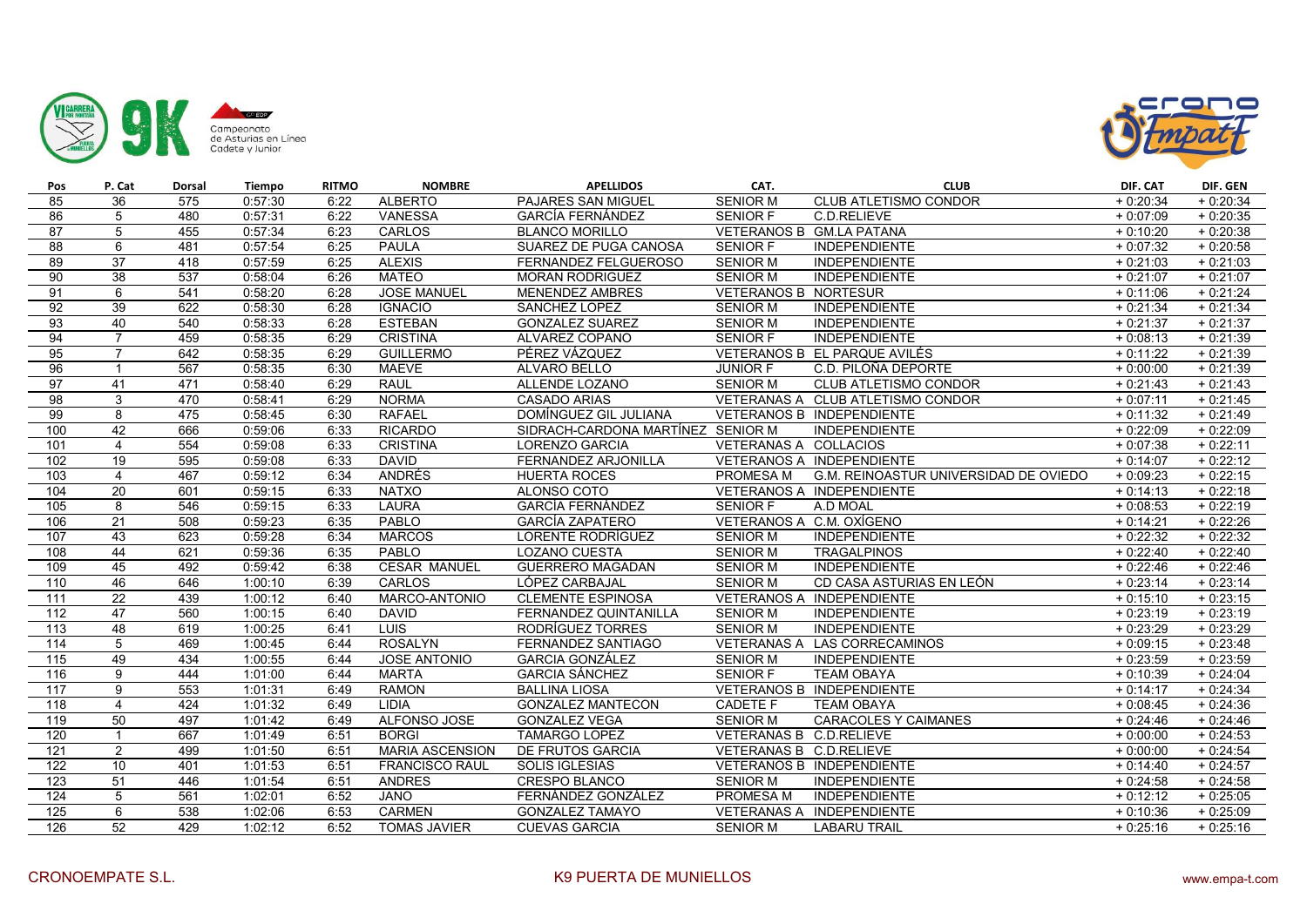



| Pos              | P. Cat          | Dorsal | Tiempo  | <b>RITMO</b> | <b>NOMBRE</b>          | <b>APELLIDOS</b>             | CAT.                    | <b>CLUB</b>                            | DIF. CAT   | DIF. GEN   |
|------------------|-----------------|--------|---------|--------------|------------------------|------------------------------|-------------------------|----------------------------------------|------------|------------|
| 127              | 53              | 442    | 1:02:16 | 6:53         | <b>ARTURO</b>          | <b>RAGNAR DEL AMOR</b>       | <b>SENIOR M</b>         | <b>INDEPENDIENTE</b>                   | $+0:25:20$ | $+0:25:20$ |
| 128              | 10              | 423    | 1:02:20 | 6:54         | <b>MARTA</b>           | <b>GONZALEZ FERNANDEZ</b>    | <b>SENIOR F</b>         | GRUPO DE MONTAÑA PIELAGO               | $+0:11:58$ | $+0:25:23$ |
| 129              | $\overline{23}$ | 624    | 1:02:42 | 6:57         | <b>JOSÉ MANUEL</b>     | LÓPEZ NIETO                  |                         | VETERANOS A INDEPENDIENTE              | $+0:17:41$ | $+0:25:46$ |
| 130              | $\overline{7}$  | 490    | 1:02:53 | 6:58         | <b>MONICA</b>          | DEL CUETO CAÑON              |                         | VETERANAS A G.M. PICU PIENZU-LAFUENTE  | $+0:11:23$ | $+0:25:56$ |
| $\overline{131}$ | 6               | 630    | 1:02:55 | 6:58         | <b>JUAN</b>            | <b>MERA CADENAS</b>          | PROMESA M               | <b>INDEPENDIENTE</b>                   | $+0:13:06$ | $+0:25:58$ |
| 132              | 54              | 544    | 1:02:55 | 6:57         | SANTIAGO               | <b>GARCÍA CARBALLIDO</b>     | <b>SENIOR M</b>         | BARRIGA HUBIERA CYCLING TEAM           | $+0:25:59$ | $+0:25:59$ |
| 133              | 11              | 570    | 1:02:56 | 6:59         | <b>EVA</b>             | RODRÍGUEZ PONTIGO            | <b>SENIOR F</b>         | <b>TEAM OBAYA</b>                      | $+0:12:34$ | $+0:26:00$ |
| 134              | 11              | 626    | 1:02:59 | 6:58         | <b>VICENTE</b>         | <b>MERINO SEBASTIAN</b>      |                         | <b>VETERANOS B INDEPENDIENTE</b>       | $+0:15:46$ | $+0:26:03$ |
| $\frac{135}{2}$  | 12              | 664    | 1:03:05 | 6:58         | <b>ELISA</b>           | <b>GONZALEZ PRESA</b>        | SENIOR F                | <b>INDEPENDIENTE</b>                   | $+0:12:44$ | $+0:26:09$ |
| 136              | $\overline{55}$ | 644    | 1:03:06 | 6:58         | <b>BORJA</b>           | PALACIO JUARROS              | <b>SENIOR M</b>         | <b>INDEPENDIENTE</b>                   | $+0:26:10$ | $+0:26:10$ |
| 137              | 56              | 419    | 1:03:08 | 6:59         | <b>HECTOR</b>          | <b>DIAZ CASTRO</b>           | <b>SENIOR M</b>         | <b>INDEPENDIENTE</b>                   | $+0:26:12$ | $+0:26:12$ |
| 138              | 12              | 632    | 1:03:17 | 7:01         | <b>VALENTÍN JAVIER</b> | RODRÍGUEZ MARTÍNEZ           | VETERANOS B RUN04 GIJÓN |                                        | $+0:16:04$ | $+0:26:21$ |
| 139              | 24              | 433    | 1:03:39 | 7:04         | <b>BENJAMIN</b>        | <b>ALVAREZ PEREZ</b>         |                         | VETERANOS A C.D. ESPORTATE-BIKILA      | $+0:18:37$ | $+0:26:43$ |
| 140              | $\overline{13}$ | 656    | 1:04:12 | 7:06         | <b>LETICIA</b>         | LOBO ALVAREZ                 | <b>SENIOR F</b>         | <b>ASGAYA TEAM</b>                     | $+0:13:50$ | $+0:27:15$ |
| 141              | $\overline{14}$ | 432    | 1:04:14 | 7:07         | <b>SANDRA</b>          | PATALLO ALVAREZ              | <b>SENIOR F</b>         | <b>TINEO ATLETISMO</b>                 | $+0:13:52$ | $+0:27:17$ |
| 142              | 8               | 437    | 1:04:23 | 7:08         | <b>NURIA</b>           | <b>DOS SANTOS ALVES</b>      |                         | VETERANAS A LAS CORRECAMINOS           | $+0:12:53$ | $+0:27:27$ |
| 143              | 57              | 406    | 1:04:36 | 7:09         | <b>JORGE</b>           | ALIENDE LLORENTE             | <b>SENIOR M</b>         | <b>INDEPENDIENTE</b>                   | $+0:27:39$ | $+0:27:39$ |
| 144              | 15              | 643    | 1:05:21 | 7:14         | <b>PALOMA</b>          | FERNÁNDEZ LLERA              | <b>SENIOR F</b>         | <b>INDEPENDIENTE</b>                   | $+0:14:59$ | $+0:28:24$ |
| 145              | 2               | 635    | 1:05:37 | 7:16         | <b>CLARA</b>           | SIERRA CABALLERO             | <b>PROMESA F</b>        | <b>INDEPENDIENTE</b>                   | $+0:09:43$ | $+0:28:40$ |
| 146              | $\overline{25}$ | 634    | 1:05:37 | 7:16         | <b>BELARMINO</b>       | SIERRA FERNANDEZ             |                         | VETERANOS A INDEPENDIENTE              | $+0:20:35$ | $+0:28:41$ |
| 147              | $\overline{58}$ | 650    | 1:05:40 | 7:16         | <b>JAVIER</b>          | LÓPEZ BENITO                 | <b>SENIOR M</b>         | <b>INDEPENDIENTE</b>                   | $+0:28:44$ | $+0:28:44$ |
| 148              | 59              | 551    | 1:05:49 | 7:18         | <b>MARCOS</b>          | AUMENTE PÉREZ                | <b>SENIOR M</b>         | INDEPENDIENTE                          | $+0:28:52$ | $+0:28:52$ |
| 149              | $\overline{16}$ | 657    | 1:05:54 | 7:17         | <b>MARIA EUGENIA</b>   | MARCOS GONZALEZ              | <b>SENIOR F</b>         | <b>INDEPENDIENTE</b>                   | $+0:15:33$ | $+0:28:58$ |
| 150              | 3               | 414    | 1:06:02 | 7:18         | <b>MARIA CRISTINA</b>  | <b>GONZALEZ LEYVA1</b>       |                         | VETERANAS B INDEPENDIENTE              | $+0:04:12$ | $+0.29:06$ |
| 151              | 17              | 520    | 1:06:24 | 7:21         | <b>ELENA</b>           | CARRASCO CURTO               | SENIOR F                | <b>INDEPENDIENTE</b>                   | $+0:16:02$ | $+0:29:28$ |
| 152              | 18              | 511    | 1:06:34 | 7:22         | <b>SANDRA</b>          | <b>GARCIA MARITN</b>         | <b>SENIOR F</b>         | TRIATLON FACTORY COACHING LLANERA      | $+0.16:12$ | $+0:29:38$ |
| 153              | 9               | 457    | 1:06:35 | 7:23         | <b>PATRICIA</b>        | <b>GARCIA PRESA</b>          |                         | VETERANAS A RUNNING FEMENINO SIERO     | $+0:15:06$ | $+0:29:39$ |
| 154              | 19              | 568    | 1:06:38 | 7:22         | <b>VANESSA</b>         | FERNANDEZ CASTIÑEIRA         | <b>SENIOR F</b>         | <b>XIXÓN RUNNERS</b>                   | $+0:16:16$ | $+0:29:42$ |
| 155              | 20              | 649    | 1:07:10 | 7:26         | <b>BEATRIZ</b>         | <b>OVIDE VALDES</b>          | SENIOR F                | <b>INDEPENDIENTE</b>                   | $+0:16:48$ | $+0:30:14$ |
| 156              | $\overline{26}$ | 648    | 1:07:10 | 7:26         | <b>ALVARO</b>          | <b>MENDI TAMAYO</b>          |                         | VETERANOS A CENTRO ASTURIANO DE OVIEDO | $+0:22:09$ | $+0:30:14$ |
| 157              | 27              | 547    | 1:07:33 | 7:29         | <b>JOSE JAVIER</b>     | CASTELLANO GARCIA            |                         | VETERANOS A SAN MIGUEL RUNNING         | $+0:22:32$ | $+0:30:37$ |
| 158              | $\overline{13}$ | 627    | 1:07:42 | 7:29         | <b>RODRIGO</b>         | PÉREZ GONZÁLEZ               |                         | <b>VETERANOS B INDEPENDIENTE</b>       | $+0:20:29$ | $+0:30:46$ |
| 159              | 10              | 525    | 1:07:48 | 7:31         | <b>ADRIANA</b>         | FERNÁNDEZ CABAL              |                         | VETERANAS A INDEPENDIENTE              | $+0:16:18$ | $+0:30:52$ |
| 160              | 28              | 526    | 1:07:50 | 7:31         | <b>RICARDO</b>         | LLAVONA FERNÁNDEZ            |                         | VETERANOS A INDEPENDIENTE              | $+0:22:48$ | $+0:30:53$ |
| 161              | 11              | 519    | 1:07:52 | 7:31         | <b>NOELIA</b>          | <b>GARCIA SUCO</b>           |                         | VETERANAS A G.M. PICU PIENZU-LAFUENTE  | $+0:16:23$ | $+0:30:56$ |
| 162              | 29              | 631    | 1:07:53 | 7:31         | <b>JUAN CARLOS</b>     | <b>SAN MARTIN CENITAGOYA</b> |                         | VETERANOS A G.M. PICU PIENZU-LAFUENTE  | $+0:22:51$ | $+0:30:56$ |
| 163              | 21              | 510    | 1:08:00 | 7:32         | <b>ALICIA</b>          | ALVAREZ ANTON                | <b>SENIOR F</b>         | TRIATLON FACTORY COACHING LLANERA      | $+0:17:38$ | $+0:31:03$ |
| 164              | 12              | 415    | 1:08:05 | 7:32         | <b>ALICIA</b>          | <b>DIAZ RODRIGUEZ</b>        |                         | VETERANAS A INDEPENDIENTE              | $+0:16:36$ | $+0:31:09$ |
| 165              | 60              | 532    | 1:08:21 | 7:34         | <b>VÍCTOR</b>          | <b>CAMPA RODRÍGUEZ</b>       | <b>SENIOR M</b>         | <b>INDEPENDIENTE</b>                   | $+0:31:25$ | $+0:31:25$ |
| 166              | 61              | 545    | 1:08:23 | 7:34         | <b>IGNACIO</b>         | <b>GARCÍA CARBALLIDO</b>     | <b>SENIOR M</b>         | <b>BARRIGA HUBIERA CYCLING TEAM</b>    | $+0:31:26$ | $+0:31:26$ |
| 167              | 4               | 412    | 1:08:28 | 7:34         | <b>PAZ</b>             | FERNÁNDEZ MORGALO            |                         | VETERANAS B INDEPENDIENTE              | $+0:06:38$ | $+0:31:31$ |
| 168              | $\overline{30}$ | 609    | 1:08:29 | 7:35         | <b>JOSE</b>            | RODRIGUEZ GARCIA             |                         | VETERANOS A INDEPENDIENTE              | $+0:23:28$ | $+0:31:33$ |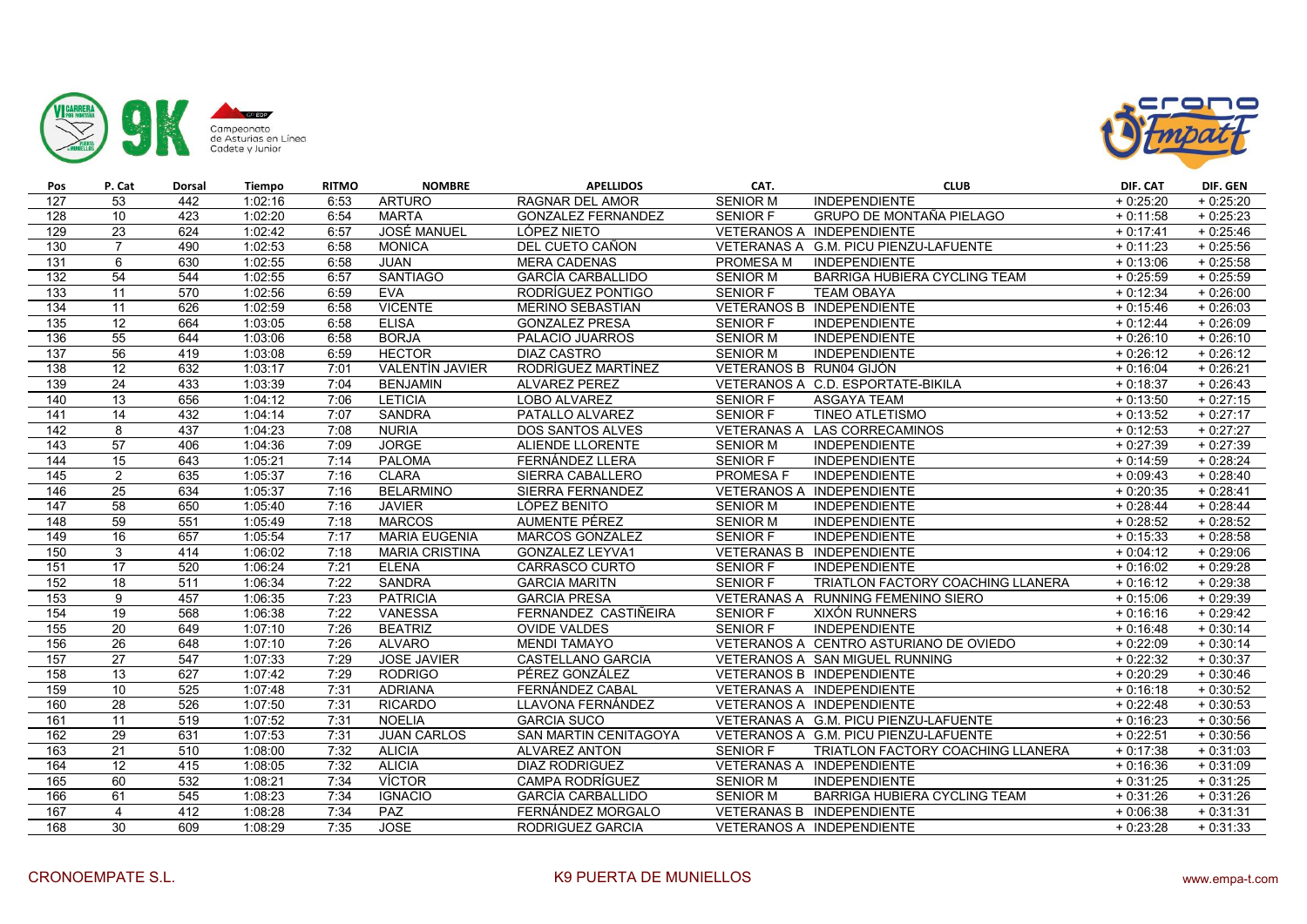



| Pos              | P. Cat          | Dorsal           | Tiempo  | <b>RITMO</b> | <b>NOMBRE</b>         | <b>APELLIDOS</b>         | CAT.                    | <b>CLUB</b>                           | DIF. CAT   | DIF. GEN   |
|------------------|-----------------|------------------|---------|--------------|-----------------------|--------------------------|-------------------------|---------------------------------------|------------|------------|
| 169              | $\overline{22}$ | 466              | 1:08:33 | 7:36         | <b>BRENDA</b>         | CABO DIAZ                | <b>SENIOR F</b>         | G. M. AUSEVA                          | $+0:18:11$ | $+0:31:37$ |
| 170              | 23              | 668              | 1:08:43 | 7:36         | <b>MIRIAM</b>         | ALONSO NAVEIRO           | <b>SENIOR F</b>         | <b>INDEPENDIENTE</b>                  | $+0:18:21$ | $+0:31:47$ |
| 171              | 24              | 605              | 1:08:48 | 7:37         | <b>VANESA</b>         | LÓPEZ VELASCO            | <b>SENIOR F</b>         | <b>INDEPENDIENTE</b>                  | $+0:18:26$ | $+0:31:51$ |
| 172              | 25              | 600              | 1:08:49 | 7:36         | <b>MARIA ARANZAZU</b> | <b>GUTIERREZ ORTEGA</b>  | SENIOR F                | <b>TRAGAPINOS</b>                     | $+0:18:27$ | $+0:31:53$ |
| 173              | $\sqrt{5}$      | 589              | 1:09:16 | 7:41         | <b>BELEN</b>          | <b>IGLESIAS GARCIA</b>   |                         | VETERANAS B AVIENTU SOLORUNNERS       | $+0:07:27$ | $+0:32:20$ |
| 174              | 31              | 606              | 1:09:19 | 7:41         | <b>JUAN MANUEL</b>    | MENENDEZ MENENDEZ        |                         | VETERANOS A INDEPENDIENTE             | $+0:24:17$ | $+0:32:22$ |
| 175              | 26              | 416              | 1:09:22 | 7:40         | <b>INES</b>           | <b>DIAZ RODRIGUEZ</b>    | <b>SENIOR F</b>         | <b>INDEPENDIENTE</b>                  | $+0:19:00$ | $+0:32:26$ |
| 176              | 13              | 491              | 1:09:31 | 7:42         | <b>MARIA JOSE</b>     | ÁLVAREZ GONZÁLEZ         | VETERANAS A GM VETUSTA  |                                       | $+0:18:02$ | $+0:32:35$ |
| 177              | 14              | 460              | 1:09:35 | 7:43         | JF                    | <b>GARCÍA SANDÍN</b>     |                         | VETERANOS B GO FIT RUNNERS OVIEDO     | $+0:22:21$ | $+0:32:38$ |
| 178              | 14              | 534              | 1:09:37 | 7:42         | <b>GEMA</b>           | <b>GARCIA FERNÁNDEZ</b>  |                         | VETERANAS A GO FIT RUNNERS OVIEDO     | $+0:18:07$ | $+0:32:41$ |
| 179              | 32              | 557              | 1:09:38 | 7:43         | <b>JOSE JAVIER</b>    | <b>CARRILLO CADENAS</b>  |                         | VETERANOS A GO FIT RUNNERS OVIEDO     | $+0:24:37$ | $+0:32:42$ |
| 180              | 5               | 488              | 1:10:06 | 7:46         | MARÍA                 | <b>FERRERO MEDINA</b>    | <b>CADETE F</b>         | RUN04 GIJÓN                           | $+0:17:19$ | $+0:33:09$ |
| 181              | 15              | 489              | 1:10:06 | 7:46         | <b>JESÚS JAVIER</b>   | FERRERO FERNÁNDEZ        | VETERANOS B RUN04 GIJÓN |                                       | $+0:22:52$ | $+0:33:10$ |
| 182              | 33              | 474              | 1:10:24 | 7:49         | <b>JESÚS HERMINIO</b> | FEITO CALZÓN             |                         | VETERANOS A INDEPENDIENTE             | $+0:25:23$ | $+0:33:28$ |
| 183              | 27              | 674              | 1:10:24 | 7:47         | <b>JESSICA</b>        | SUAREZ MUÑOZ             | <b>SENIOR F</b>         | <b>INDEPENDIENTE</b>                  | $+0:20:03$ | $+0:33:28$ |
| 184              | 28              | 529              | 1:10:24 | 7:47         | <b>ESTELA</b>         | SUAREZ RAMIREZ           | <b>SENIOR F</b>         | CAFÉS TOSCAF-GMEA                     | $+0:20:03$ | $+0:33:28$ |
| 185              | 3               | 613              | 1:10:30 | 7:48         | <b>ARANCHA</b>        | NIDO FEITO               | PROMESA F               | <b>INDEPENDIENTE</b>                  | $+0:14:37$ | $+0:33:34$ |
| 186              | 62              | 653              | 1:11:10 | 7:53         | <b>MIGUEL</b>         | <b>MARRON ANTON</b>      | <b>SENIOR M</b>         | <b>INDEPENDIENTE</b>                  | $+0:34:14$ | $+0:34:14$ |
| 187              | 15              | 562              | 1:11:20 | 7:54         | <b>ANA ISABEL</b>     | <b>ALONSO GARCIA</b>     |                         | VETERANAS A INDEPENDIENTE             | $+0:19:51$ | $+0:34:24$ |
| 188              | 29              | 550              | 1:11:45 | 7:57         | <b>PATRICIA</b>       | CADENAS MARTÍNEZ         | SENIOR F                | A.D. MOAL                             | $+0:21:24$ | $+0:34:49$ |
| 189              | 16              | 462              | 1:12:03 | 7:59         | <b>MERCEDES</b>       | MARTINEZ BERGUÑO         |                         | VETERANAS A CLUB ATLETISMO NARCEA     | $+0:20:33$ | $+0:35:07$ |
| 190              | 63              | 468              | 1:12:05 | 7:58         | <b>GONZALO</b>        | <b>CESPON GARCIA</b>     | <b>SENIOR M</b>         | <b>INDEPENDIENTE</b>                  | $+0:35:08$ | $+0:35:08$ |
| 191              | $\overline{2}$  | 539              | 1:12:11 | 8:00         | PAULA                 | MUÑIZ VARELA             | <b>JUNIOR F</b>         | G.M. REINOASTUR UNIVERSIDAD DE OVIEDO | $+0:13:35$ | $+0:35:15$ |
| 192              | $\overline{30}$ | 610              | 1:13:31 | 8:08         | <b>MARTA</b>          | MENEDEZ SUAREZ           | <b>SENIOR F</b>         | <b>ASGAYA TEAM</b>                    | $+0:23:09$ | $+0:36:35$ |
| 193              | 6               | 563              | 1:13:40 | 8:09         | <b>MARIA CONSUELO</b> | HERREÑO SUÁREZ           |                         | VETERANAS B CORRE CON NOSOTRAS        | $+0:11:51$ | $+0:36:44$ |
| 194              | 17              | 483              | 1:13:58 | 8:11         | <b>PAULA</b>          | <b>GOMEZ RUIZ</b>        |                         | VETERANAS A CORRE CON ELLAS           | $+0:22:29$ | $+0:37:02$ |
| 195              | 31              | 593              | 1:14:08 | 8:12         | <b>MARTA</b>          | <b>FUERTES MARTINEZ</b>  | SENIOR F                | <b>INDEPENDIENTE</b>                  | $+0:23:46$ | $+0:37:12$ |
| 196              | 32              | 493              | 1:14:08 | 8:12         | <b>SONIA</b>          | <b>MARTINEZ AMAGO</b>    | <b>SENIOR F</b>         | <b>INDEPENDIENTE</b>                  | $+0:23:46$ | $+0:37:12$ |
| 197              | 33              | 506              | 1:14:09 | 8:13         | <b>EVA MARIA</b>      | <b>GONZALEZ FELIPE</b>   | <b>SENIOR F</b>         | <b>AVIENTU SOLORUNNERS</b>            | $+0:23:47$ | $+0:37:13$ |
| 198              | 64              | 495              | 1:14:09 | 8:13         | <b>ALBERTO</b>        | <b>AVIN CRESPO</b>       | <b>SENIOR M</b>         | AVIENTU SOLORUNNERS                   | $+0:37:13$ | $+0:37:13$ |
| 199              | 3               | 661              | 1:14:31 | 8:15         | <b>CARMEN</b>         | LASTRA FERNÁNDEZ         | <b>JUNIOR F</b>         | <b>INDEPENDIENTE</b>                  | $+0:15:55$ | $+0:37:35$ |
| 200              | $\overline{4}$  | 663              | 1:14:32 | 8:16         | <b>ELENA</b>          | <b>MARTÍNEZ GONZÁLEZ</b> | <b>PROMESA F</b>        | <b>INDEPENDIENTE</b>                  | $+0:18:39$ | $+0:37:36$ |
| 201              | $\overline{7}$  | 673              | 1:14:34 | 8:15         | <b>VICTORIA</b>       | <b>TUYA SÁNCHEZ</b>      |                         | VETERANAS B XIXÓN RUNNERS             | $+0:12:45$ | $+0:37:38$ |
| 202              | 34              | 578              | 1:14:37 | 8:15         | JOSÉ LUIS             | FERNÁNDEZ FERNÁNDEZ      |                         | VETERANOS A INDEPENDIENTE             | $+0:29:36$ | $+0:37:41$ |
| 203              | 9               | 638              | 1:15:05 | 8:20         | <b>SAMUEL</b>         | ALONSO FERNÁNDEZ         | <b>CADETE M</b>         | <b>INDEPENDIENTE</b>                  | $+0:33:25$ | $+0:38:09$ |
| 204              | $\overline{34}$ | 566              | 1:15:33 | 8:21         | <b>ANA</b>            | DEL VALLE CEÑAL          | <b>SENIOR F</b>         | <b>XENDASTUR</b>                      | $+0:25:11$ | $+0:38:36$ |
| 205              | 35              | 450              | 1:15:34 | 8:22         | <b>YESSICA</b>        | CABO CASERO              | <b>SENIOR F</b>         | <b>INDEPENDIENTE</b>                  | $+0:25:12$ | $+0:38:38$ |
| 206              | 18              | 531              | 1:15:53 | 8:24         | <b>BEATRIZ</b>        | GONZÁLEZ SAN JOSÉ        |                         | VETERANAS A ASGAYA TEAM               | $+0:24:23$ | $+0:38:57$ |
| 207              | 65              | $\overline{572}$ | 1:16:11 | 8:26         | <b>JORGE</b>          | MORO ÁLVAREZ             | <b>SENIOR M</b>         | <b>JUNTEC</b>                         | $+0:39:15$ | $+0:39:15$ |
| 208              | $\overline{36}$ | 573              | 1:16:15 | 8:27         | <b>ANDREA</b>         | <b>ALVAREZ RUBIO</b>     | <b>SENIOR F</b>         | <b>JUNTEC</b>                         | $+0:25:53$ | $+0:39:19$ |
| 209              | 19              | 465              | 1:16:23 | 8:28         | <b>ANA</b>            | FERNANDEZ ADAN           |                         | VETERANAS A CLUB ATLETISMO CONDOR     | $+0:24:53$ | $+0:39:26$ |
| $\overline{210}$ | 66              | 608              | 1:16:27 | 8:28         | <b>FRANCISCO</b>      | <b>MARTINEZ ARIAS</b>    | <b>SENIOR M</b>         | <b>ASGAYA TEAM</b>                    | $+0:39:31$ | $+0:39:31$ |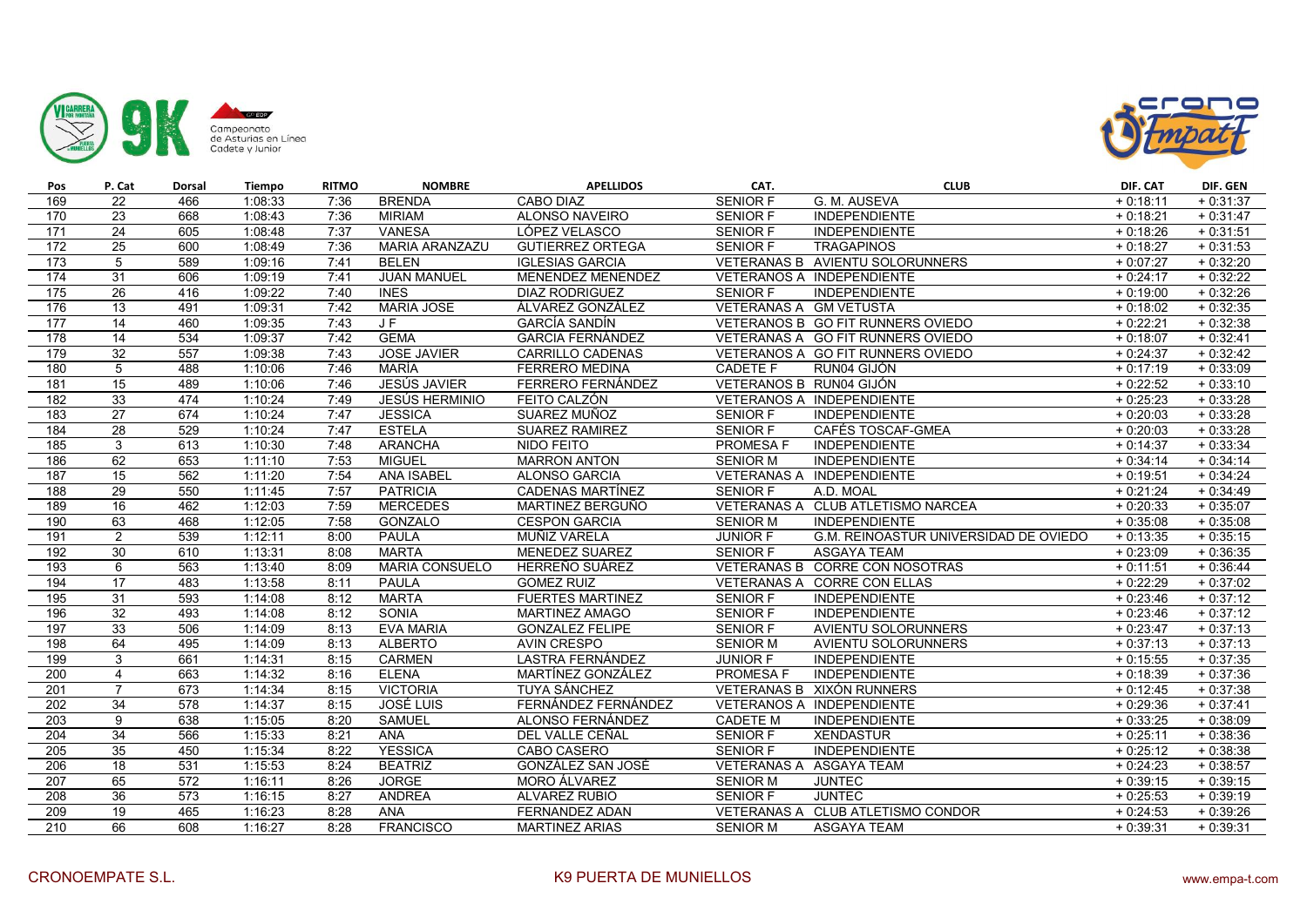



| Pos | P. Cat | Dorsal | Tiempo  | <b>RITMO</b> | <b>NOMBRE</b>     | <b>APELLIDOS</b>          | CAT.               | <b>CLUB</b>                           | DIF. CAT   | DIF. GEN   |
|-----|--------|--------|---------|--------------|-------------------|---------------------------|--------------------|---------------------------------------|------------|------------|
| 211 | 37     | 523    | 1:17:13 | 8:33         | <b>ISABEL</b>     | FERNÁNDEZ CARLOS          | <b>SENIOR F</b>    | <b>INDEPENDIENTE</b>                  | $+0.26:51$ | $+0:40:17$ |
| 212 | 67     | 527    | 1:17:13 | 8:33         | <b>MARCOS</b>     | FERNÁNDEZ PELLITERO       | <b>SENIOR M</b>    | <b>INDEPENDIENTE</b>                  | $+0:40:17$ | $+0:40:17$ |
| 213 | 68     | 654    | 1:17:57 | 8:37         | <b>NACHO</b>      | RIESGO GONZALEZ           | <b>SENIOR M</b>    | <b>INDEPENDIENTE</b>                  | $+0:41:00$ | $+0:41:00$ |
| 214 | 20     | 472    | 1:18:21 | 8:40         | <b>NIEVES</b>     | COVELO FERNÁNDEZ          | <b>VETERANAS A</b> | <b>INDEPENDIENTE</b>                  | $+0.26:52$ | $+0:41:25$ |
| 215 | 69     | 494    | 1:19:14 | 8:48         | <b>PABLO</b>      | FDEZ CAÑÓN                | <b>SENIOR M</b>    | <b>INDEPENDIENTE</b>                  | $+0:42:18$ | $+0:42:18$ |
| 216 | 21     | 443    | 1:19:16 | 8:46         | <b>CRISTINA</b>   | DE LUIS GARCÍA            | <b>VETERANAS A</b> | <b>INDEPENDIENTE</b>                  | $+0:27:46$ | $+0:42:19$ |
| 217 | 38     | 651    | 1:19:18 | 8:47         | <b>OLGA</b>       | <b>VAELLO PECINO</b>      | <b>SENIOR F</b>    | <b>INDEPENDIENTE</b>                  | $+0.28:56$ | $+0.42:21$ |
| 218 | 22     | 428    | 1:20:32 | 8:56         | YOYI              | FERNANDEZ CORTINA         | VETERANAS A        | RUNNING FEMENINO SIERO                | $+0.29:03$ | $+0.43.36$ |
| 219 | 39     | 504    | 1:21:12 | 9:00         | <b>AURORA</b>     | DE LERA RIESGO            | <b>SENIOR F</b>    | <b>INDEPENDIENTE</b>                  | $+0:30:50$ | $+0:44:16$ |
| 220 | 35     | 503    | 1:21:13 | 9:00         | <b>JOSE RAMON</b> | ALVAREZ FERNANDEZ         | VETERANOS A        | <b>INDEPENDIENTE</b>                  | $+0:36:12$ | $+0:44:17$ |
| 221 | 16     | 617    | 1:21:42 | 9:02         | FRANCISCO DONATO  | <b>TOMILLO ZAPATA</b>     | VETERANOS B        | CORRIENDO X MORCIN                    | $+0:34:29$ | $+0:44:46$ |
| 222 | 40     | 598    | 1:22:24 | 9:07         | LARA              | <b>GONZALEZ CIFUENTES</b> | <b>SENIOR F</b>    | TEAM OBAYA                            | $+0:32:02$ | $+0.45:27$ |
| 223 | 17     | 565    | 1:24:15 | 9:19         | <b>LUIS</b>       | <b>GONZALEZ DIAZ</b>      | <b>VETERANOS B</b> | <b>INDEPENDIENTE</b>                  | $+0:37:01$ | $+0:47:19$ |
| 224 | 70     | 485    | 1:24:39 | 9:22         | <b>MONICO</b>     | <b>GOMEZ RUIZ</b>         | <b>SENIOR M</b>    | <b>ESPANTALIEBRES BTT</b>             | $+0.47:43$ | $+0.47.43$ |
| 225 | 23     | 482    | 1:24:40 | 9:22         | <b>MARIA</b>      | <b>ALVAREZ LLORET</b>     |                    | <b>VETERANAS A ESPANTALIEBRES BTT</b> | $+0:33:11$ | $+0.47:44$ |
| 226 | 24     | 509    | 1:25:38 | 9:29         | M. EUGENIA        | <b>GARCIA CUEVAS</b>      | <b>VETERANAS A</b> | <b>INDEPENDIENTE</b>                  | $+0.34:08$ | $+0.48:41$ |
| 227 | 10     | 581    | 1:26:21 | 9:33         | <b>HECTOR</b>     | AMAGO SUAREZ              | CADETE M           | <b>INDEPENDIENTE</b>                  | $+0:44:41$ | $+0:49:24$ |
| 228 | 71     | 582    | 1:29:30 | 9:54         | ANGEL             | <b>AMAGO MARTINEZ</b>     | <b>SENIOR M</b>    | A.D. MOAL                             | $+0.52.34$ | $+0:52:34$ |
| 229 | 72     | 670    | 1:30:33 | 10:01        | <b>JUAN</b>       | <b>FERNANDEZ LLAMES</b>   | <b>SENIOR M</b>    | A.D MOAL                              | $+0.53.37$ | $+0:53:37$ |
|     |        |        |         |              |                   |                           |                    |                                       |            |            |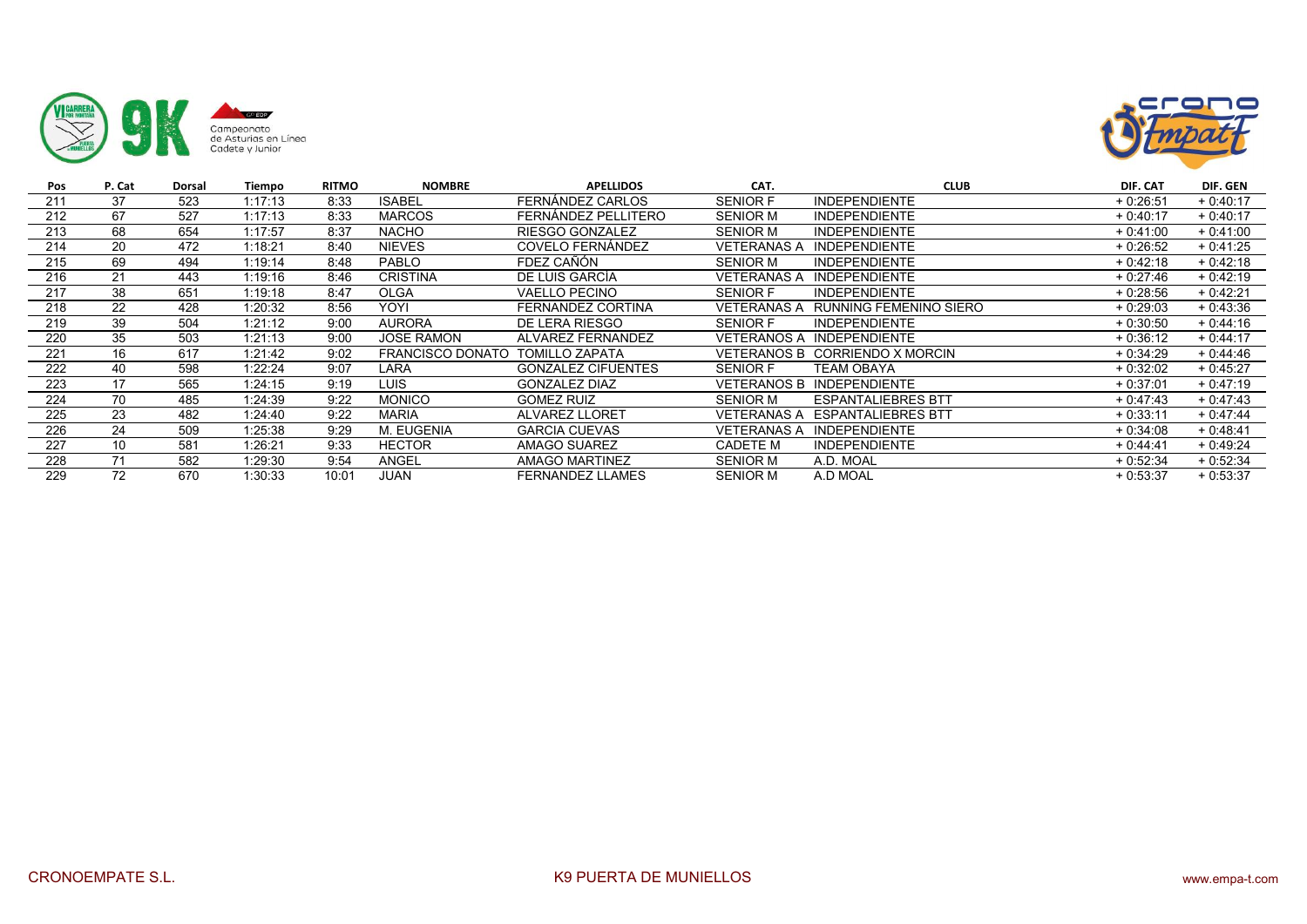





|                         |                 |                  |                 | Pos P. Cat Dorsal Tiempo T. KM25 | <b>KM25</b>     | A META  | <b>RITMO</b> | <b>NOMBRE</b>       | <b>APELLIDOS</b>        | CAT.                     | <b>CLUB</b>                                 | DIF. CAT   | DIF. GEN   |              |
|-------------------------|-----------------|------------------|-----------------|----------------------------------|-----------------|---------|--------------|---------------------|-------------------------|--------------------------|---------------------------------------------|------------|------------|--------------|
| $\overline{1}$          | -1              | 29               | 2:52:09 2:01:10 |                                  | $\mathbf{1}$    | 0:50:59 | 5:22         | <b>JUAN JOSE</b>    | SOMOHANO PERAMATO       | <b>SENIOR M</b>          | G.M. CABRALES                               | $+0:00:00$ | $+0:00:00$ | <b>FEMPA</b> |
| $\overline{2}$          | $\overline{2}$  | 148              | 2:55:52 2:04:12 |                                  | 3               | 0:51:39 | 5:29         | AGUSTÍN             | NAVARRO VIDAL           | <b>SENIOR M</b>          | <b>LUDO AVENTURA</b>                        | $+0:03:42$ | $+0:03:42$ | <b>FEMPA</b> |
| $\mathbf{3}$            | 3               | 109              | 2:56:01 2:02:53 |                                  | $\overline{2}$  | 0:53:07 | 5:30         | JOSÉ MARÍA          | VALDÉS GALLO            | <b>SENIOR M</b>          | C.M. OXIGENO                                | $+0:03:51$ | $+0:03:51$ | <b>FEMPA</b> |
| $\overline{4}$          |                 | 159              | 2:57:15 2:06:16 |                                  | 6               | 0:50:59 | 5:32         | <b>SANTI</b>        | <b>OBAYA FERNANDEZ</b>  | VETERANOS A TEAM OBAYA   |                                             | $+0:00:00$ | $+0:05:06$ | <b>FEMPA</b> |
| $\overline{5}$          | $\overline{4}$  | 158              | 3:02:21         | 2:07:42                          | $\overline{7}$  | 0:54:39 | 5:41         | <b>SAMUEL</b>       | <b>OBAYA FERNANDEZ</b>  | <b>SENIOR M</b>          | <b>TEAM OBAYA</b>                           | $+0:10:12$ | $+0:10:12$ | <b>FEMPA</b> |
| 6                       | $\mathbf{1}$    | 222              | 3:02:57 2:06:05 |                                  | $\overline{4}$  | 0:56:51 | 5:42         | <b>ALVARO</b>       | SÁNCHEZ GARCÍA          | <b>JUNIOR M</b>          | <b>TEAM OBAYA</b>                           | $+0:00:00$ | $+0:10:48$ | <b>FEMPA</b> |
| $\overline{7}$          | 5               | 2                | 3:04:23 2:10:13 |                                  | 11              | 0:54:09 | 5:45         | <b>JUAN</b>         | <b>FUEGO MARTINEZ</b>   | <b>SENIOR M</b>          | CLUB AVIENTU SOLORUNNERS                    | $+0:12:13$ | $+0:12:13$ | <b>FEMPA</b> |
| $\overline{\mathbf{8}}$ | $\overline{2}$  | 261              | 3:04:23 2:09:20 |                                  | 9               | 0:55:03 | 5:45         | <b>MARIO</b>        | <b>GUTIÉRREZ COTELO</b> |                          | VETERANOS A G.M. ENSIDESA/GIJON             | $+0:07:07$ | $+0:12:13$ | <b>FEMPA</b> |
| 9                       | 6               | 5                | 3:05:42 2:10:05 |                                  | 10              | 0:55:37 | 5:48         | PAULO               | ROZADA CAMBLOR          | <b>SENIOR M</b>          | C.D. PICU DUBIL                             | $+0:13:33$ | $+0:13:33$ | <b>FEMPA</b> |
| 10                      | 3               | $\overline{4}$   | 3:05:52 2:11:19 |                                  | $\overline{12}$ | 0:54:32 | 5:48         | <b>MIGUEL ANGEL</b> | RODRIGUEZ GUTIERREZ     |                          | VETERANOS A C.D. XENTE CORRENDERA           | $+0:08:36$ | $+0:13:43$ | <b>FEMPA</b> |
| 11                      | 7               | 142              | 3:07:03         | 2:11:53                          | 14              | 0:55:09 | 5:50         | <b>JAVIER</b>       | <b>ORDIERES TORRE</b>   | <b>SENIOR M</b>          | <b>TEAM OBAYA</b>                           | $+0:14:54$ | $+0:14:54$ | <b>FEMPA</b> |
| 12                      | 8               | 267              | 3:10:08         | 2:14:46                          | 18              | 0:55:22 | 5:56         | <b>CRISTOPHER</b>   | FERNÁNDEZ LARIA         | <b>SENIOR M</b>          | CANGAS DE ONIS ATLETISMO                    | $+0:17:59$ | $+0:17:59$ | <b>FEMPA</b> |
| 13                      | 9               | 137              | 3:10:35         | 2:13:57                          | 15              | 0:56:37 | 5:57         | <b>ALBERTO</b>      | FERNÁNDEZ PALACIO       | <b>SENIOR M</b>          | <b>CAFES TOSCAF-GMEA</b>                    | $+0:18:25$ | $+0:18:25$ | <b>FEMPA</b> |
| $\overline{14}$         | 10              | 146              | 3:11:35 2:14:23 |                                  | 16              | 0:57:11 | 5:59         | PABLO               | OCHOA GONZALEZ          | <b>SENIOR M</b>          | C.D. AGUJA DE SOBIA                         | $+0:19:25$ | $+0:19:25$ | <b>FEMPA</b> |
| 15                      | 4               | 97               | 3:14:46 2:17:26 |                                  | 22              | 0:57:20 | 6:05         | ADRIÁN              | <b>GAVILÁN SÁNCHEZ</b>  | VETERANOS A A.D. MOAL    |                                             | $+0:17:30$ | $+0:22:36$ | <b>FEMPA</b> |
| 16                      | 5               | 156              | 3:15:16         | 2:15:16                          | $\overline{20}$ | 1:00:00 | 6:06         | JOSÉ ANTONIO        | PANDO SÁNCHEZ           | VETERANOS A C.D. RELIEVE |                                             | $+0:18:01$ | $+0:23:07$ | <b>FEMPA</b> |
| $\overline{17}$         | 6               | 269              | 3:16:16 2:14:42 |                                  | $\overline{17}$ | 1:01:33 | 6:07         | <b>JAVIER</b>       | <b>COPETE MARTINEZ</b>  | VETERANOS A C.M. OXIGENO |                                             | $+0:19:00$ | $+0:24:06$ | <b>FEMPA</b> |
| 18                      | $\overline{7}$  | 50               | 3:16:59 2:17:43 |                                  | 23              | 0:59:15 | 6:09         | <b>JOSE MANUEL</b>  | PEREZ PEREZ             |                          | VETERANOS A TOSCAF RECTA FINAL TRAIL        | $+0:19:43$ | $+0:24:49$ | <b>FEMPA</b> |
| 19                      |                 | 3                | 3:17:47         | 2:15:14                          | 19              | 1:02:33 | 6:10         | PEDRO               | RODRIGUEZ CUENCA        | VETERANOS B C.D. RELIEVE |                                             | $+0:00:00$ | $+0:25:38$ | <b>FEMPA</b> |
| $\overline{20}$         | 11              | $\overline{202}$ | 3:18:01         | 2:16:28                          | 21              | 1:01:33 | 6:11         | <b>IVAN</b>         | <b>PULIDO CANCELAS</b>  | <b>SENIOR M</b>          | A.D. SIN FRONTERAS                          | $+0:25:52$ | $+0:25:52$ | <b>FEMPA</b> |
| 21                      | 12              | 246              | 3:18:45 2:20:39 |                                  | 25              | 0:58:05 | 6:12         | <b>DIEGO</b>        | COTERA GONZALO          | SENIOR M                 | G.M. CABRALES                               | $+0:26:36$ | $+0:26:36$ | <b>FEMPA</b> |
| 22                      | 13              | 186              | 3:21:30 2:07:43 |                                  | 8               | 1:13:47 | 6:17         | <b>CARLOS</b>       | SANCHEZ CASTRO          | <b>SENIOR M</b>          | G.M. MOSCON                                 | $+0:29:21$ | $+0.29:21$ | <b>FEMPA</b> |
| 23                      | 8               | $\overline{220}$ | 3:24:57 2:22:39 |                                  | 27              | 1:02:18 | 6:24         | MATÍAS              | RODRÍGUEZ FEITO         | VETERANOS A A.D. MOAL    |                                             | $+0:27:41$ | $+0:32:48$ | <b>FEMPA</b> |
| 24                      | 14              | 199              | 3:24:57         | 2:21:22                          | 26              | 1:03:34 | 6:24         | <b>UBALDO</b>       | GONZÁLEZ FERNÁNDEZ      | <b>SENIOR M</b>          | <b>G.M. LA PATANA</b>                       | $+0:32:48$ | $+0:32:48$ | <b>FEMPA</b> |
| 25                      | 15              | 65               | 3:26:25         | 2:25:25                          | $\overline{32}$ | 1:01:00 | 6:27         | <b>JAVIER</b>       | <b>AMIEVA REMIS</b>     | <b>SENIOR M</b>          | <b>TEAM OBAYA</b>                           | $+0:34:16$ | $+0:34:16$ | <b>FEMPA</b> |
| 26                      | 16              | 215              | 3:26:57         | 2:24:23                          | 31              | 1:02:34 | 6:27         | <b>JONI</b>         | <b>MEGIDO</b>           | <b>SENIOR M</b>          | C.D. LLAMAELLO                              | $+0:34:48$ | $+0:34:48$ | <b>FEMPA</b> |
| 27                      | 17              | 174              | 3:27:09 2:22:54 |                                  | 28              | 1:04:14 | 6:28         | <b>FABIAN</b>       | <b>IGLESIAS LOPEZ</b>   | <b>SENIOR M</b>          | C.D. RELIEVE                                | $+0:35:00$ | $+0:35:00$ | <b>FEMPA</b> |
| $\overline{28}$         | 18              | 67               | 3:28:47         | 2:27:09                          | 36              | 1:01:37 | 6:31         | <b>GORKA</b>        | APARICIO SANCHEZ        | <b>SENIOR M</b>          | CLUB AVIENTU SOLORUNNERS                    | $+0:36:38$ | $+0:36:38$ | <b>FEMPA</b> |
| 29                      | 19              | 91               | 3:30:45         | 2:25:40                          | $\overline{34}$ | 1:05:05 | 6:35         | <b>JESÚS</b>        | <b>CARRERA GAYOL</b>    | <b>SENIOR M</b>          | C.D. RELIEVE                                | $+0:38:36$ | $+0:38:36$ | <b>FEMPA</b> |
| 30                      | 20              | 178              | 3:30:49         | 2:28:22                          | 38              | 1:02:26 | 6:35         | <b>ARISTIDES</b>    | PELAEZ LLERA            | <b>SENIOR M</b>          | <b>TEAM OBAYA</b>                           | $+0:38:40$ | $+0:38:40$ | <b>FEMPA</b> |
| 31                      | 9               | 279              | 3:31:09         | 2:25:35                          | 33              | 1:05:34 | 6:35         | PAUL                | <b>BOLDISON</b>         |                          | VETERANOS A CLUB AVIENTU SOLORUNNERS        | $+0:33:54$ | $+0:39:00$ | <b>FEMPA</b> |
| 32                      | $\mathbf{1}$    | $\overline{70}$  | 3:31:14 2:23:41 |                                  | $\overline{29}$ | 1:07:33 | 6:36         | <b>JORGE</b>        | OCA CASTAÑON            | PROMESA M                | G.M. FARIÑENTU                              | $+0:00:00$ | $+0:39:05$ | <b>FEMPA</b> |
| 33                      | $\overline{2}$  | 82               | 3:32:15         | 2:28:01                          | 37              | 1:04:13 | 6:37         | <b>ROBERTO</b>      | CASIELLES BLANCO        |                          | VETERANOS B CLUB AVIENTU SOLORUNNERS        | $+0:14:28$ | $+0:40:06$ | <b>FEMPA</b> |
| 34                      | 3               | 18               | 3:33:06         | 2:26:29                          | 35              | 1:06:37 | 6:39         | <b>MIGUEL</b>       | <b>ALVAREZ PEREZ</b>    |                          | VETERANOS B G.M. ENSIDESA/GIJON             | $+0:15:19$ | $+0:40:57$ | <b>FEMPA</b> |
| 35                      | 21              | 105              | 3:34:13         | 2:28:48                          | 39              | 1:05:24 | 6:41         | <b>MARCOS</b>       | ARIJITA SÁNCHEZ         | <b>SENIOR M</b>          | <b>XENDASTUR</b>                            | $+0:42:04$ | $+0:42:04$ | <b>FEMPA</b> |
| 36                      | 10              | 249              | 3:34:57         | 2:31:20                          | 47              | 1:03:36 | 6:42         | <b>BORJA</b>        | <b>ARIAS ROZADA</b>     | VETERANOS A C.M. OXIGENO |                                             | $+0:37:41$ | $+0:42:48$ | <b>FEMPA</b> |
| 37                      | 11              | 46               | 3:35:35 2:31:04 |                                  | 45              | 1:04:31 | 6:43         | <b>DAVID</b>        | MÉNDEZ ALONSO           |                          | VETERANOS A S.M. CENTRO ASTURIANO DE OVIEDO | $+0:38:20$ | $+0:43:26$ | <b>FEMPA</b> |
| 38                      | 12              | $\overline{274}$ | 3:35:57         | 2:30:27                          | 43              | 1:05:30 | 6:44         | <b>FERNANDO</b>     | CARBAJO RUBIO           | VETERANOS A TEAM OBAYA   |                                             | $+0:38:42$ | $+0:43:48$ | <b>FEMPA</b> |
| 39                      | 13              | 96               | 3:36:38         | 2:28:58                          | 40              | 1:07:40 | 6:46         | JUAN ALBERTO        | PRADO GUTIERREZ         |                          | VETERANOS A S.M. CENTRO ASTURIANO DE OVIEDO | $+0:39:22$ | $+0:44:29$ | <b>FEMPA</b> |
| 40                      | 22              | 253              | 3:38:25         | 2:30:58                          | 44              | 1:07:26 | 6:49         | PABLO               | <b>CABAL PÉREZ</b>      | <b>SENIOR M</b>          | <b>TEAM OBAYA</b>                           | $+0:46:16$ | $+0:46:16$ | <b>FEMPA</b> |
| 41                      | 14              | 163              | 3:38:56         | 2:36:46                          | 64              | 1:02:10 | 6:50         | <b>JUAN</b>         | <b>BULNES SANCHEZ</b>   |                          | VETERANOS A G.M. PICU PIENZU                | $+0:41:41$ | $+0:46:47$ | <b>FEMPA</b> |
| 42                      | 15              | 197              | 3:39:07 2:33:06 |                                  | 51              | 1:06:00 | 6:50         | <b>MARCO</b>        | <b>PRIETO</b>           |                          | VETERANOS A G.M. SAN PEDRO DE LOS ARCOS     | $+0:41:52$ | $+0:46:58$ | <b>FEMPA</b> |
| 43                      | 16              | $\overline{25}$  | 3:39:23         | 2:34:14                          | $\overline{53}$ | 1:05:08 | 6:51         | <b>VICTOR</b>       | <b>IGLESIAS LOBATO</b>  |                          | VETERANOS A A.D. SIN FRONTERAS              | $+0:42:07$ | $+0:47:14$ | <b>FEMPA</b> |
| 44                      | 17              | 17               | 3:39:24         | 2:35:15                          | 57              | 1:04:08 | 6:51         | <b>RUPERTO</b>      | <b>REGUERA RICO</b>     |                          | VETERANOS A TOSCAF RECTA FINAL TRAIL        | $+0:42:08$ | $+0:47:15$ | <b>FEMPA</b> |
| 45                      | 23              | 35               | 3:39:30         | 2:32:49                          | 50              | 1:06:41 | 6:51         | <b>JAVIER</b>       | RODRIGUEZ RODRIGUEZ     | <b>SENIOR M</b>          | <b>G.M. LA PATANA</b>                       | $+0:47:21$ | $+0:47:21$ | <b>FEMPA</b> |
| 46                      | $\overline{24}$ | 248              | 3:39:44 2:34:29 |                                  | 55              | 1:05:15 | 6:51         | LUIS MARIANO        | <b>GONZÁLEZ MONGES</b>  | <b>SENIOR M</b>          | CAFES TOSCAF-GMEA                           | $+0:47:35$ | $+0:47:35$ | <b>FEMPA</b> |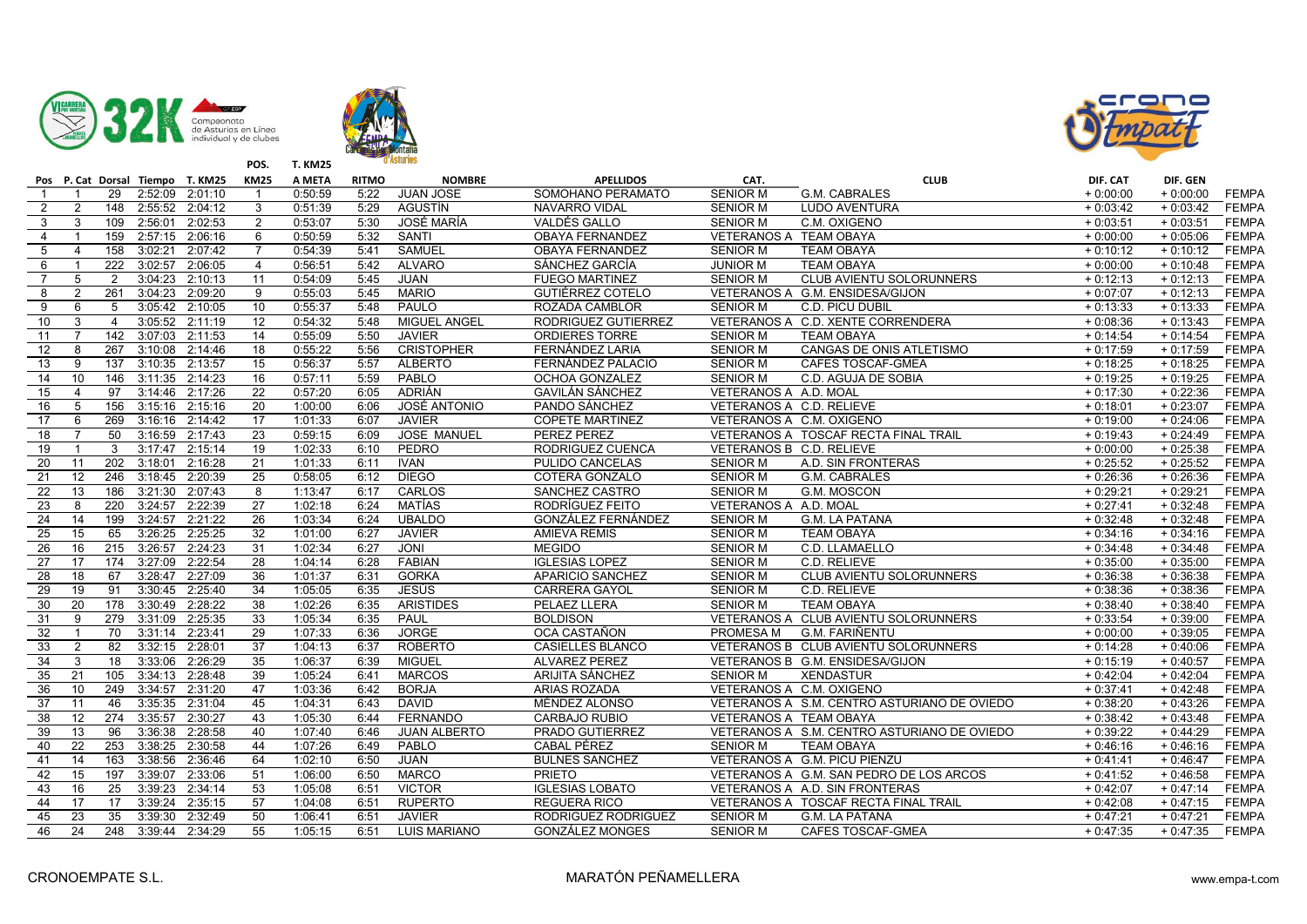





|                 |                 |                  |                 | Pos P. Cat Dorsal Tiempo T. KM25 | <b>KM25</b>     | A META  | <b>RITMO</b> | <b>NOMBRE</b>            | <b>APELLIDOS</b>                 | CAT.                      | <b>CLUB</b>                                        | DIF. CAT   | DIF. GEN   |              |
|-----------------|-----------------|------------------|-----------------|----------------------------------|-----------------|---------|--------------|--------------------------|----------------------------------|---------------------------|----------------------------------------------------|------------|------------|--------------|
| 47              |                 | 209              | 3:40:09         | 2:36:53                          | 66              | 1:03:16 | 6:52         | <b>RAQUEL</b>            | RONCO CASTAÑON                   |                           | VETERANAS A C.D. PILOÑA DEPORTE                    | $+0:00:00$ | $+0:48:00$ | <b>FEMPA</b> |
| 48              | 18              | 286              |                 | 3:40:38 2:31:28                  | 48              | 1:09:10 | 6:53         | <b>SERGIO</b>            | FERNÁNDEZ ANES                   |                           | VETERANOS A CLUB AVIENTU SOLORUNNERS               | $+0:43:23$ | $+0:48:29$ | <b>FEMPA</b> |
| 49              | 25              | 196              |                 | 3:40:39 2:32:14                  | 49              | 1:08:24 | 6:53         | ALEJANDRO                | MARTÍNEZ ALVAREZ                 | <b>SENIOR M</b>           | <b>CORRIENDO X MORCIN</b>                          | $+0:48:29$ | $+0:48:29$ | <b>FEMPA</b> |
| 50              | 26              | 228              | 3:41:51         | 2:36:22                          | 61              | 1:05:29 | 6:55         | <b>JUAN</b>              | <b>VALDES TEJEIRO</b>            | <b>SENIOR M</b>           | <b>LOS URRIELES</b>                                | $+0:49:42$ | $+0:49:42$ | <b>FEMPA</b> |
| 51              | $\mathbf{1}$    | 132              | 3:42:23         | 2:36:20                          | 60              | 1:06:02 | 6:56         | SONIA                    | <b>AMAT VALERO</b>               | <b>SENIOR F</b>           | CLUB AVIENTU SOLORUNNERS                           | $+0:00:00$ | $+0:50:14$ | <b>FEMPA</b> |
| 52              | 19              | 287              | 3:42:33         | 2:34:17                          | 54              | 1:08:16 | 6:57         | <b>MIGUEL</b>            | CAMACHO CASTRO                   |                           | VETERANOS A CAFES TOSCAF-GMEA                      | $+0:45:18$ | $+0:50:24$ | <b>FEMPA</b> |
| 53              | 20              | 288              | 3:42:35         | 2:35:51                          | 59              | 1:06:44 | 6:57         | <b>RICARDO</b>           | <b>GARCÍA VIEJO</b>              |                           | VETERANOS A G.M. VIZCARES                          | $+0:45:20$ | $+0:50:26$ | <b>FEMPA</b> |
| 54              | $\overline{27}$ | 184              | 3:44:49         | 2:36:46                          | 63              | 1:08:03 | 7:01         | <b>DAVID</b>             | ALONSO CANO                      | <b>SENIOR M</b>           | S.M. CENTRO ASTURIANO DE OVIEDO                    | $+0:52:40$ | $+0:52:40$ | <b>FEMPA</b> |
| 55              | 21              | 26               | 3:45:34         | 2:40:06                          | 75              | 1:05:28 | 7:02         | <b>ALBERTO</b>           | <b>GARCIA RAMOS</b>              | VETERANOS A TEAM OBAYA    |                                                    | $+0:48:19$ | $+0:53:25$ | <b>FEMPA</b> |
| 56              | 22              | 95               |                 | 3:45:49 2:38:58                  | 73              | 1:06:51 | 7:03         | <b>FRACISCO JAVIER</b>   | PIQUERO ALVAREZ                  | VETERANOS A C.D. RUN 04   |                                                    | $+0:48:34$ | $+0:53:40$ | <b>FEMPA</b> |
| 57              | $\overline{4}$  | 88               | 3:47:06         | 2:35:42                          | 58              | 1:11:23 | 7:05         | <b>ANTONIO</b>           | <b>GONZALEZ FERNANDEZ</b>        | VETERANOS B A.D. MOAL     |                                                    | $+0:29:19$ | $+0:54:57$ | <b>FEMPA</b> |
| 58              | 28              | 180              | 3:48:06         | 2:40:23                          | 76              | 1:07:43 | 7:07         | <b>SERGIO</b>            | MENÉNDEZ GONZÁLEZ                | <b>SENIOR M</b>           | <b>CUMBRE LLANGREU</b>                             | $+0:55:57$ | $+0:55:57$ | <b>FEMPA</b> |
| 59              | 29              | 81               | 3:49:34         | 2:36:58                          | 67              | 1:12:36 | 7:10         | <b>JAVIER</b>            | <b>AGUNDO RUEDA</b>              | <b>SENIOR M</b>           | <b>G.M. LA PATANA</b>                              | $+0:57:25$ | $+0:57:25$ | <b>FEMPA</b> |
| 60              | 30              | 77               | 3:49:52         | 2:44:19                          | 88              | 1:05:33 | 7:10         | <b>EMILIO</b>            | AFONSO CUESTA                    | <b>SENIOR M</b>           | <b>TEAM OBAYA</b>                                  | $+0:57:43$ | $+0:57:43$ | <b>FEMPA</b> |
| 61              | 23              | 60               |                 | 3:49:53 2:44:37                  | 91              | 1:05:15 | 7:10         | <b>BLAS</b>              | MARTÍNEZ ANTUÑA                  |                           | VETERANOS A LUDO AVENTURA                          | $+0:52:38$ | $+0:57:44$ | <b>FEMPA</b> |
| 62              | 24              | 90               | 3:51:34         | 2:37:13                          | 69              | 1:14:21 | 7:14         | <b>JOSE ANTONIO</b>      | MENENDEZ FERNANDEZ               | VETERANOS A A.D. MOAL     |                                                    | $+0:54:19$ | $+0:59:25$ | FEMPA        |
| 63              | $\overline{1}$  | 124              | 3:51:56         | 2:40:26                          | $\overline{77}$ | 1:11:30 | 7:14         | ANA CRISTINA             | <b>AGUADO MORI</b>               |                           | VETERANAS B G.M. REINO ASTUR UNIVERSIDAD DE OVIEDO | $+0:00:00$ | $+0:59:47$ | <b>FEMPA</b> |
| 64              | 25              | 58               | 3:52:10         | 2:38:19                          | 70              | 1:13:51 | 7:15         | <b>FERNANDO</b>          | PEREZ ALCANTARILLA               | VETERANOS A C.D. RELIEVE  |                                                    | $+0:54:55$ | $+1:00:01$ | <b>FEMPA</b> |
| 65              | 26              | 183              | 3:52:30         | 2:46:14                          | 101             | 1:06:15 | 7:15         | <b>FRANCISCO JAVIER</b>  | <b>BUENO MAYO</b>                |                           | VETERANOS A S.M. CENTRO ASTURIANO DE OVIEDO        | $+0:55:14$ | $+1:00:21$ | <b>FEMPA</b> |
| 66              | 31              | 298              | 3:53:02         | 2:38:40                          | 71              | 1:14:22 | 7:16         | ALEJANDRO                | <b>HACES TAMÉS</b>               | <b>SENIOR M</b>           | G.M. ENSIDESA/GIJON                                | $+1:00:53$ | $+1:00:53$ | <b>FEMPA</b> |
| 67              | 32              | 239              | 3:53:16         | 2:45:58                          | 98              | 1:07:18 | 7:17         | <b>ALEJANDRO</b>         | <b>LABRA GONZALEZ</b>            | <b>SENIOR M</b>           | <b>G.M. PICU PIENZU</b>                            | $+1:01:07$ | $+1:01:07$ | <b>FEMPA</b> |
| 68              | $\overline{27}$ | $\overline{92}$  | 3:53:19         | 2:46:14                          | 100             | 1:07:05 | 7:17         | <b>FRANCISCO DE ASIS</b> | PEREZ FERNANDEZ                  |                           | VETERANOS A S.M. CENTRO ASTURIANO DE OVIEDO        | $+0:56:04$ | $+1:01:10$ | <b>FEMPA</b> |
| 69              | 33              | 157              | 3:53:53         | 2:36:33                          | 62              | 1:17:19 | 7:18         | <b>JUAN JOSE</b>         | LOPEZ ALVAREZ                    | <b>SENIOR M</b>           | G.M. MOSCON                                        | $+1:01:44$ | $+1:01:44$ | <b>FEMPA</b> |
| $\overline{70}$ | 28              | 205              | 3:54:06         | 2:37:09                          | 68              | 1:16:56 | 7:18         | <b>DIEGO</b>             | MARTÍNEZ RODRÍGUEZ               | VETERANOS A NAVA TRAIL    |                                                    | $+0:56:50$ | $+1:01:57$ | <b>FEMPA</b> |
| $\overline{71}$ | $\overline{2}$  | 259              |                 | 3:54:10 2:44:02                  | 86              | 1:10:07 | 7:18         | <b>EVA</b>               | CRUZ MONTALBÁN                   |                           | VETERANAS A G.M. CABRALES                          | $+0:14:00$ | $+1:02:01$ | <b>FEMPA</b> |
| 72              | 34              | 303              |                 | 3:54:10 2:44:51                  | 92              | 1:09:18 | 7:18         | <b>SEGISMUNDO</b>        | GARCÍA DE PAREDES PÉREZ SENIOR M |                           | G.M. CABRALES                                      | $+1:02:01$ | $+1:02:01$ | <b>FEMPA</b> |
| 73              | 5               | 290              | 3:54:25         | 2:43:06                          | 83              | 1:11:18 | 7:19         | <b>FELIX JOSE</b>        | <b>GARCÍA FERNÁNDEZ</b>          |                           | VETERANOS B CORRIENDO X MORCIN                     | $+0:36:38$ | $+1:02:16$ | <b>FEMPA</b> |
| 74              | $\overline{35}$ | 276              | 3:54:30         | 2:42:36                          | 82              | 1:11:54 | 7:19         | <b>DIEGO</b>             | GONZÁLEZ PÉREZ                   | <b>SENIOR M</b>           | <b>CUMBRE LLANGREU</b>                             | $+1:02:21$ | $+1:02:21$ | <b>FEMPA</b> |
| 75              | $\overline{29}$ | 266              | 3:54:31         | 2:38:54                          | $\overline{72}$ | 1:15:36 | 7:19         | <b>AITOR</b>             | EGOTXEAGA DOBLAS                 | <b>VETERANOS A D-RUTA</b> |                                                    | $+0:57:15$ | $+1:02:22$ | <b>FEMPA</b> |
| $\overline{76}$ | $\overline{2}$  | 167              | 3:54:32         | 2:44:24                          | 89              | 1:10:08 | 7:19         | <b>BELEN</b>             | BETOLAZA CADENAS                 | <b>SENIOR F</b>           | C.D. RELIEVE                                       | $+0:12:09$ | $+1:02:23$ | <b>FEMPA</b> |
| 77              | 30              | 106              | 3:54:43         | 2:44:00                          | 85              | 1:10:43 | 7:20         | <b>IVAN</b>              | <b>VARELA DIAZ</b>               | VETERANOS A TEAM OBAYA    |                                                    | $+0:57:28$ | $+1:02:34$ | <b>FEMPA</b> |
| $\overline{78}$ | 31              | 283              |                 | 3:55:35 2:44:58                  | 94              | 1:10:36 | 7:21         | <b>CESAR</b>             | FORCELLEDO NOVAL                 | VETERANOS A C.M. OXIGENO  |                                                    | $+0:58:19$ | $+1:03:26$ | <b>FEMPA</b> |
| 79              | 36              | 13               | 3:55:47         | 2:36:48                          | 65              | 1:18:58 | 7:22         | <b>SERGIO</b>            | <b>MARTINEZ SUAREZ</b>           | <b>SENIOR M</b>           | CLUB AVIENTU SOLORUNNERS                           | $+1:03:38$ | $+1:03:38$ | <b>FEMPA</b> |
| 80              | 32              | 304              | 3:56:15 2:44:34 |                                  | 90              | 1:11:41 | 7:22         | <b>VLADIMIR</b>          | <b>BARCIA LASTRA</b>             | VETERANOS A A.D. MOAL     |                                                    | $+0:59:00$ | $+1:04:06$ | <b>FEMPA</b> |
| 81              | $\overline{37}$ | 294              |                 | 3:56:28 2:41:38                  | 81              | 1:14:49 | 7:23         | <b>DIEGO</b>             | MARTÍNEZ MARTÍNEZ                | <b>SENIOR M</b>           | G.M. MOSCON                                        | $+1:04:19$ | $+1:04:19$ | <b>FEMPA</b> |
| 82              | 33              | 30               |                 | 3:56:45 2:44:05                  | 87              | 1:12:40 | 7:23         | MÍGUEL ANGEL             | <b>BERDASCO REY</b>              |                           | VETERANOS A A.D. LAS XANAS                         | $+0:59:29$ | $+1:04:36$ | <b>FEMPA</b> |
| 83              | 34              | 135              |                 | 3:56:49 2:45:47                  | 96              | 1:11:02 | 7:23         | <b>RAFA</b>              | <b>GARCÍA MORI</b>               | VETERANOS A XENDASTUR     |                                                    | $+0:59:34$ | $+1:04:40$ | <b>FEMPA</b> |
| 84              | 38              | 108              |                 | 3:57:32 2:44:54                  | 93              | 1:12:38 | 7:25         | <b>IVÁN</b>              | LORENZO RUBIO                    | <b>SENIOR M</b>           | <b>CLUB CORRER ASTURIAS</b>                        | $+1:05:23$ | $+1:05:23$ | <b>FEMPA</b> |
| 85              | 3               | 129              | 3:57:51 2:45:21 |                                  | 95              | 1:12:30 | 7:25         | <b>ADRIANA</b>           | SUAREZ LOPEZ                     | <b>SENIOR F</b>           | A.D. MOAL                                          | $+0:15:28$ | $+1:05:42$ | <b>FEMPA</b> |
| 86              | 35              | 120              | 3:58:35         | 2:41:15                          | 79              | 1:17:19 | 7:27         | <b>JAVIER</b>            | MENENDEZ MENENDEZ                | VETERANOS A C.D. RELIEVE  |                                                    | $+1:01:19$ | $+1:06:26$ | <b>FEMPA</b> |
| 87              | 39              | 10               | 3:58:53         | 2:48:05                          | 266             |         | 7:27         | <b>CRISTIAN</b>          | MENENDEZ PEREZ                   | <b>SENIOR M</b>           | CLUB AVIENTU SOLORUNNERS                           | $+1:06:44$ | $+1:06:44$ | <b>FEMPA</b> |
| 88              | 40              | 260              | 3:59:21         | 2:46:11                          | 99              | 1:13:10 | 7:28         | <b>RUBEN</b>             | FERNÁNDEZ DEL CORRO              | <b>SENIOR M</b>           | <b>G.M. FARIÑENTU</b>                              | $+1:07:12$ | $+1:07:12$ | <b>FEMPA</b> |
| 89              | 36              | 198              | 4:00:30         | 2:45:50                          | 97              | 1:14:40 | 7:30         | <b>BENJAMIN</b>          | PLAZA VALLINA                    |                           | VETERANOS A CLUB SOCIAL ALCOA-INESPAL              | $+1:03:15$ | $+1:08:21$ | <b>FEMPA</b> |
| $\overline{90}$ | 41              | $\overline{200}$ | 4:00:33         | 2:41:20                          | 80              | 1:19:12 | 7:30         | <b>JORGE CARLOS</b>      | SALAS HERNÁNDEZ                  | <b>SENIOR M</b>           | <b>COLLACIOS</b>                                   | $+1:08:24$ | $+1:08:24$ | <b>FEMPA</b> |
| 91              | 42              | 102              | 4:01:44         | 2:43:25                          | 84              | 1:18:18 | 7:33         | <b>JAVIER</b>            | SUÁREZ RODRÍGUEZ                 | <b>SENIOR M</b>           | RAZASTUR XTREME                                    | $+1:09:35$ | $+1:09:35$ | <b>FEMPA</b> |
| 92              | 43              | $\overline{27}$  |                 | 4:01:55 2:50:16                  | 111             | 1:11:38 | 7:33         | <b>GONZALO</b>           | <b>RECIO PRADO</b>               | <b>SENIOR M</b>           | <b>LIQUEN</b>                                      | $+1:09:46$ | $+1:09:46$ | FEMPA        |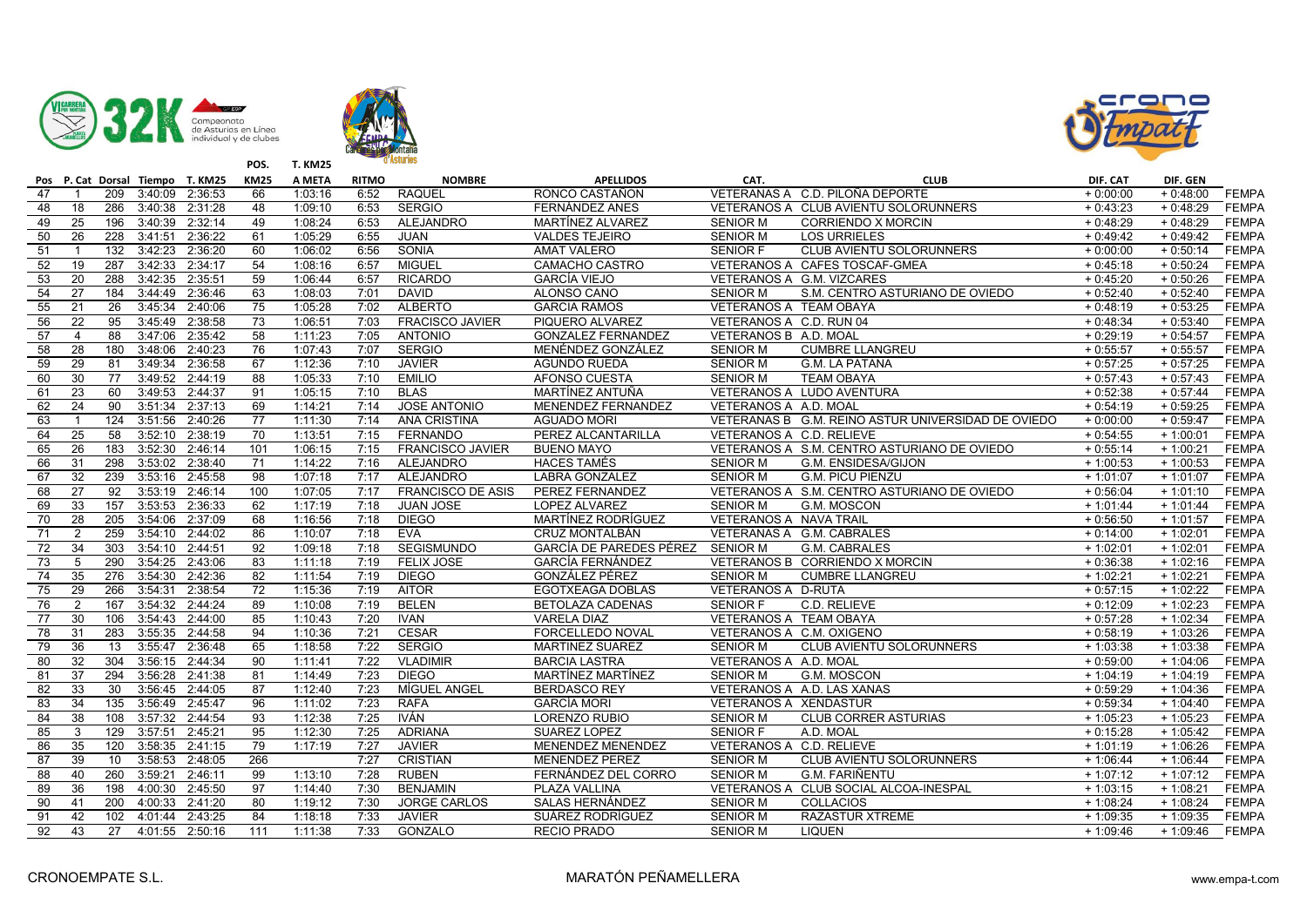





|                  |                 | Pos P. Cat Dorsal Tiempo T. KM25 |                 |                 | <b>KM25</b>      | A META  | <b>RITMO</b> | <b>NOMBRE</b>           | <b>APELLIDOS</b>          | CAT.                     | <b>CLUB</b>                                        | DIF. CAT   | DIF. GEN   |              |
|------------------|-----------------|----------------------------------|-----------------|-----------------|------------------|---------|--------------|-------------------------|---------------------------|--------------------------|----------------------------------------------------|------------|------------|--------------|
| $\overline{93}$  | 6               | 56                               | 4:02:41         | 2:50:37         | 113              | 1:12:04 | 7:34         | <b>MIGUEL</b>           | RODRIGUEZ FERNANDEZ       | VETERANOS B COLLACIOS    |                                                    | $+0:44:54$ | $+1:10:32$ | <b>FEMPA</b> |
| 94               | $\overline{4}$  | 317                              | 4:02:43         | 2:47:51         | 104              | 1:14:52 | 7:34         | ROSA ANA                | ÁLVAREZ FIDALGO           | <b>SENIOR F</b>          | A.E. PUNTU COLLORAU                                | $+0:20:20$ | $+1:10:34$ | <b>FEMPA</b> |
| 95               | 44              | 164                              | 4:03:58         | 2:51:54         | 119              | 1:12:04 | 7:36         | ANDRÉS JAVIER           | ALVAREZ GARCÍA            | <b>SENIOR M</b>          | CLUB AVIENTU SOLORUNNERS                           | $+1:11:49$ | $+1:11:49$ | <b>FEMPA</b> |
| 96               | 45              | 117                              | 4:05:30         | 2:49:56         | 110              | 1:15:33 | 7:40         | <b>RAUL</b>             | FERNANDEZ VELASCO         | <b>SENIOR M</b>          | G.M. REINO ASTUR UNIVERSIDAD DE OVIEDO             | $+1:13:20$ | $+1:13:20$ | <b>FEMPA</b> |
| 97               | 37              | 154                              | 4:05:36         | 2:52:21         | 121              | 1:13:15 | 7:40         | <b>IGNACIO</b>          | <b>VALDES PEREZ</b>       | VETERANOS A C.M. OXIGENO |                                                    | $+1:08:21$ | $+1:13:27$ | <b>FEMPA</b> |
| 98               | $\overline{7}$  | 219                              | 4:06:59         | 2:53:47         | 127              | 1:13:12 | 7:42         | <b>JUAN CARLOS</b>      | <b>VICENTE LOPEZ</b>      |                          | VETERANOS B G.M. REINO ASTUR UNIVERSIDAD DE OVIEDO | $+0:49:12$ | $+1:14:50$ | <b>FEMPA</b> |
| 99               | $\overline{38}$ | 273                              | 4:08:55         | 2:54:56         | 131              | 1:13:59 | 7:46         | <b>JOSE RICARDO</b>     | <b>GARRIDO RIESGO</b>     |                          | VETERANOS A G.M. ENSIDESA/GIJON                    | $+1:11:39$ | $+1:16:46$ | <b>FEMPA</b> |
| 100              | 39              | 263                              | 4:08:55         | 2:54:28         | 130              | 1:14:26 | 7:46         | <b>JOSE ANGEL</b>       | LOUGEDO VILLAMEA          | VETERANOS A A.D. MOAL    |                                                    | $+1:11:39$ | $+1:16:46$ | <b>FEMPA</b> |
| 101              | 46              | 68                               | 4:09:36         | 2:48:41         | 107              | 1:20:55 | 7:47         | <b>DANIEL</b>           | <b>GARCÍA SUÁREZ</b>      | <b>SENIOR M</b>          | <b>CLUB CORRER ASTURIAS</b>                        | $+1:17:27$ | $+1:17:27$ | <b>FEMPA</b> |
| 102              | 47              | 151                              | 4:09:36         | 2:48:42         | 108              | 1:20:54 | 7:47         | PABLO                   | FERNÁNDEZ LOPEZ           | <b>SENIOR M</b>          | <b>CORRIENDO X MORCIN</b>                          | $+1:17:27$ | $+1:17:27$ | <b>FEMPA</b> |
| 103              | 40              | 33                               | 4:11:00         | 2:51:48         | 118              | 1:19:12 | 7:50         | <b>GUSTAVO</b>          | <b>VEGA PRADO</b>         | VETERANOS A C.D. RELIEVE |                                                    | $+1:13:45$ | $+1:18:51$ | <b>FEMPA</b> |
| 104              | 48              | 134                              | 4:11:13 2:51:34 |                 | 116              | 1:19:39 | 7:51         | <b>MIGUEL</b>           | PLAZA VALLINA             | <b>SENIOR M</b>          | S.M. GRUPO COVADONGA                               | $+1:19:04$ | $+1:19:04$ | <b>FEMPA</b> |
| 105              | 49              | 176                              | 4:11:31         | 2:53:10         | 124              | 1:18:21 | 7:51         | <b>ISAAC</b>            | ALVAREZ FERNANDEZ         | <b>SENIOR M</b>          | <b>XENDASTUR</b>                                   | $+1:19:22$ | $+1:19:22$ | <b>FEMPA</b> |
| 106              | 41              | 231                              | 4:11:53         | 2:46:41         | 102              | 1:25:11 | 7:52         | <b>RAMON</b>            | <b>HEVIA MORENO</b>       |                          | VETERANOS A S.M. CENTRO ASTURIANO DE OVIEDO        | $+1:14:37$ | $+1:19:44$ | <b>FEMPA</b> |
| 107              | 42              | 152                              |                 | 4:12:20 2:53:49 | 128              | 1:18:30 | 7:52         | <b>DAVID</b>            | <b>SOLIS CARBAJAL</b>     |                          | VETERANOS A G.M. REINO ASTUR UNIVERSIDAD DE OVIEDO | $+1:15:04$ | $+1:20:11$ | <b>FEMPA</b> |
| 108              | 43              | 264                              | 4:12:28         | 2:54:03         | 129              | 1:18:24 | 7:53         | <b>FELIX MANUEL</b>     | <b>GONZALEZ FERNANDEZ</b> | VETERANOS A A.D. MOAL    |                                                    | $+1:15:12$ | $+1:20:19$ | <b>FEMPA</b> |
| 109              | 50              | 127                              | 4:12:40         | 2:53:25         | 125              | 1:19:14 | 7:53         | CARLOS                  | <b>GONZALEZ ALVAREZ</b>   | <b>SENIOR M</b>          | <b>ASTUR PIE TRAIL TEAM</b>                        | $+1:20:31$ | $+1:20:31$ | <b>FEMPA</b> |
| 110              | 51              | $\overline{7}$                   | 4:13:11         | 2:57:10         | 139              | 1:16:00 | 7:54         | <b>BERTO XUAN</b>       | ALCOCEBA RODRIGUE         | <b>SENIOR M</b>          | C.D. XUAN DE LA BORRINA                            | $+1:21:01$ | $+1:21:01$ | <b>FEMPA</b> |
| $\overline{111}$ | 44              | 293                              | 4:13:11         | 2:51:38         | 117              | 1:21:32 | 7:54         | <b>RUBÉN</b>            | GONZÁLEZ FERNÁNDEZ        | VETERANOS A ASGAYA TEAM  |                                                    | $+1:15:55$ | $+1:21:02$ | <b>FEMPA</b> |
| 112              | 45              | 311                              | 4:13:27         | 2:48:05         | 267              |         | 7:54         | <b>CARLOS E</b>         | <b>GORDON DIAZ</b>        | VETERANOS A G.M. TEXU    |                                                    | $+1:16:11$ | $+1:21:18$ | <b>FEMPA</b> |
| 113              | 46              | 54                               | 4:13:34         | 2:52:14         | 120              | 1:21:20 | 7:55         | <b>DAVID</b>            | SUÁREZ LIÑERO             |                          | VETERANOS A CORRIENDO X MORCIN                     | $+1:16:19$ | $+1:21:25$ | <b>FEMPA</b> |
| 114              | 47              | $\overline{75}$                  | 4:14:49         | 2:52:57         | 123              | 1:21:51 | 7:57         | <b>JULIO CESAR</b>      | LANZA GARCÍA              | VETERANOS A A.D. MOAL    |                                                    | $+1:17:33$ | $+1:22:40$ | <b>FEMPA</b> |
| $\overline{115}$ | 52              | 15                               | 4:15:38         | 2:54:58         | 132              | 1:20:39 | 7:59         | <b>NACHO</b>            | LÓPEZ REGUERO             | <b>SENIOR M</b>          | C.M. OXIGENO                                       | $+1:23:28$ | $+1:23:28$ | <b>FEMPA</b> |
| 116              | 53              | 169                              | 4:16:04         | 2:55:27         | 134              | 1:20:37 | 7:59         | <b>EDUARDO</b>          | <b>BELMONTE CACHÁN</b>    | <b>SENIOR M</b>          | C.D. RELIEVE                                       | $+1:23:55$ | $+1:23:55$ | <b>FEMPA</b> |
| 117              | 54              | 52                               | 4:16:12 2:50:19 |                 | $\overline{112}$ | 1:25:53 | 8:00         | <b>DAVID</b>            | ÁLVAREZ FERNÁNDEZ         | <b>SENIOR M</b>          | MOUNTAIN BIKE SOMIEDO                              | $+1:24:03$ | $+1:24:03$ | <b>FEMPA</b> |
| 118              | 48              | 280                              | 4:17:13         | 2:52:53         | 122              | 1:24:19 | 8:01         | <b>IVAN</b>             | FERNANDEZ HERNANDEZ       |                          | VETERANOS A G.M. PEÑA MEA                          | $+1:19:57$ | $+1:25:03$ | <b>FEMPA</b> |
| 119              | 5               | 301                              | 4:17:44 3:00:41 |                 | 143              | 1:17:02 | 8:03         | <b>CRISTINA</b>         | <b>ESCUDERO MARTINEZ</b>  | SENIOR F                 | <b>G.M. PICU PIENZU</b>                            | $+0:35:21$ | $+1:25:35$ | <b>FEMPA</b> |
| 120              | 55              | 150                              | 4:18:00         | 2:55:13         | 133              | 1:22:46 | 8:03         | <b>JORGE</b>            | AGUDIN MONTAÑO            | <b>SENIOR M</b>          | A.D. MOAL                                          | $+1:25:51$ | $+1:25:51$ | <b>FEMPA</b> |
| 121              | 49              | 257                              | 4:19:23         | 2:56:33         | 137              | 1:22:50 | 8:05         | <b>RUBEN</b>            | FERNÁNDEZ GONZALEZ        |                          | VETERANOS A LANGREO TRAIL TEAM                     | $+1:22:08$ | $+1:27:14$ | <b>FEMPA</b> |
| 122              | 50              | 84                               | 4:19:57 2:55:34 |                 | 135              | 1:24:23 | 8:07         | LUIS                    | ARGÜESO COTO              | VETERANOS A TEAM OBAYA   |                                                    | $+1:22:41$ | $+1:27:48$ | <b>FEMPA</b> |
| 123              | 51              | 277                              | 4:20:04         | 3:02:44         | 156              | 1:17:19 | 8:07         | LUIMI                   | GARCÍA ARAGÓN             |                          | VETERANOS A G.M. PEÑA SANTA                        | $+1:22:48$ | $+1:27:54$ | <b>FEMPA</b> |
| 124              | 6               | 166                              | 4:20:31         | 3:02:41         | 155              | 1:17:49 | 8:08         | <b>PATRI</b>            | <b>ARDINES CELORIO</b>    | <b>SENIOR F</b>          | CANGAS DE ONIS ATLETISMO                           | $+0:38:07$ | $+1:28:21$ | <b>FEMPA</b> |
| 125              | 52              | 192                              | 4:20:52 3:00:44 |                 | 144              | 1:20:07 | 8:08         | ANGEL                   | PEREZ RODRIGUEZ.          |                          | VETERANOS A G.M. REINO ASTUR UNIVERSIDAD DE OVIEDO | $+1:23:36$ | $+1:28:43$ | <b>FEMPA</b> |
| 126              | 53              | 133                              | 4:20:57         | 2:59:14         | 141              | 1:21:43 | 8:09         | <b>ALEJANDRO</b>        | <b>BLANCO URIZAR</b>      |                          | VETERANOS A CLUB AVIENTU SOLORUNNERS               | $+1:23:42$ | $+1:28:48$ | <b>FEMPA</b> |
| 127              | 3               | 221                              | 4:21:41         | 3:02:13         | 151              | 1:19:27 | 8:10         | <b>ESTHER</b>           | <b>BELLO ESCLARÍN</b>     |                          | VETERANAS A C.D. PILOÑA DEPORTE                    | $+0:41:31$ | $+1:29:31$ | <b>FEMPA</b> |
| 128              | 56              | 295                              | 4:22:05         | 2:55:38         | 136              | 1:26:26 | 8:11         | <b>ULISES</b>           | GARZÓN DÍAZ               | <b>SENIOR M</b>          | <b>CUMBRE LLANGREU</b>                             | $+1:29:55$ | $+1:29:55$ | <b>FEMPA</b> |
| 129              | 54              | 136                              | 4:22:19         | 3:02:23         | 152              | 1:19:55 | 8:11         | <b>ROBERTO</b>          | <b>GARCÍA GARCÍA</b>      | VETERANOS A XENDASTUR    |                                                    | $+1:25:03$ | $+1:30:10$ | <b>FEMPA</b> |
| 130              | $\overline{4}$  | 251                              | 4:23:42 3:05:42 |                 | 168              | 1:17:59 | 8:13         | SILVIA                  | <b>GALLEGO MONTORO</b>    |                          | VETERANAS A CORRIENDO X MORCIN                     | $+0:43:32$ | $+1:31:33$ | <b>FEMPA</b> |
| 131              | 5               | 255                              | 4:23:42         | 3:05:41         | 167              | 1:18:00 | 8:13         | EVA MARÍA               | <b>GARCÍA COQUE</b>       |                          | VETERANAS A CORRIENDO X MORCIN                     | $+0:43:32$ | $+1:31:33$ | <b>FEMPA</b> |
| $\overline{132}$ | 57              | 201                              | 4:23:43         | 3:04:36         | 163              | 1:19:06 | 8:14         | <b>DANIEL</b>           | TOMILLO VÍLCHEZ           | <b>SENIOR M</b>          | <b>CORRIENDO X MORCIN</b>                          | $+1:31:34$ | $+1:31:34$ | <b>FEMPA</b> |
| 133              | 55              | 55                               | 4:24:41         | 3:00:41         | 142              | 1:23:59 | 8:16         | <b>FRANCISCO JAVIER</b> | ALONSO CEPA               |                          | VETERANOS A CANGAS DE ONIS ATLETISMO               | $+1:27:25$ | $+1:32:31$ | <b>FEMPA</b> |
| 134              | 56              | 307                              | 4:25:40         | 3:00:53         | 145              | 1:24:46 | 8:17         | CARLOS                  | <b>MEANA PEREZ</b>        |                          | VETERANOS A CAFES TOSCAF-GMEA                      | $+1:28:24$ | $+1:33:30$ | <b>FEMPA</b> |
| $\overline{135}$ | 8               | 232                              | 4:26:46         | 3:01:44         | 149              | 1:25:01 | 8:20         | <b>JOSE EUGENIO</b>     | <b>SERRANO AZNAR</b>      |                          | VETERANOS B CAFES TOSCAF-GMEA                      | $+1:08:59$ | $+1:34:37$ | <b>FEMPA</b> |
| 136              | 6               | $\overline{262}$                 | 4:27:30         | 3:03:53         | 161              | 1:23:37 | 8:21         | <b>SUSANA</b>           | FERNÁNDEZ RODRÍGUEZ       | VETERANAS A TEAM OBAYA   |                                                    | $+0:47:20$ | $+1:35:21$ | <b>FEMPA</b> |
| 137              | 57              | 226                              | 4:28:21         | 3:02:33         | 154              | 1:25:48 | 8:22         | JOSÉ MANUEL             | PELÁEZ EGUIBURU           |                          | VETERANOS A CLUB AVIENTU SOLORUNNERS               | $+1:31:06$ | $+1:36:12$ | <b>FEMPA</b> |
| 138              | 58              | 268                              | 4:28:28 3:08:43 |                 | 179              | 1:19:45 | 8:23         | <b>JOSE ALFONSO</b>     | <b>COTO GARCIA</b>        |                          | VETERANOS A S.M. CENTRO ASTURIANO DE OVIEDO        | $+1:31:13$ | $+1:36:19$ | <b>FEMPA</b> |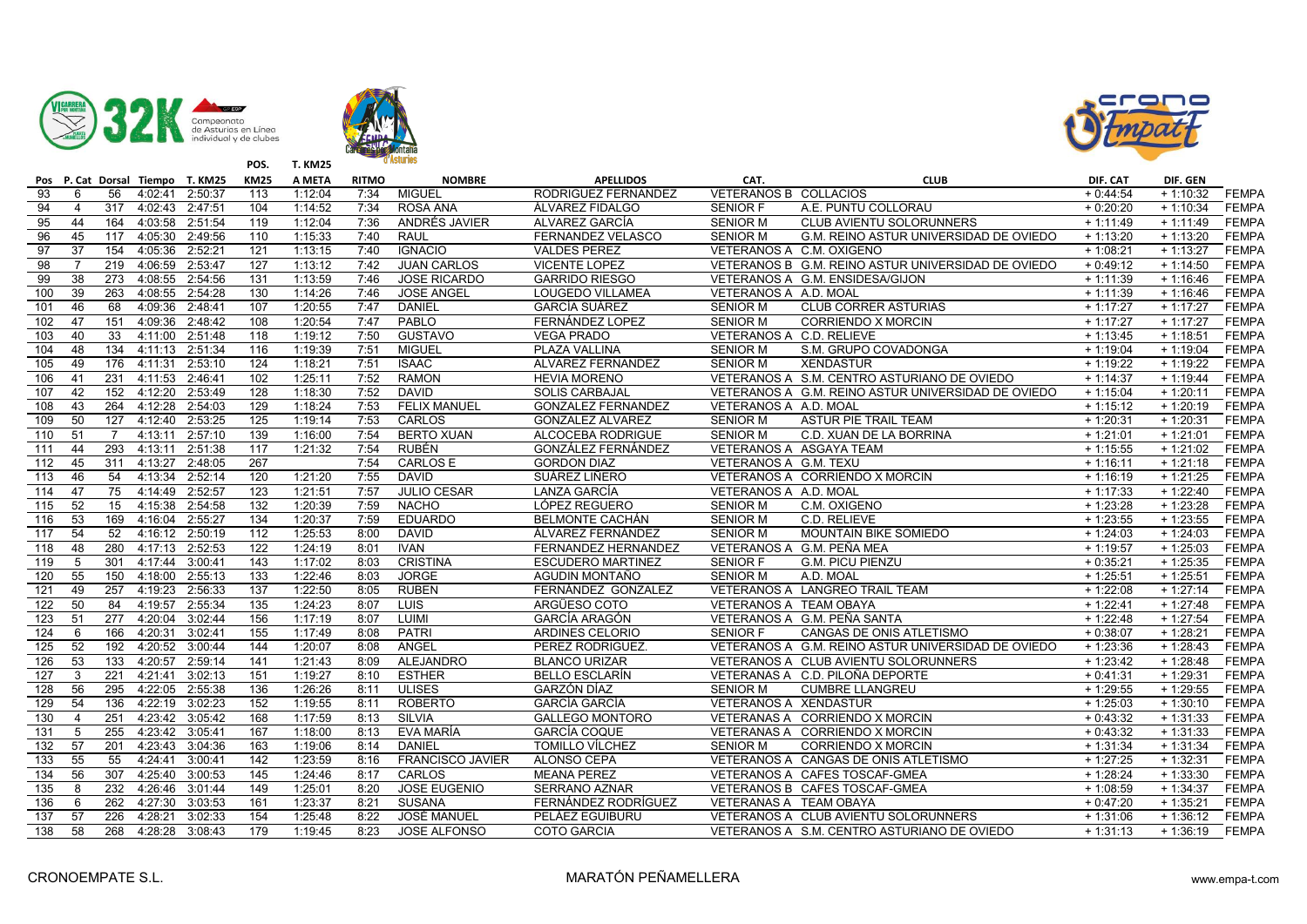





|                  |                 |                 | Pos P. Cat Dorsal Tiempo T. KM25 |                 | <b>KM25</b>      | A META  | <b>RITMO</b> | <b>NOMBRE</b>       | <b>APELLIDOS</b>                | CAT.                     | <b>CLUB</b>                                        | DIF. CAT   | DIF. GEN   |              |
|------------------|-----------------|-----------------|----------------------------------|-----------------|------------------|---------|--------------|---------------------|---------------------------------|--------------------------|----------------------------------------------------|------------|------------|--------------|
| 139              | 59              | 98              | 4:28:29                          | 3:08:45         | 180              | 1:19:43 | 8:22         | <b>ADRIANO</b>      | <b>MENENDEZ PEREZ</b>           |                          | VETERANOS A S.M. CENTRO ASTURIANO DE OVIEDO        | $+1:31:13$ | $+1:36:19$ | <b>FEMPA</b> |
| $\overline{140}$ | 58              | 229             | 4:28:44                          | 3:01:10         | 147              | 1:27:33 | 8:23         | <b>RICARDO</b>      | <b>VALDES TEJEIRO</b>           | <b>SENIOR M</b>          | <b>LOS URRIELES</b>                                | $+1:36:35$ | $+1:36:35$ | <b>FEMPA</b> |
| 141              | 60              | 79              | 4:28:50                          | 3:04:59         | 164              | 1:23:50 | 8:23         | ANGEL               | <b>ALVAREZ GURDIEL</b>          |                          | VETERANOS A COPO SKI CLUB                          | $+1:31:34$ | $+1:36:41$ | <b>FEMPA</b> |
| 142              | 7               | 122             | 4:29:16                          | 3:07:54         | 175              | 1:21:22 | 8:24         | <b>ISABEL</b>       | <b>MARTINEZ MARTINO</b>         | <b>SENIOR F</b>          | <b>G.M. PICU PIENZU</b>                            | $+0:46:53$ | $+1:37:07$ | <b>FEMPA</b> |
| 143              | 59              | 297             | 4:29:30                          | 3:05:38         | 166              | 1:23:51 | 8:24         | PABLO               | <b>FEITO GARCIA</b>             | <b>SENIOR M</b>          | CLUB AVIENTU SOLORUNNERS                           | $+1:37:21$ | $+1:37:21$ | <b>FEMPA</b> |
| 144              | 60              | 63              | 4:30:04                          | 2:57:31         | 140              | 1:32:33 | 8:26         | <b>EMILIO</b>       | MIER LOPEZ                      | SENIOR M                 | C.M. OXIGENO                                       | $+1:37:55$ | $+1:37:55$ | <b>FEMPA</b> |
| 145              | 9               | 47              | 4:31:49                          | 3:05:50         | 170              | 1:25:59 | 8:29         | <b>ANGEL ANIBAL</b> | <b>SUAREZ FERNANDEZ</b>         |                          | <b>VETERANOS B VERDILLUENGA</b>                    | $+1:14:02$ | $+1:39:40$ | <b>FEMPA</b> |
| 146              | 10              | 140             | 4:32:17                          | 3:09:59         | 187              | 1:22:17 | 8:30         | <b>FLORENTINO</b>   | <b>GARCIA GUTIERREZ</b>         |                          | VETERANOS B XATOS DEL NALON                        | $+1:14:29$ | $+1:40:07$ | FEMPA        |
| 147              | 61              | 86              | 4:32:26                          | 3:05:48         | 169              | 1:26:38 | 8:30         | PABLO               | SÁNCHEZ GONZÁLEZ                |                          | VETERANOS A CLUB AVIENTU SOLORUNNERS               | $+1:35:11$ | $+1:40:17$ | <b>FEMPA</b> |
| 148              | 62              | 28              | 4:32:27                          | 3:10:13         | 188              | 1:22:14 | 8:30         | <b>MANUEL</b>       | <b>MORO RODRÍGUEZ</b>           | VETERANOS A G.M. LA PEÑA |                                                    | $+1:35:12$ | $+1:40:18$ | <b>FEMPA</b> |
| 149              | 63              | 112             | 4:32:39                          | 3:04:22         | 162              | 1:28:16 | 8:31         | <b>IGNACIO</b>      | FELGUEROSO VILLAVERDE           |                          | VETERANOS A S.M. GRUPO COVADONGA                   | $+1:35:23$ | $+1:40:29$ | <b>FEMPA</b> |
| 150              | 8               | 238             | 4:32:40 3:09:41                  |                 | 185              | 1:22:58 | 8:30         | <b>ELENA</b>        | ARIENZA FERNÁNDEZ               | SENIOR F                 | G.M. TEXU                                          | $+0:50:16$ | $+1:40:30$ | <b>FEMPA</b> |
| 151              | 64              | 118             | 4:33:42 3:09:07                  |                 | 181              | 1:24:35 | 8:32         | <b>ALBERTO</b>      | <b>ALVAREZ SUAREZ</b>           |                          | VETERANOS A C.D. XUAN DE LA BORRINA                | $+1:36:27$ | $+1:41:33$ | <b>FEMPA</b> |
| 152              | 61              | 85              | 4:33:43                          | 3:09:07         | $\overline{182}$ | 1:24:35 | 8:32         | ILLÁN ARAMU         | SIERRA GONZÁLEZ                 | <b>SENIOR M</b>          | <b>ASGAYA TEAM</b>                                 | $+1:41:33$ | $+1:41:33$ | <b>FEMPA</b> |
| 153              | 65              | 175             | 4:33:58 3:06:27                  |                 | 174              | 1:27:30 | 8:33         | <b>DAMIAN</b>       | <b>MACIAS ALONSO</b>            |                          | VETERANOS A A.D. SIN FRONTERAS                     | $+1:36:42$ | $+1:41:49$ | <b>FEMPA</b> |
| 154              | 9               | 275             | 4:33:59                          | 3:11:04         | 192              | 1:22:54 | 8:32         | MELANIA             | CILLERO GARCÍA                  | <b>SENIOR F</b>          | <b>GALGADAS CANICROSS ASTURIES</b>                 | $+0:51:35$ | $+1:41:49$ | <b>FEMPA</b> |
| 155              | 66              | 271             | 4:34:06                          | 3:09:07         | 183              | 1:24:58 | 8:33         | <b>JORGE</b>        | <b>GARCÍA DORADO</b>            | VETERANOS A ASGAYA TEAM  |                                                    | $+1:36:50$ | $+1:41:56$ | <b>FEMPA</b> |
| 156              | 67              | 147             | 4:34:51                          | 3:09:59         | 186              | 1:24:51 | 8:34         | XOSE MARÍA          | MARTÍNEZ PÉREZ                  |                          | VETERANOS A CUMBRE LLANGREU                        | $+1:37:35$ | $+1:42:41$ | <b>FEMPA</b> |
| 157              | 68              | 300             | 4:35:01                          | 3:03:42         | 160              | 1:31:19 | 8:34         | PABLO               | <b>GONZALEZ ALVAREZ</b>         |                          | VETERANOS A A.D. SIN FRONTERAS                     | $+1:37:46$ | $+1:42:52$ | <b>FEMPA</b> |
| 158              | 69              | 188             | 4:35:09                          | 3:03:10         | 157              | 1:31:58 | 8:35         | <b>EMILIO</b>       | PEÑA ÁLVAREZ                    |                          | VETERANOS A G.M. PEÑA SANTA                        | $+1:37:53$ | $+1:43:00$ | <b>FEMPA</b> |
| 159              | 62              | 270             | 4:35:47                          | 3:16:13         | 205              | 1:19:33 | 8:36         | ANGEL               | <b>CACERES GONZALEZ</b>         | <b>SENIOR M</b>          | <b>CUMBRE LLANGREU</b>                             | $+1:43:38$ | $+1:43:38$ | <b>FEMPA</b> |
| 160              | 70              | 193             | 4:36:06                          | 3:02:10         | 150              | 1:33:56 | 8:37         | <b>IVAN</b>         | <b>ORDIZ GARCIA</b>             |                          | VETERANOS A XATOS DEL NALON                        | $+1:38:50$ | $+1:43:57$ | <b>FEMPA</b> |
| 161              | 11              | 45              | 4:36:10                          | 3:06:21         | 173              | 1:29:49 | 8:37         | ANGEL               | <b>ESPINA GARCIA</b>            |                          | VETERANOS B C.D. ASTURCON BTT                      | $+1:18:23$ | $+1:44:01$ | <b>FEMPA</b> |
| 162              | 10              | 224             | 4:37:33                          | 3:12:54         | 196              | 1:24:38 | 8:40         | LAURA               | VALDÉS GONZÁLEZ-LLANOS SENIOR F |                          | A.D. SIN FRONTERAS                                 | $+0:55:09$ | $+1:45:23$ | FEMPA        |
| 163              | 12 <sup>2</sup> | 299             | 4:38:39                          | 3:05:59         | 171              | 1:32:40 | 8:42         | <b>ALBERTO</b>      | GONZÁLEZ MENÉNDEZ               |                          | VETERANOS B G.M. REINO ASTUR UNIVERSIDAD DE OVIEDO | $+1:20:52$ | $+1:46:30$ | <b>FEMPA</b> |
| 164              | 63              | 256             | 4:40:08                          | 3:09:34         | 184              | 1:30:34 | 8:44         | <b>JAVI</b>         | <b>BARRERO GONZÁLEZ</b>         | <b>SENIOR M</b>          | CLUB AVIENTU SOLORUNNERS                           | $+1:47:59$ | $+1:47:59$ | <b>FEMPA</b> |
| 165              | 71              | 24              | 4:41:04                          | 3:13:15         | 199              | 1:27:49 | 8:46         | <b>BENJAMIN</b>     | ALVAREZ FERNANDEZ               |                          | VETERANOS A G.M. ESTOUPO                           | $+1:43:48$ | $+1:48:55$ | <b>FEMPA</b> |
| 166              | 72              | 284             | 4:41:36 3:11:11                  |                 | 193              | 1:30:25 | 8:47         | ENRIQUE JULIO       | <b>GARCÍA ALVAREZ</b>           |                          | VETERANOS A LANGREO TRAIL TEAM                     | $+1:44:21$ | $+1:49:27$ | <b>FEMPA</b> |
| 167              | 64              | $\overline{22}$ | 4:41:54                          | 3:17:18         | 211              | 1:24:35 | 8:48         | <b>ALFREDO</b>      | <b>NOVAL AVIN</b>               | <b>SENIOR M</b>          | CANGAS DE ONIS ATLETISMO                           | $+1:49:44$ | $+1:49:44$ | <b>FEMPA</b> |
| 168              | 73              | 312             | 4:41:54                          | 3:10:17         | 189              | 1:31:37 | 8:48         | <b>JACOBO</b>       | LOPEZ FERNÁNDEZ                 | VETERANOS A G.M. TEXU    |                                                    | $+1:44:39$ | $+1:49:45$ | <b>FEMPA</b> |
| 169              | 65              | 218             | 4:42:50                          | 3:10:20         | 190              | 1:32:30 | 8:49         | PABLO               | <b>RAMOS SUAREZ</b>             | <b>SENIOR M</b>          | G.M. ENSIDESA/GIJON                                | $+1:50:41$ | $+1:50:41$ | <b>FEMPA</b> |
| 170              | 11              | 185             | 4:43:13                          | 3:14:08         | 204              | 1:29:05 | 8:50         | <b>BELEN</b>        | <b>MONTAVEZ LANGA</b>           | <b>SENIOR F</b>          | C.D. RELIEVE                                       | $+1:00:50$ | $+1:51:04$ | <b>FEMPA</b> |
| 171              | 2               | 99              | 4:44:57                          | 3:13:51         | 202              | 1:31:06 | 8:53         | JON ANDER           | PÉREZ SÁNCHEZ                   | PROMESA M                | <b>TEAM OBAYA</b>                                  | $+1:13:42$ | $+1:52:48$ | <b>FEMPA</b> |
| $\frac{1}{2}$    | $\overline{74}$ | 130             | 4:45:45                          | 3:13:36         | $\overline{201}$ | 1:32:08 | 8:55         | <b>RAMON</b>        | <b>GONZALEZ PEREZ</b>           | VETERANOS A G.M. PIELAGO |                                                    | $+1:48:30$ | $+1:53:36$ | <b>FEMPA</b> |
| 173              | 75              | 296             | 4:46:10                          | 3:19:35         | 217              | 1:26:35 | 8:56         | <b>HECTOR</b>       | MARTINEZ ALONSO                 |                          | VETERANOS A G.M. ENSIDESA/GIJON                    | $+1:48:55$ | $+1:54:01$ | <b>FEMPA</b> |
| 174              | 76              | 234             | 4:46:11                          | 3:20:42         | 220              | 1:25:28 | 8:55         | JESÚS FRANCISCO     | MÉNDEZ FERNÁNDEZ                | VETERANOS A A.D. MOAL    |                                                    | $+1:48:55$ | $+1:54:01$ | <b>FEMPA</b> |
| 175              | 66              | 101             | 4:47:21                          | 3:20:44         | 221              | 1:26:36 | 8:58         | <b>HUGO</b>         | <b>CARDIN BURON</b>             | <b>SENIOR M</b>          | <b>TEAM OBAYA</b>                                  | $+1:55:12$ | $+1:55:12$ | <b>FEMPA</b> |
| 176              | 67              | $\overline{12}$ | 4:47:26                          | 3:16:47         | 207              | 1:30:38 | 8:58         | <b>IGNACIO</b>      | PENA GUTIERREZ                  | <b>SENIOR M</b>          | <b>NAVA TRAIL</b>                                  | $+1:55:17$ | $+1:55:17$ | <b>FEMPA</b> |
| 177              | 77              | 171             | 4:47:50                          | 3:08:07         | 177              | 1:39:42 | 8:59         | <b>IGNACIO</b>      | <b>RAMOS ARJONA</b>             |                          | VETERANOS A G.M. CABRALES                          | $+1:50:35$ | $+1:55:41$ | <b>FEMPA</b> |
| 178              | 12              | 207             | 4:48:16                          | 3:18:27         | 214              | 1:29:48 | 8:59         | <b>CAROLINA</b>     | PALICIO VARELA                  | <b>SENIOR F</b>          | <b>CUMBRE LLANGREU</b>                             | $+1:05:52$ | $+1:56:06$ | <b>FEMPA</b> |
| 179              | 68              | 265             | 4:48:16                          | 3:16:53         | 208              | 1:31:23 | 8:59         | <b>ABEL</b>         | <b>BARBEIRO SAN MIGUEL</b>      | <b>SENIOR M</b>          | <b>CUMBRE LLANGREU</b>                             | $+1:56:07$ | $+1:56:07$ | <b>FEMPA</b> |
| 180              | 13              | 69              | 4:49:23                          | 3:16:41         | 206              | 1:32:41 | 9:02         | <b>JUAN CARLOS</b>  | <b>MOJARDIN VAZQUEZ</b>         |                          | VETERANOS B C.D. ESPORTATE                         | $+1:31:35$ | $+1:57:13$ | <b>FEMPA</b> |
| 181              | 78              | 104             | 4:51:45 3:12:13                  |                 | 195              | 1:39:32 | 9:06         | <b>MARCELINO</b>    | RODRÍGUEZ SANJURJO              |                          | VETERANOS A A.D. TRASGU ANDAYON                    | $+1:54:30$ | $+1:59:36$ | <b>FEMPA</b> |
| 182              | 69              | 250             | 4:52:25                          | 3:17:02         | 209              | 1:35:23 | 9:07         | <b>CESAR</b>        | FERNANDEZ DIAZ                  | <b>SENIOR M</b>          | CLUB AVIENTU SOLORUNNERS                           | $+2:00:16$ | $+2:00:16$ | <b>FEMPA</b> |
| 183              | $\overline{2}$  | 113             | 4:52:32                          | 3:27:36         | 234              | 1:24:55 | 9:08         | <b>ABEL</b>         | <b>GARCIA MENENDEZ</b>          | <b>JUNIOR M</b>          | ASTUR PIE TRAIL TEAM                               | $+1:49:34$ | $+2:00:22$ | <b>FEMPA</b> |
| 184              | $\overline{70}$ | 44              |                                  | 4:54:36 3:18:34 | 215              | 1:36:01 | 9:11         | <b>JOSE ALBERTO</b> | <b>HERRERO VALDES</b>           | <b>SENIOR M</b>          | C.M. OXIGENO                                       | $+2:02:26$ | $+2:02:26$ | <b>FEMPA</b> |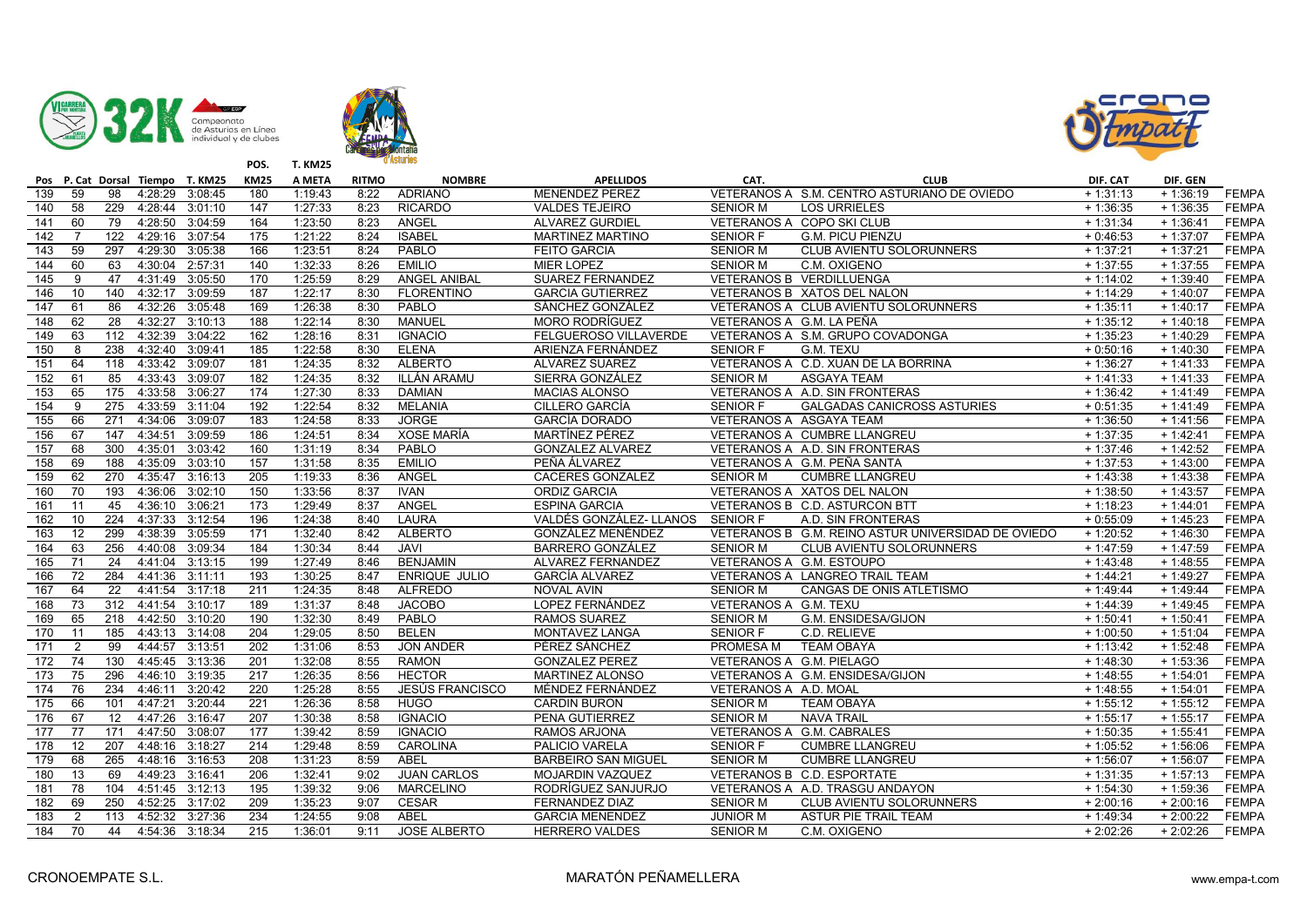





|     |                 |     |         | Pos P. Cat Dorsal Tiempo T. KM25 | <b>KM25</b> | A META  | <b>RITMO</b> | <b>NOMBRE</b>                 | <b>APELLIDOS</b>          | CAT.                     | <b>CLUB</b>                            | DIF. CAT   | DIF. GEN   |              |
|-----|-----------------|-----|---------|----------------------------------|-------------|---------|--------------|-------------------------------|---------------------------|--------------------------|----------------------------------------|------------|------------|--------------|
| 185 | 71              | 206 | 4:54:37 | 3:18:00                          | 213         | 1:36:36 | 9:11         | <b>NESTOR</b>                 | <b>GUERRERO RODRIGUEZ</b> | <b>SENIOR M</b>          | C.M. OXIGENO                           | $+2:02:27$ | $+2:02:27$ | <b>FEMPA</b> |
| 186 | $\overline{72}$ | 59  | 4:54:37 | 3:19:00                          | 216         | 1:35:36 | 9:11         | <b>ROBERTO</b>                | ANTUÑA CASTRO             | <b>SENIOR M</b>          | C.M. OXIGENO                           | $+2:02:28$ | $+2:02:28$ | <b>FEMPA</b> |
| 187 | $\overline{7}$  | 37  | 4:55:12 | 3:27:53                          | 236         | 1:27:18 | 9:13         | OLVIDO                        | <b>ESTRADA MONTES</b>     |                          | VETERANAS A LUDO AVENTURA              | $+1:15:02$ | $+2:03:02$ | <b>FEMPA</b> |
| 188 | 73              | 89  | 4:55:26 | 3:25:23                          | 229         | 1:30:02 | 9:13         | <b>JULIAN</b>                 | <b>FDEZ GARCIA</b>        | <b>SENIOR M</b>          | C.D. ASTURIAS HIMALAYA                 | $+2:03:17$ | $+2:03:17$ | <b>FEMPA</b> |
| 189 | 13              | 282 | 4:56:59 | 3:22:45                          | 224         | 1:34:14 | 9:16         | <b>ADRIANA</b>                | FERNÁNDEZ LORENCES        | <b>SENIOR F</b>          | <b>G.M. LA PATANA</b>                  | $+1:14:36$ | $+2:04:50$ | <b>FEMPA</b> |
| 190 | 74              | 76  | 4:57:01 | 3:20:44                          | 222         | 1:36:16 | 9:16         | <b>JOSE RAMON</b>             | <b>VENCELLES GARCIA</b>   | <b>SENIOR M</b>          | <b>TEAM OBAYA</b>                      | $+2:04:51$ | $+2:04:51$ | <b>FEMPA</b> |
| 191 | 79              | 208 | 4:57:56 | 3:27:07                          | 231         | 1:30:49 | 9:17         | <b>FLORENCIO</b>              | <b>MORO GONZÁLEZ</b>      | VETERANOS A A.D. MOAL    |                                        | $+2:00:41$ | $+2:05:47$ | <b>FEMPA</b> |
| 192 | 80              | 126 | 5:00:44 | 3:34:04                          | 251         | 1:26:40 | 9:23         | <b>MARCOS</b>                 | VERANO ÁLVAREZ            | VETERANOS A A.D. MOAL    |                                        | $+2:03:29$ | $+2:08:35$ | <b>FEMPA</b> |
| 193 | 81              | 43  | 5:00:55 | 3:20:08                          | 218         | 1:40:46 | 9:23         | <b>ALFONSO</b>                | PEREZ CADIERNO            |                          | VETERANOS A G.M. ENSIDESA/GIJON        | $+2:03:40$ | $+2:08:46$ | <b>FEMPA</b> |
| 194 | 75              | 204 | 5:01:04 | 3:23:19                          | 225         | 1:37:44 | 9:24         | <b>MIGUEL</b>                 | RODRÍGUEZ ESCOBAR         | <b>SENIOR M</b>          | C.D. PILOÑA DEPORTE                    | $+2:08:54$ | $+2:08:54$ | <b>FEMPA</b> |
| 195 | 76              | 241 | 5:02:02 | 3:13:01                          | 198         | 1:49:00 | 9:25         | MIGUEL ÁNGEL                  | ÁLVAREZ FERNÁNDEZ         | <b>SENIOR M</b>          | <b>ASGAYA TEAM</b>                     | $+2:09:53$ | $+2:09:53$ | <b>FEMPA</b> |
| 196 | 14              | 278 | 5:02:11 | 3:30:22                          | 241         | 1:31:49 | 9:25         | <b>IRIS</b>                   | FERNÁNDEZ GARCIA          | <b>SENIOR F</b>          | <b>G.M. LA PATANA</b>                  | $+1:19:48$ | $+2:10:02$ | <b>FEMPA</b> |
| 197 | 82              | 230 | 5:02:25 | 3:26:33                          | 230         | 1:35:51 | 9:26         | <b>ISMAEL</b>                 | <b>SUAREZ ARMAS</b>       | <b>VETERANOS A FEMPA</b> |                                        | $+2:05:09$ | $+2:10:15$ | <b>FEMPA</b> |
| 198 | 77              | 16  | 5:02:34 | 3:20:38                          | 219         | 1:41:55 | 9:26         | <b>MARCOS</b>                 | <b>ALBA SARIEGO</b>       | <b>SENIOR M</b>          | G.M. REINO ASTUR UNIVERSIDAD DE OVIEDO | $+2:10:24$ | $+2:10:24$ | <b>FEMPA</b> |
| 199 | 83              | 121 | 5:02:47 | 3:24:50                          | 227         | 1:37:56 | 9:27         | <b>MARIO</b>                  | <b>CARO BARCIA</b>        |                          | VETERANOS A @NOTEOXIDES                | $+2:05:31$ | $+2:10:37$ | <b>FEMPA</b> |
| 200 | 84              | 223 | 5:04:10 | 3:22:23                          | 223         | 1:41:46 | 9:29         | LUIS JOSÉ                     | <b>ORVIZ ARIAS</b>        |                          | VETERANOS A C.D. TORBOLIN              | $+2:06:54$ | $+2:12:01$ | <b>FEMPA</b> |
| 201 | 85              | 39  | 5:06:03 | 3:31:17                          | 243         | 1:34:46 | 9:33         | <b>ARCADIO</b>                | DIAZ YAÑEZ                |                          | VETERANOS A CANGAS DE ONIS ATLETISMO   | $+2:08:48$ | $+2:13:54$ | <b>FEMPA</b> |
| 202 | 2               | 128 | 5:07:31 | 3:31:46                          | 244         | 1:35:45 | 9:36         | <b>CARMEN</b>                 | <b>LOPEZ GARCIA</b>       |                          | VETERANAS B LUDO AVENTURA              | $+1:15:34$ | $+2:15:22$ | <b>FEMPA</b> |
| 203 | 14              | 66  | 5:07:32 | 3:31:58                          | 246         | 1:35:33 | 9:35         | LUIS                          | ARDURA LANZA              |                          | VETERANOS B G.M. ENSIDESA/GIJON        | $+1:49:45$ | $+2:15:23$ | <b>FEMPA</b> |
| 204 | 3               | 216 | 5:07:54 | 3:33:01                          | 250         | 1:34:53 | 9:36         | <b>MARIA DEL CARMEN</b>       | SUAREZ CORUJO             |                          | VETERANAS B CLUB AVIENTU SOLORUNNERS   | $+1:15:57$ | $+2:15:45$ | <b>FEMPA</b> |
| 205 | 86              | 107 | 5:08:11 | 3:28:36                          | 238         | 1:39:34 | 9:37         | <b>JOSE ANTONIO</b>           | <b>URIA MENENDEZ</b>      | VETERANOS A A.D. MOAL    |                                        | $+2:10:55$ | $+2:16:02$ | <b>FEMPA</b> |
| 206 | 15              | 9   | 5:08:17 | 3:32:44                          | 249         | 1:35:32 | 9:37         | <b>EVA MARIA</b>              | ARGUELLES BELTRAN         | <b>SENIOR F</b>          | G.M. TEXU                              | $+1:25:54$ | $+2:16:08$ | <b>FEMPA</b> |
| 207 | 8               | 115 | 5:08:55 | 3:32:02                          | 248         | 1:36:53 | 9:38         | EVA MARÍA                     | SUÁREZ LIÑERO             | VETERANAS A TEAM OBAYA   |                                        | $+1:28:45$ | $+2:16:46$ | <b>FEMPA</b> |
| 208 | 78              | 165 | 5:09:02 | 3:30:57                          | 242         | 1:38:05 | 9:39         | ALEJANDRO                     | GONZÁLEZ FERNÁNDEZ        | <b>SENIOR M</b>          | LUDO AVENTURA                          | $+2:16:53$ | $+2:16:53$ | <b>FEMPA</b> |
| 209 | 87              | 258 | 5:10:14 | 3:29:38                          | 240         | 1:40:35 | 9:41         | <b>RICARDO</b>                | <b>CUEVA LOPEZ</b>        | VETERANOS A C.M. OXIGENO |                                        | $+2:12:58$ | $+2:18:04$ | <b>FEMPA</b> |
| 210 | 79              | 191 | 5:12:18 | 3:28:47                          | 239         | 1:43:30 | 9:45         | <b>ALEJANDRO</b>              | ALONSO ALONSO             | <b>SENIOR M</b>          | ASTUR PIE TRAIL TEAM                   | $+2:20:09$ | $+2:20:09$ | <b>FEMPA</b> |
| 211 | 88              | 245 | 5:12:19 | 3:23:29                          | 226         | 1:48:49 | 9:45         | <b>JOSE MIGUEL</b>            | DÍAZ LÓPEZ                | VETERANOS A C.D. RUN 04  |                                        | $+2:15:04$ | $+2:20:10$ | <b>FEMPA</b> |
| 212 | 9               | 34  | 5:13:11 | 3:36:13                          | 255         | 1:36:58 | 9:46         | <b>MARIANE</b>                | RODRIGUEZ SUAREZ          |                          | VETERANAS A C.D. ESPORTATE             | $+1:33:01$ | $+2:21:02$ | <b>FEMPA</b> |
| 213 | 15              | 291 | 5:13:34 | 3:41:15                          | 261         | 1:32:19 | 9:47         | GONZALO                       | <b>BAQUERO GARCÍA</b>     | VETERANOS B C.M. OXIGENO |                                        | $+1:55:47$ | $+2:21:25$ | <b>FEMPA</b> |
| 214 | 89              | 93  | 5:19:27 | 3:35:46                          | 254         | 1:43:41 | 9:58         | <b>FRANCISCO</b>              | SANCHEZ GONZALEZ          |                          | VETERANOS A ASGAYA TEAM                | $+2:22:12$ | $+2:27:18$ | <b>FEMPA</b> |
| 215 | 90              | 31  | 5:22:06 | 3:31:57                          | 245         | 1:50:08 | 10:03        | JESÚS R.                      | ALONSO FERNÁNDEZ          | VETERANOS A C.M. OXIGENO |                                        | $+2:24:51$ | $+2:29:57$ | <b>FEMPA</b> |
| 216 | 80              | 83  | 5:22:44 | 3:39:31                          | 258         | 1:43:12 | 10:04        | HÉCTOR                        | PÉREZ ALVAREZ             | <b>SENIOR M</b>          | G.M. ENSIDESA/GIJON                    | $+2:30:35$ | $+2:30:35$ | <b>FEMPA</b> |
| 217 | 16              | 194 | 5:22:46 | 3:39:31                          | 259         | 1:43:15 | 10:04        | <b>AZAHARA</b>                | <b>MERINO HIDALGO</b>     | <b>SENIOR F</b>          | <b>FEMPA</b>                           | $+1:40:23$ | $+2:30:37$ | <b>FEMPA</b> |
| 218 | 91              | 289 | 5:23:05 | 3:35:09                          | 252         | 1:47:56 | 10:05        | FRANCISCO GONZALO GARCIA LEON |                           | VETERANOS A TEAM OBAYA   |                                        | $+2:25:50$ | $+2:30:56$ | <b>FEMPA</b> |
| 219 | 81              | 51  | 5:30:00 | 3:57:05                          | 265         | 1:32:54 | 10:18        | ADRIÁN                        | PÉREZ ARIAS               | <b>SENIOR M</b>          | <b>CLUB AVIENTU SOLORUNNERS</b>        | $+2:37:50$ | $+2:37:50$ | <b>FEMPA</b> |
| 220 | 10              | 131 | 5:37:27 | 3:43:36                          | 262         | 1:53:51 |              | 10:32 CARMEN M <sup>a</sup>   | <b>CADENAS ALONSO</b>     | VETERANAS A A.D. MOAL    |                                        | $+1:57:18$ | $+2:45:18$ | <b>FEMPA</b> |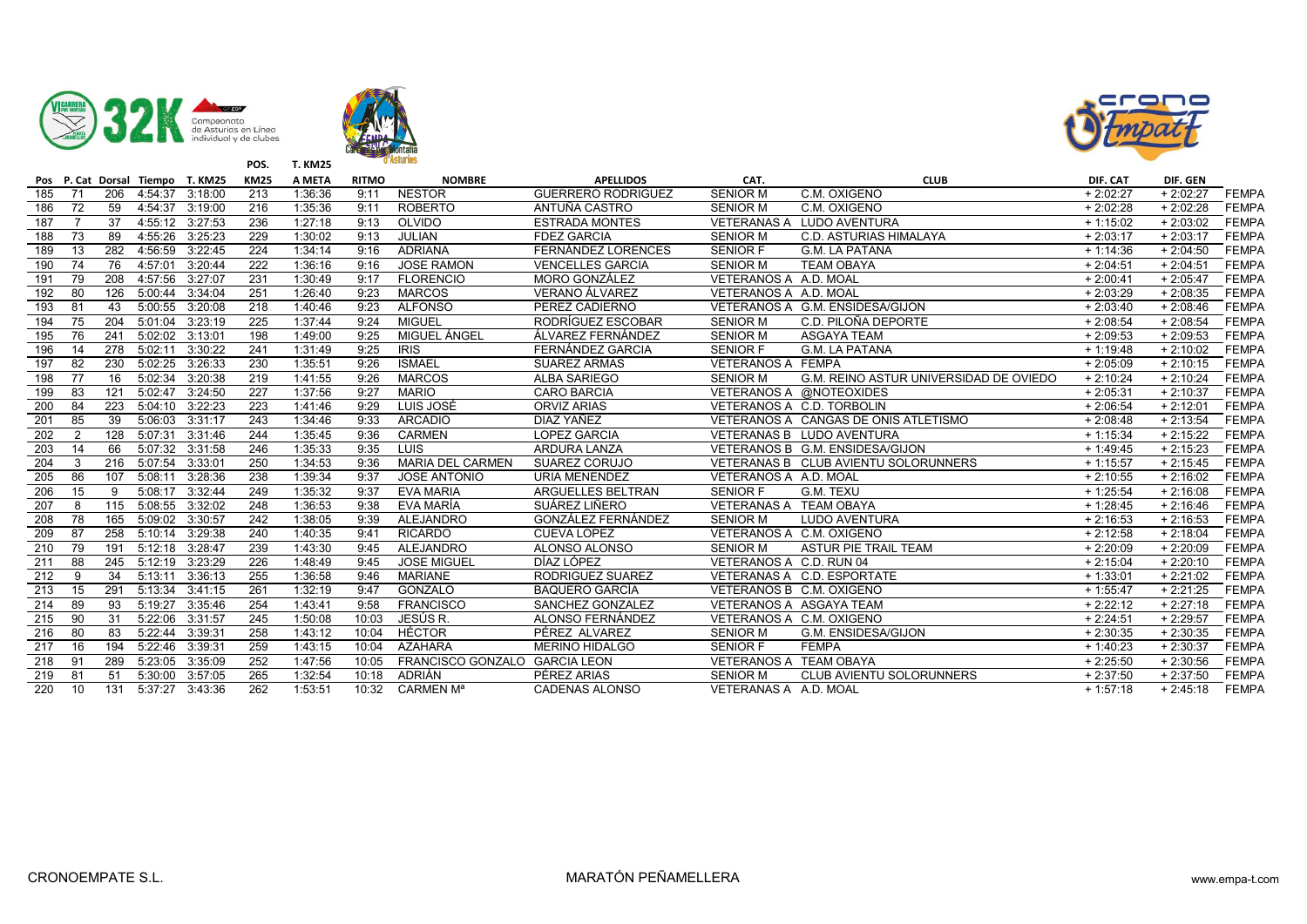





|                         |                 |                  |                 | Pos P. Cat Dorsal Tiempo T. KM25 KM25 |                 | A META  | <b>RITMO</b> | <b>NOMBRE</b>     | <b>APELLIDOS</b>          | CAT.            | <b>CLUB</b>                        | DIF. CAT   | DIF. GEN   |
|-------------------------|-----------------|------------------|-----------------|---------------------------------------|-----------------|---------|--------------|-------------------|---------------------------|-----------------|------------------------------------|------------|------------|
|                         |                 |                  |                 |                                       |                 |         |              |                   | <b>JUNIOR MAS</b>         |                 |                                    |            |            |
| 6                       |                 |                  |                 | 222 3:02:57 2:06:05                   | $\overline{4}$  | 0:56:51 | 5:42         | <b>ALVARO</b>     | SÁNCHEZ GARCÍA            | <b>JUNIOR M</b> | <b>TEAM OBAYA</b>                  | $+0:00:00$ | $+0:10:48$ |
| 183                     | 2               |                  |                 | 113 4:52:32 3:27:36                   | 234             | 1:24:55 | 9:08         | ABEL              | <b>GARCIA MENENDEZ</b>    | <b>JUNIOR M</b> | <b>ASTUR PIE TRAIL TEAM</b>        | $+1:49:34$ | $+2:00:22$ |
|                         |                 |                  |                 |                                       |                 |         |              |                   |                           |                 |                                    |            |            |
|                         |                 |                  |                 |                                       |                 |         |              |                   | <b>PROMESA MAS</b>        |                 |                                    |            |            |
| 32                      |                 | 70               |                 | 3:31:14 2:23:41                       | 29              | 1:07:33 | 6:36         | <b>JORGE</b>      | OCA CASTAÑON              | PROMESA M       | G.M. FARIÑENTU                     | $+0:00:00$ | $+0.39:05$ |
| 171                     | $\overline{2}$  | 99               |                 | 4:44:57 3:13:51                       | 202             | 1:31:06 | 8:53         | <b>JON ANDER</b>  | PÉREZ SÁNCHEZ             | PROMESA M       | <b>TEAM OBAYA</b>                  | $+1:13:42$ | $+1:52:48$ |
|                         |                 |                  |                 |                                       |                 |         |              |                   |                           |                 |                                    |            |            |
|                         |                 |                  |                 |                                       |                 |         |              |                   | <b>SENIOR FEM</b>         |                 |                                    |            |            |
| 51                      | - 1             |                  |                 | 132 3:42:23 2:36:20                   | 60              | 1:06:02 | 6:56         | SONIA             | <b>AMAT VALERO</b>        | <b>SENIOR F</b> | CLUB AVIENTU SOLORUNNERS           | $+0:00:00$ | $+0.50:14$ |
| 76                      | $\overline{2}$  | 167              |                 | 3:54:32 2:44:24                       | 89              | 1:10:08 | 7:19         | <b>BELEN</b>      | <b>BETOLAZA CADENAS</b>   | <b>SENIOR F</b> | C.D. RELIEVE                       | $+0:12:09$ | $+1:02:23$ |
| 85                      | 3               | 129              |                 | 3:57:51 2:45:21                       | 95              | 1:12:30 | 7:25         | <b>ADRIANA</b>    | SUAREZ LOPEZ              | <b>SENIOR F</b> | A.D. MOAL                          | $+0:15:28$ | $+1:05:42$ |
| 94                      | $\overline{4}$  | 317              |                 | 4:02:43 2:47:51                       | 104             | 1:14:52 | 7:34         | <b>ROSA ANA</b>   | ÁLVAREZ FIDALGO           | <b>SENIOR F</b> | A.E. PUNTU COLLORAU                | $+0:20:20$ | $+1:10:34$ |
| 119                     | 5               | 301              |                 | 4:17:44 3:00:41                       | 143             | 1:17:02 | 8:03         | <b>CRISTINA</b>   | <b>ESCUDERO MARTINEZ</b>  | <b>SENIOR F</b> | <b>G.M. PICU PIENZU</b>            | $+0:35:21$ | $+1:25:35$ |
| 124                     | 6               | 166              | 4:20:31         | 3:02:41                               | 155             | 1:17:49 | 8:08         | <b>PATRI</b>      | <b>ARDINES CELORIO</b>    | <b>SENIOR F</b> | CANGAS DE ONIS ATLETISMO           | $+0.38:07$ | $+1:28:21$ |
| 142                     |                 | $\overline{122}$ |                 | 4:29:16 3:07:54                       | $\frac{175}{2}$ | 1:21:22 | 8:24         | <b>ISABEL</b>     | MARTINEZ MARTINO          | <b>SENIOR F</b> | <b>G.M. PICU PIENZU</b>            | $+0.46.53$ | $+1:37:07$ |
| 150                     | 8               | 238              | 4:32:40 3:09:41 |                                       | 185             | 1:22:58 | 8:30         | <b>ELENA</b>      | ARIENZA FERNÁNDEZ         | <b>SENIOR F</b> | G.M. TEXU                          | $+0:50:16$ | $+1:40:30$ |
| 154                     | 9               | 275              |                 | 4:33:59 3:11:04                       | 192             | 1:22:54 | 8:32         | <b>MELANIA</b>    | CILLERO GARCÍA            | <b>SENIOR F</b> | <b>GALGADAS CANICROSS ASTURIES</b> | $+0.51:35$ | $+1:41:49$ |
| 162                     | 10              | 224              |                 | 4:37:33 3:12:54                       | 196             | 1:24:38 | 8:40         | LAURA             | VALDÉS GONZÁLEZ- LLANOS   | <b>SENIOR F</b> | A.D. SIN FRONTERAS                 | $+0.55:09$ | $+1:45:23$ |
| 170                     | 11              | 185              |                 | 4:43:13 3:14:08                       | 204             | 1:29:05 | 8:50         | <b>BELEN</b>      | <b>MONTAVEZ LANGA</b>     | <b>SENIOR F</b> | C.D. RELIEVE                       | $+1:00:50$ | $+1:51:04$ |
| 178                     | 12              | 207              |                 | 4:48:16 3:18:27                       | 214             | 1:29:48 | 8:59         | <b>CAROLINA</b>   | PALICIO VARELA            | <b>SENIOR F</b> | <b>CUMBRE LLANGREU</b>             | $+1:05:52$ | $+1:56:06$ |
| 189                     | 13              | 282              |                 | 4:56:59 3:22:45                       | 224             | 1:34:14 | 9:16         | <b>ADRIANA</b>    | <b>FERNÁNDEZ LORENCES</b> | <b>SENIOR F</b> | <b>G.M. LA PATANA</b>              | $+1:14:36$ | $+2:04:50$ |
| 196                     | 14              | 278              | 5:02:11         | 3:30:22                               | 241             | 1:31:49 | 9:25         | <b>IRIS</b>       | FERNÁNDEZ GARCIA          | <b>SENIOR F</b> | <b>G.M. LA PATANA</b>              | $+1:19:48$ | $+2:10:02$ |
| 206                     | 15              | 9                |                 | 5:08:17 3:32:44                       | 249             | 1:35:32 | 9:37         | <b>EVA MARIA</b>  | ARGUELLES BELTRAN         | <b>SENIOR F</b> | G.M. TEXU                          | $+1:25:54$ | $+2:16:08$ |
| 217                     | 16              | 194              |                 | 5:22:46 3:39:31                       | 259             | 1:43:15 | 10:04        | <b>AZAHARA</b>    | MERINO HIDALGO            | <b>SENIOR F</b> | <b>FEMPA</b>                       | $+1:40:23$ | $+2:30:37$ |
|                         |                 |                  |                 |                                       |                 |         |              |                   |                           |                 |                                    |            |            |
|                         |                 |                  |                 |                                       |                 |         |              |                   | <b>SENIOR MAS</b>         |                 |                                    |            |            |
| $\overline{1}$          |                 | 29               |                 | 2:52:09 2:01:10                       | $\overline{1}$  | 0:50:59 | 5:22         | <b>JUAN JOSE</b>  | SOMOHANO PERAMATO         | <b>SENIOR M</b> | G.M. CABRALES                      | $+0:00:00$ | $+0.00:00$ |
| $\overline{2}$          | $\overline{2}$  | 148              |                 | 2:55:52 2:04:12                       | 3               | 0:51:39 | 5:29         | AGUSTÍN           | NAVARRO VIDAL             | <b>SENIOR M</b> | LUDO AVENTURA                      | $+0.03:42$ | $+0.03:42$ |
| $\overline{\mathbf{3}}$ | 3               | 109              |                 | 2:56:01 2:02:53                       | 2               | 0:53:07 | 5:30         | JOSÉ MARÍA        | VALDÉS GALLO              | <b>SENIOR M</b> | C.M. OXIGENO                       | $+0:03:51$ | $+0:03:51$ |
| 5                       | $\overline{4}$  | 158              |                 | 3:02:21 2:07:42                       | $\overline{7}$  | 0:54:39 | 5:41         | <b>SAMUEL</b>     | OBAYA FERNANDEZ           | <b>SENIOR M</b> | <b>TEAM OBAYA</b>                  | $+0:10:12$ | $+0:10:12$ |
| $\overline{7}$          | 5               | $\overline{2}$   |                 | 3:04:23 2:10:13                       | 11              | 0:54:09 | 5:45         | <b>JUAN</b>       | <b>FUEGO MARTINEZ</b>     | <b>SENIOR M</b> | <b>CLUB AVIENTU SOLORUNNERS</b>    | $+0:12:13$ | $+0:12:13$ |
| 9                       | 6               | 5                |                 | 3:05:42 2:10:05                       | 10              | 0:55:37 | 5:48         | PAULO             | ROZADA CAMBLOR            | <b>SENIOR M</b> | C.D. PICU DUBIL                    | $+0:13:33$ | $+0:13:33$ |
| 11                      | $\overline{7}$  | 142              |                 | 3:07:03 2:11:53                       | 14              | 0:55:09 | 5:50         | <b>JAVIER</b>     | <b>ORDIERES TORRE</b>     | <b>SENIOR M</b> | <b>TEAM OBAYA</b>                  | $+0:14:54$ | $+0:14:54$ |
| 12                      | 8               | 267              |                 | 3:10:08 2:14:46                       | $\overline{18}$ | 0:55:22 | 5:56         | <b>CRISTOPHER</b> | FERNÁNDEZ LARIA           | <b>SENIOR M</b> | CANGAS DE ONIS ATLETISMO           | $+0.17:59$ | $+0:17:59$ |
| 13                      | 9               | 137              |                 | 3:10:35 2:13:57                       | 15              | 0:56:37 | 5:57         | <b>ALBERTO</b>    | FERNÁNDEZ PALACIO         | <b>SENIOR M</b> | CAFES TOSCAF-GMEA                  | $+0:18:25$ | $+0:18:25$ |
| 14                      | 10              | 146              |                 | 3:11:35 2:14:23                       | 16              | 0:57:11 | 5:59         | PABLO             | OCHOA GONZALEZ            | <b>SENIOR M</b> | C.D. AGUJA DE SOBIA                | $+0:19:25$ | $+0:19:25$ |
| 20                      | 11              | 202              |                 | 3:18:01 2:16:28                       | 21              | 1:01:33 | 6:11         | <b>IVAN</b>       | PULIDO CANCELAS           | <b>SENIOR M</b> | A.D. SIN FRONTERAS                 | $+0:25:52$ | $+0.25.52$ |
| 21                      | 12              |                  |                 | 246 3:18:45 2:20:39                   | $\overline{25}$ | 0:58:05 | 6:12         | <b>DIEGO</b>      | COTERA GONZALO            | <b>SENIOR M</b> | G.M. CABRALES                      | $+0:26:36$ | $+0:26:36$ |
| $\overline{22}$         | 13              | 186              |                 | 3:21:30 2:07:43                       | 8               | 1:13:47 | 6:17         | CARLOS            | SANCHEZ CASTRO            | <b>SENIOR M</b> | G.M. MOSCON                        | $+0:29:21$ | $+0.29:21$ |
| 24                      | 14              | 199              |                 | 3:24:57 2:21:22                       | $\overline{26}$ | 1:03:34 | 6:24         | <b>UBALDO</b>     | GONZÁLEZ FERNÁNDEZ        | <b>SENIOR M</b> | G.M. LA PATANA                     | $+0:32:48$ | $+0.32:48$ |
| 25                      | 15              | 65               |                 | 3:26:25 2:25:25                       | 32              | 1:01:00 | 6:27         | <b>JAVIER</b>     | <b>AMIEVA REMIS</b>       | <b>SENIOR M</b> | <b>TEAM OBAYA</b>                  | $+0:34:16$ | $+0.34:16$ |
| 26                      | $\overline{16}$ | $\overline{215}$ |                 | 3:26:57 2:24:23                       | 31              | 1:02:34 | 6:27         | <b>JONI</b>       | <b>MEGIDO</b>             | <b>SENIOR M</b> | C.D. LLAMAELLO                     | $+0.34:48$ | $+0.34:48$ |
|                         |                 |                  |                 |                                       |                 |         |              |                   |                           |                 |                                    |            |            |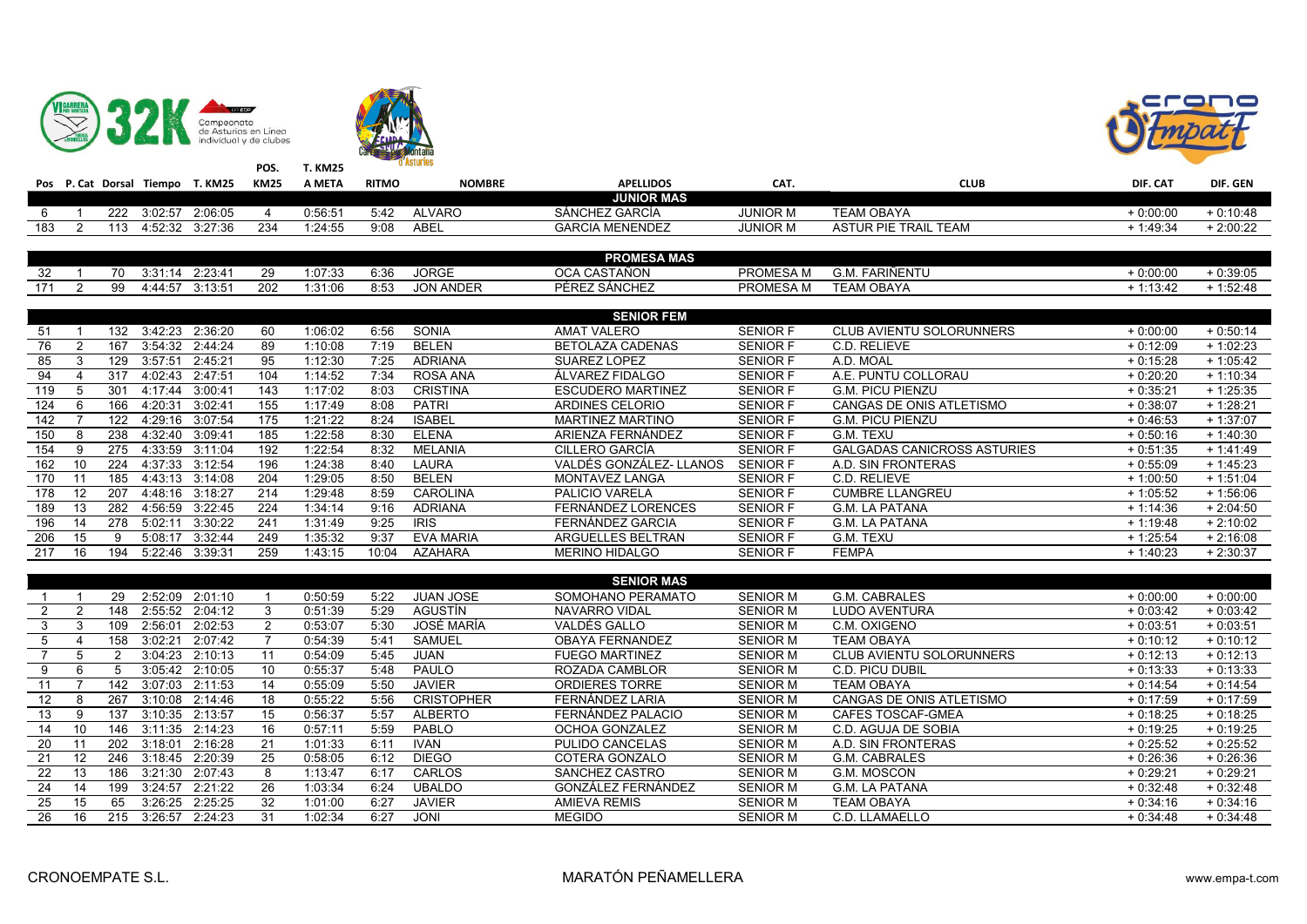





| Pos             |                 |                | P. Cat Dorsal Tiempo T. KM25 |                 | <b>KM25</b>      | A META  | <b>RITMO</b> | <b>NOMBRE</b>       | <b>APELLIDOS</b>        | CAT.            | <b>CLUB</b>                            | DIF. CAT   | DIF. GEN   |
|-----------------|-----------------|----------------|------------------------------|-----------------|------------------|---------|--------------|---------------------|-------------------------|-----------------|----------------------------------------|------------|------------|
| 27              | 17              | 174            |                              | 3:27:09 2:22:54 | 28               | 1:04:14 | 6:28         | <b>FABIAN</b>       | <b>IGLESIAS LOPEZ</b>   | <b>SENIOR M</b> | C.D. RELIEVE                           | $+0:35:00$ | $+0:35:00$ |
| 28              | 18              | 67             |                              | 3:28:47 2:27:09 | 36               | 1:01:37 | 6:31         | <b>GORKA</b>        | APARICIO SANCHEZ        | <b>SENIOR M</b> | CLUB AVIENTU SOLORUNNERS               | $+0:36:38$ | $+0.36.38$ |
| 29              | 19              | 91             |                              | 3:30:45 2:25:40 | $\overline{34}$  | 1:05:05 | 6:35         | <b>JESÚS</b>        | <b>CARRERA GAYOL</b>    | <b>SENIOR M</b> | C.D. RELIEVE                           | $+0:38:36$ | $+0:38:36$ |
| 30              | 20              | 178            | 3:30:49 2:28:22              |                 | 38               | 1:02:26 | 6:35         | <b>ARISTIDES</b>    | PELAEZ LLERA            | <b>SENIOR M</b> | <b>TEAM OBAYA</b>                      | $+0.38:40$ | $+0.38:40$ |
| 35              | 21              | 105            | 3:34:13 2:28:48              |                 | 39               | 1:05:24 | 6:41         | <b>MARCOS</b>       | ARIJITA SÁNCHEZ         | <b>SENIOR M</b> | <b>XENDASTUR</b>                       | $+0:42:04$ | $+0.42:04$ |
| 40              | 22              | 253            | 3:38:25                      | 2:30:58         | 44               | 1:07:26 | 6:49         | PABLO               | <b>CABAL PÉREZ</b>      | <b>SENIOR M</b> | <b>TEAM OBAYA</b>                      | $+0:46:16$ | $+0.46:16$ |
| 45              | $\overline{23}$ | 35             | 3:39:30                      | 2:32:49         | 50               | 1:06:41 | 6:51         | <b>JAVIER</b>       | RODRIGUEZ RODRIGUEZ     | <b>SENIOR M</b> | <b>G.M. LA PATANA</b>                  | $+0.47:21$ | $+0.47:21$ |
| 46              | $\overline{24}$ | 248            | 3:39:44                      | 2:34:29         | 55               | 1:05:15 | 6:51         | <b>LUIS MARIANO</b> | <b>GONZÁLEZ MONGES</b>  | <b>SENIOR M</b> | <b>CAFES TOSCAF-GMEA</b>               | $+0.47:35$ | $+0.47:35$ |
| 49              | 25              | 196            |                              | 3:40:39 2:32:14 | 49               | 1:08:24 | 6:53         | ALEJANDRO           | MARTÍNEZ ALVAREZ        | <b>SENIOR M</b> | <b>CORRIENDO X MORCIN</b>              | $+0.48:29$ | $+0.48:29$ |
| 50              | 26              | 228            | 3:41:51                      | 2:36:22         | 61               | 1:05:29 | 6:55         | <b>JUAN</b>         | <b>VALDES TEJEIRO</b>   | <b>SENIOR M</b> | <b>LOS URRIELES</b>                    | $+0.49:42$ | $+0.49:42$ |
| 54              | 27              | 184            |                              | 3:44:49 2:36:46 | 63               | 1:08:03 | 7:01         | <b>DAVID</b>        | ALONSO CANO             | <b>SENIOR M</b> | S.M. CENTRO ASTURIANO DE OVIEDO        | $+0.52:40$ | $+0.52:40$ |
| 58              | 28              | 180            | 3:48:06                      | 2:40:23         | 76               | 1:07:43 | 7:07         | <b>SERGIO</b>       | MENÉNDEZ GONZÁLEZ       | <b>SENIOR M</b> | <b>CUMBRE LLANGREU</b>                 | $+0.55:57$ | $+0.55:57$ |
| 59              | 29              | 81             |                              | 3:49:34 2:36:58 | 67               | 1:12:36 | 7:10         | <b>JAVIER</b>       | <b>AGUNDO RUEDA</b>     | <b>SENIOR M</b> | <b>G.M. LA PATANA</b>                  | $+0.57:25$ | $+0.57:25$ |
| 60              | $\overline{30}$ | 77             |                              | 3:49:52 2:44:19 | 88               | 1:05:33 | 7:10         | <b>EMILIO</b>       | <b>AFONSO CUESTA</b>    | <b>SENIOR M</b> | <b>TEAM OBAYA</b>                      | $+0.57:43$ | $+0.57:43$ |
| 66              | 31              | 298            | 3:53:02 2:38:40              |                 | 71               | 1:14:22 | 7:16         | ALEJANDRO           | <b>HACES TAMÉS</b>      | <b>SENIOR M</b> | G.M. ENSIDESA/GIJON                    | $+1:00:53$ | $+1:00:53$ |
| 67              | 32              | 239            | 3:53:16 2:45:58              |                 | 98               | 1:07:18 | 7:17         | ALEJANDRO           | LABRA GONZALEZ          | <b>SENIOR M</b> | <b>G.M. PICU PIENZU</b>                | $+1:01:07$ | $+1:01:07$ |
| 69              | $\overline{33}$ | 157            | 3:53:53                      | 2:36:33         | 62               | 1:17:19 | 7:18         | <b>JUAN JOSE</b>    | <b>LOPEZ ALVAREZ</b>    | <b>SENIOR M</b> | <b>G.M. MOSCON</b>                     | $+1:01:44$ | $+1:01:44$ |
| 72              | 34              | 303            | 3:54:10                      | 2:44:51         | 92               | 1:09:18 | 7:18         | <b>SEGISMUNDO</b>   | GARCÍA DE PAREDES PÉREZ | <b>SENIOR M</b> | <b>G.M. CABRALES</b>                   | $+1:02:01$ | $+1:02:01$ |
| 74              | 35              | 276            | 3:54:30                      | 2:42:36         | 82               | 1:11:54 | 7:19         | <b>DIEGO</b>        | GONZÁLEZ PÉREZ          | <b>SENIOR M</b> | <b>CUMBRE LLANGREU</b>                 | $+1:02:21$ | $+1:02:21$ |
| 79              | 36              | 13             | 3:55:47                      | 2:36:48         | 65               | 1:18:58 | 7:22         | <b>SERGIO</b>       | <b>MARTINEZ SUAREZ</b>  | <b>SENIOR M</b> | CLUB AVIENTU SOLORUNNERS               | $+1:03:38$ | $+1:03:38$ |
| 81              | 37              | 294            |                              | 3:56:28 2:41:38 | 81               | 1:14:49 | 7:23         | <b>DIEGO</b>        | MARTÍNEZ MARTÍNEZ       | <b>SENIOR M</b> | G.M. MOSCON                            | $+1:04:19$ | $+1:04:19$ |
| 84              | 38              | 108            | 3:57:32 2:44:54              |                 | 93               | 1:12:38 | 7:25         | IVÁN.               | LORENZO RUBIO           | <b>SENIOR M</b> | CLUB CORRER ASTURIAS                   | $+1:05:23$ | $+1:05:23$ |
| 87              | 39              | 10             |                              | 3:58:53 2:48:05 | 266              |         | 7:27         | <b>CRISTIAN</b>     | <b>MENENDEZ PEREZ</b>   | <b>SENIOR M</b> | CLUB AVIENTU SOLORUNNERS               | $+1:06:44$ | $+1:06:44$ |
| 88              | 40              | 260            | 3:59:21                      | 2:46:11         | 99               | 1:13:10 | 7:28         | <b>RUBEN</b>        | FERNÁNDEZ DEL CORRO     | <b>SENIOR M</b> | <b>G.M. FARIÑENTU</b>                  | $+1:07:12$ | $+1:07:12$ |
| 90              | 41              | 200            |                              | 4:00:33 2:41:20 | 80               | 1:19:12 | 7:30         | <b>JORGE CARLOS</b> | SALAS HERNÁNDEZ         | <b>SENIOR M</b> | <b>COLLACIOS</b>                       | $+1:08:24$ | $+1:08:24$ |
| 91              | 42              | 102            | 4:01:44 2:43:25              |                 | 84               | 1:18:18 | 7:33         | <b>JAVIER</b>       | SUÁREZ RODRÍGUEZ        | <b>SENIOR M</b> | <b>RAZASTUR XTREME</b>                 | $+1:09:35$ | $+1:09:35$ |
| 92              | 43              | 27             |                              | 4:01:55 2:50:16 | 111              | 1:11:38 | 7:33         | <b>GONZALO</b>      | <b>RECIO PRADO</b>      | <b>SENIOR M</b> | <b>LIQUEN</b>                          | $+1:09:46$ | $+1:09:46$ |
| 95              | 44              | 164            |                              | 4:03:58 2:51:54 | 119              | 1:12:04 | 7:36         | ANDRÉS JAVIER       | ALVAREZ GARCÍA          | <b>SENIOR M</b> | CLUB AVIENTU SOLORUNNERS               | $+1:11:49$ | $+1:11:49$ |
| 96              | 45              | 117            | 4:05:30                      | 2:49:56         | $\overline{110}$ | 1:15:33 | 7:40         | <b>RAUL</b>         | FERNANDEZ VELASCO       | <b>SENIOR M</b> | G.M. REINO ASTUR UNIVERSIDAD DE OVIEDO | $+1:13:20$ | $+1:13:20$ |
| 101             | 46              | 68             | 4:09:36 2:48:41              |                 | 107              | 1:20:55 | 7:47         | <b>DANIEL</b>       | GARCÍA SUÁREZ           | <b>SENIOR M</b> | <b>CLUB CORRER ASTURIAS</b>            | $+1:17:27$ | $+1:17:27$ |
| 102             | 47              | 151            |                              | 4:09:36 2:48:42 | 108              | 1:20:54 | 7:47         | PABLO               | <b>FERNÁNDEZ LOPEZ</b>  | <b>SENIOR M</b> | <b>CORRIENDO X MORCIN</b>              | $+1:17:27$ | $+1:17:27$ |
| 104             | 48              | 134            | 4:11:13 2:51:34              |                 | 116              | 1:19:39 | 7:51         | <b>MIGUEL</b>       | PLAZA VALLINA           | <b>SENIOR M</b> | S.M. GRUPO COVADONGA                   | $+1:19:04$ | $+1:19:04$ |
| $\frac{105}{2}$ | 49              | 176            | 4:11:31 2:53:10              |                 | 124              | 1:18:21 | 7:51         | <b>ISAAC</b>        | ALVAREZ FERNANDEZ       | <b>SENIOR M</b> | <b>XENDASTUR</b>                       | $+1:19:22$ | $+1:19:22$ |
| 109             | 50              | 127            | 4:12:40 2:53:25              |                 | 125              | 1:19:14 | 7:53         | CARLOS              | <b>GONZALEZ ALVAREZ</b> | <b>SENIOR M</b> | ASTUR PIE TRAIL TEAM                   | $+1:20:31$ | $+1:20:31$ |
| 110             | 51              | $\overline{7}$ |                              | 4:13:11 2:57:10 | 139              | 1:16:00 | 7:54         | <b>BERTO XUAN</b>   | ALCOCEBA RODRIGUE       | <b>SENIOR M</b> | C.D. XUAN DE LA BORRINA                | $+1:21:01$ | $+1:21:01$ |
| 115             | 52              | 15             |                              | 4:15:38 2:54:58 | 132              | 1:20:39 | 7:59         | <b>NACHO</b>        | LÓPEZ REGUERO           | <b>SENIOR M</b> | C.M. OXIGENO                           | $+1:23:28$ | $+1:23:28$ |
| 116             | 53              | 169            | 4:16:04 2:55:27              |                 | 134              | 1:20:37 | 7:59         | <b>EDUARDO</b>      | BELMONTE CACHÁN         | <b>SENIOR M</b> | C.D. RELIEVE                           | $+1:23:55$ | $+1:23:55$ |
| 117             | 54              | 52             |                              | 4:16:12 2:50:19 | 112              | 1:25:53 | 8:00         | <b>DAVID</b>        | ÁLVAREZ FERNÁNDEZ       | <b>SENIOR M</b> | <b>MOUNTAIN BIKE SOMIEDO</b>           | $+1:24:03$ | $+1:24:03$ |
| 120             | 55              | 150            | 4:18:00 2:55:13              |                 | 133              | 1:22:46 | 8:03         | <b>JORGE</b>        | AGUDIN MONTAÑO          | <b>SENIOR M</b> | A.D. MOAL                              | $+1:25:51$ | $+1:25:51$ |
| 128             | 56              | 295            | 4:22:05 2:55:38              |                 | 136              | 1:26:26 | 8:11         | <b>ULISES</b>       | GARZÓN DÍAZ             | <b>SENIOR M</b> | <b>CUMBRE LLANGREU</b>                 | $+1:29:55$ | $+1:29:55$ |
| 132             | $\overline{57}$ | 201            | 4:23:43 3:04:36              |                 | 163              | 1:19:06 | 8:14         | <b>DANIEL</b>       | <b>TOMILLO VÍLCHEZ</b>  | <b>SENIOR M</b> | <b>CORRIENDO X MORCIN</b>              | $+1:31:34$ | $+1:31:34$ |
| 140             | 58              | 229            | 4:28:44 3:01:10              |                 | 147              | 1:27:33 | 8:23         | <b>RICARDO</b>      | <b>VALDES TEJEIRO</b>   | <b>SENIOR M</b> | LOS URRIELES                           | $+1:36:35$ | $+1:36:35$ |
| 143             | 59              | 297            |                              | 4:29:30 3:05:38 | 166              | 1:23:51 | 8:24         | PABLO               | <b>FEITO GARCIA</b>     | <b>SENIOR M</b> | CLUB AVIENTU SOLORUNNERS               | $+1:37:21$ | $+1:37:21$ |
| 144             | 60              | 63             |                              | 4:30:04 2:57:31 | 140              | 1:32:33 | 8:26         | <b>EMILIO</b>       | <b>MIER LOPEZ</b>       | <b>SENIOR M</b> | C.M. OXIGENO                           | $+1:37:55$ | $+1:37:55$ |
|                 |                 |                |                              |                 |                  |         |              |                     |                         |                 |                                        |            |            |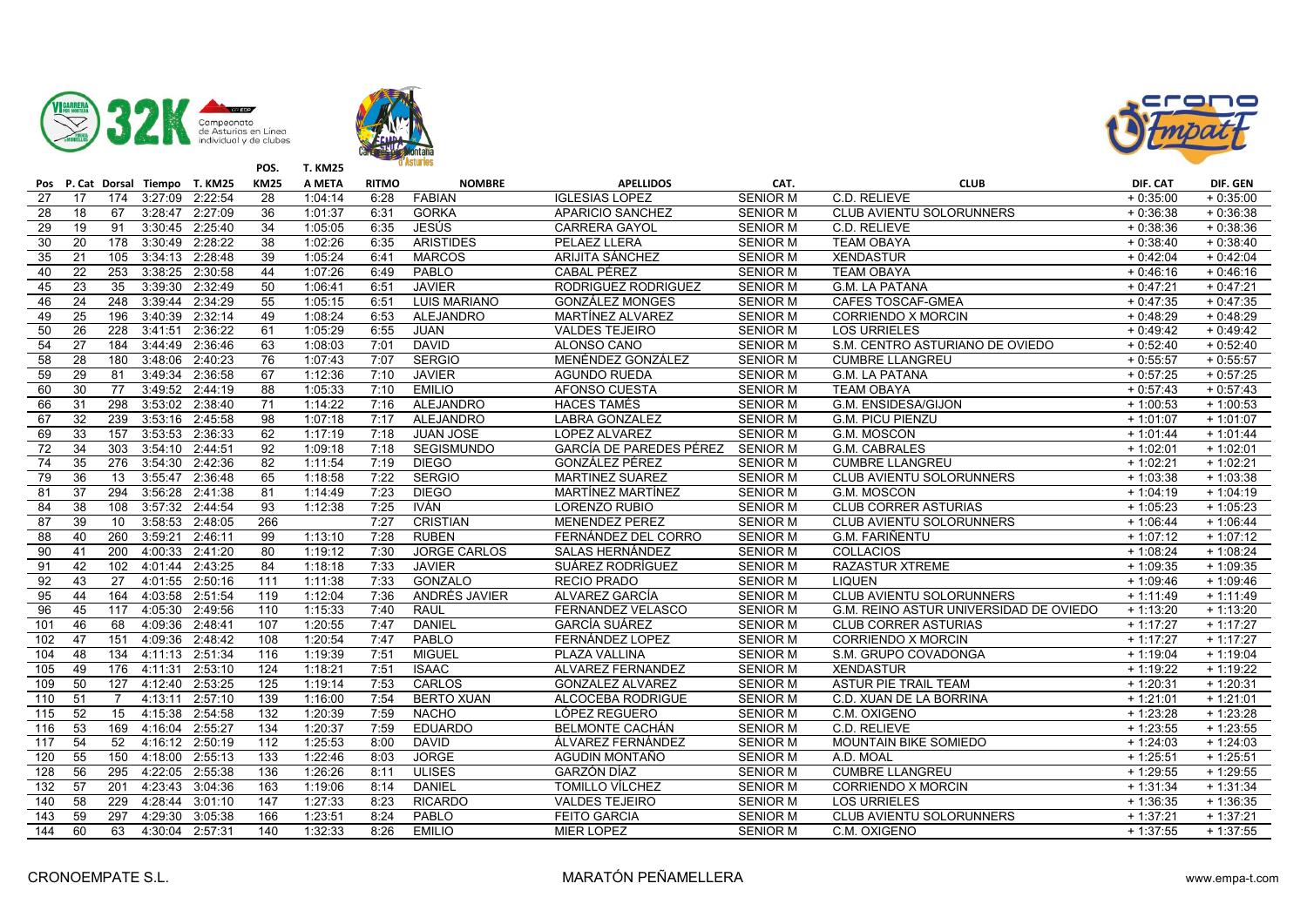





| Pos |    | P. Cat Dorsal   | Tiempo  | <b>T. KM25</b> | <b>KM25</b> | A META  | <b>RITMO</b> | <b>NOMBRE</b>       | <b>APELLIDOS</b>           | CAT.            | <b>CLUB</b>                            | DIF. CAT   | DIF. GEN    |
|-----|----|-----------------|---------|----------------|-------------|---------|--------------|---------------------|----------------------------|-----------------|----------------------------------------|------------|-------------|
| 152 | 61 | 85              | 4:33:43 | 3:09:07        | 182         | 1:24:35 | 8:32         | <b>ILLÁN ARAMU</b>  | SIERRA GONZÁLEZ            | <b>SENIOR M</b> | <b>ASGAYA TEAM</b>                     | $+1.41.33$ | $+1.41.33$  |
| 159 | 62 | 270             | 4:35:47 | 3:16:13        | 205         | 1:19:33 | 8:36         | ANGEL               | <b>CACERES GONZALEZ</b>    | <b>SENIOR M</b> | <b>CUMBRE LLANGREU</b>                 | $+1.43.38$ | $+1.43.38$  |
| 164 | 63 | 256             | 4:40:08 | 3:09:34        | 184         | 1:30:34 | 8:44         | JAVI                | <b>BARRERO GONZÁLEZ</b>    | <b>SENIOR M</b> | <b>CLUB AVIENTU SOLORUNNERS</b>        | $+1.47.59$ | $+1.47:59$  |
| 167 | 64 | 22              | 4:41:54 | 3:17:18        | 211         | 1:24:35 | 8:48         | <b>ALFREDO</b>      | NOVAL AVIN                 | <b>SENIOR M</b> | CANGAS DE ONIS ATLETISMO               | $+1.49.44$ | $+ 1.49.44$ |
| 169 | 65 | 218             | 4:42:50 | 3:10:20        | 190         | 1:32:30 | 8:49         | <b>PABLO</b>        | <b>RAMOS SUAREZ</b>        | <b>SENIOR M</b> | <b>G.M. ENSIDESA/GIJON</b>             | $+1:50:41$ | $+1:50:41$  |
| 175 | 66 | 101             | 4:47:21 | 3:20:44        | 221         | 1:26:36 | 8:58         | <b>HUGO</b>         | <b>CARDIN BURON</b>        | <b>SENIOR M</b> | <b>TEAM OBAYA</b>                      | $+1:55:12$ | $+1:55:12$  |
| 176 | 67 | 12              | 4:47:26 | 3:16:47        | 207         | 1:30:38 | 8:58         | <b>IGNACIO</b>      | PENA GUTIERREZ             | <b>SENIOR M</b> | <b>NAVA TRAIL</b>                      | $+1:55:17$ | $+1:55:17$  |
| 179 | 68 | 265             | 4:48:16 | 3:16:53        | 208         | 1:31:23 | 8:59         | <b>ABEL</b>         | <b>BARBEIRO SAN MIGUEL</b> | <b>SENIOR M</b> | <b>CUMBRE LLANGREU</b>                 | $+1:56:07$ | $+1:56:07$  |
| 182 | 69 | 250             | 4:52:25 | 3:17:02        | 209         | 1:35:23 | 9:07         | <b>CESAR</b>        | <b>FERNANDEZ DIAZ</b>      | <b>SENIOR M</b> | <b>CLUB AVIENTU SOLORUNNERS</b>        | $+2:00:16$ | $+2:00:16$  |
| 184 | 70 | 44              | 4:54:36 | 3:18:34        | 215         | 1:36:01 | 9:11         | <b>JOSE ALBERTO</b> | <b>HERRERO VALDES</b>      | <b>SENIOR M</b> | C.M. OXIGENO                           | $+2:02:26$ | $+2:02:26$  |
| 185 |    | 206             | 4:54:37 | 3:18:00        | 213         | 1:36:36 | 9:11         | <b>NESTOR</b>       | <b>GUERRERO RODRIGUEZ</b>  | <b>SENIOR M</b> | C.M. OXIGENO                           | $+2:02:27$ | $+2:02:27$  |
| 186 | 72 | 59              | 4:54:37 | 3:19:00        | 216         | 1:35:36 | 9:11         | <b>ROBERTO</b>      | ANTUÑA CASTRO              | <b>SENIOR M</b> | C.M. OXIGENO                           | $+2:02:28$ | $+2:02:28$  |
| 188 | 73 | 89              | 4:55:26 | 3:25:23        | 229         | 1:30:02 | 9:13         | <b>JULIAN</b>       | <b>FDEZ GARCIA</b>         | <b>SENIOR M</b> | C.D. ASTURIAS HIMALAYA                 | $+2:03:17$ | $+2:03:17$  |
| 190 | 74 | 76              | 4:57:01 | 3:20:44        | 222         | 1:36:16 | 9:16         | <b>JOSE RAMON</b>   | VENCELLES GARCIA           | <b>SENIOR M</b> | TEAM OBAYA                             | $+2:04:51$ | $+2:04:51$  |
| 194 | 75 | 204             | 5:01:04 | 3:23:19        | 225         | 1:37:44 | 9:24         | <b>MIGUEL</b>       | RODRÍGUEZ ESCOBAR          | <b>SENIOR M</b> | C.D. PILOÑA DEPORTE                    | $+2:08:54$ | $+2:08:54$  |
| 195 | 76 | 24′             | 5:02:02 | 3:13:01        | 198         | 1:49:00 | 9:25         | MIGUEL ÁNGEL        | ÁLVAREZ FERNÁNDEZ          | <b>SENIOR M</b> | <b>ASGAYA TEAM</b>                     | $+2:09:53$ | $+2:09:53$  |
| 198 | 77 | 16              | 5:02:34 | 3:20:38        | 219         | 1:41:55 | 9:26         | <b>MARCOS</b>       | ALBA SARIEGO               | <b>SENIOR M</b> | G.M. REINO ASTUR UNIVERSIDAD DE OVIEDO | $+2:10:24$ | $+2:10:24$  |
| 208 | 78 | 165             | 5:09:02 | 3:30:57        | 242         | 1:38:05 | 9:39         | <b>ALEJANDRO</b>    | GONZÁLEZ FERNÁNDEZ         | <b>SENIOR M</b> | <b>LUDO AVENTURA</b>                   | $+2:16:53$ | $+2:16:53$  |
| 210 | 79 | 19 <sup>7</sup> | 5:12:18 | 3:28:47        | 239         | 1:43:30 | 9:45         | <b>ALEJANDRO</b>    | ALONSO ALONSO              | <b>SENIOR M</b> | ASTUR PIE TRAIL TEAM                   | $+2:20:09$ | $+2:20:09$  |
| 216 | 80 | 83              | 5:22:44 | 3:39:31        | 258         | 1:43:12 | 10:04        | <b>HÉCTOR</b>       | PÉREZ ALVAREZ              | <b>SENIOR M</b> | G.M. ENSIDESA/GIJON                    | $+2:30:35$ | $+2:30:35$  |
| 219 | 81 | 51              | 5:30:00 | 3:57:05        | 265         | 1:32:54 | 10:18        | <b>ADRIÁN</b>       | PÉREZ ARIAS                | <b>SENIOR M</b> | <b>CLUB AVIENTU SOLORUNNERS</b>        | $+2:37:50$ | $+2:37:50$  |

|     |    |     |         |                 |     |         |       |                | <b>VETERANAS A FEM</b> |                                 |            |            |
|-----|----|-----|---------|-----------------|-----|---------|-------|----------------|------------------------|---------------------------------|------------|------------|
| 47  |    | 209 |         | 3:40:09 2:36:53 | 66  | 1:03:16 | 6:52  | <b>RAQUEL</b>  | RONCO CASTAÑON         | VETERANAS A C.D. PILOÑA DEPORTE | $+0.00:00$ | $+0.48.00$ |
|     |    | 259 |         | 3:54:10 2:44:02 | 86  | 1:10:07 | 7:18  | EVA            | CRUZ MONTALBÁN         | VETERANAS A G.M. CABRALES       | $+0.14.00$ | $+1:02:01$ |
| 127 |    | 221 | 4:21:41 | 3:02:13         | 151 | 1:19:27 | 8:10  | <b>ESTHER</b>  | BELLO ESCLARÍN         | VETERANAS A C.D. PILOÑA DEPORTE | $+0.41.31$ | $+1:29:31$ |
| 130 |    | 251 |         | 4:23:42 3:05:42 | 168 | 1:17:59 | 8:13  | <b>SILVIA</b>  | <b>GALLEGO MONTORO</b> | VETERANAS A CORRIENDO X MORCIN  | $+0.43.32$ | $+1:31:33$ |
| 131 |    | 255 |         | 4:23:42 3:05:41 | 167 | 1:18:00 | 8:13  | EVA MARÍA      | GARCÍA COQUE           | VETERANAS A CORRIENDO X MORCIN  | $+0.43.32$ | $+1:31:33$ |
| 136 |    | 262 |         | 4.27:30 3.03:53 | 161 | 1:23:37 | 8:21  | <b>SUSANA</b>  | FERNÁNDEZ RODRÍGUEZ    | VETERANAS A TEAM OBAYA          | $+0.47:20$ | $+1.35:21$ |
| 187 |    |     |         | 4:55:12 3:27:53 | 236 | 1:27:18 | 9:13  | OLVIDO         | <b>ESTRADA MONTES</b>  | LUDO AVENTURA<br>VETERANAS A    | $+1:15:02$ | $+2:03:02$ |
| 207 |    | 115 | 5:08:55 | 3:32:02         | 248 | 1:36:53 | 9:38  | EVA MARÍA      | SUÁREZ LIÑERO          | VETERANAS A TEAM OBAYA          | $+1.28.45$ | $+2:16:46$ |
| 212 |    | 34  | 5:13:11 | 3:36:13         | 255 | 1:36:58 | 9:46  | <b>MARIANE</b> | RODRIGUEZ SUAREZ       | VETERANAS A C.D. ESPORTATE      | $+1:33:01$ | $+2:21:02$ |
| 220 | 10 | 131 | 5:37:27 | 3:43:36         | 262 | 1:53:51 | 10:32 | CARMEN Mª      | <b>CADENAS ALONSO</b>  | VETERANAS A A.D. MOAL           | $+1:57:18$ | $+2.45.18$ |

|     |     |         |         |     |           |      |                     | <b>VETERANAS B FEM</b> |                    |                                        |            |               |
|-----|-----|---------|---------|-----|-----------|------|---------------------|------------------------|--------------------|----------------------------------------|------------|---------------|
|     | 124 | 3:51:56 | 40.26   |     | ⊶ 11 ∙ ?∩ |      | <b>ANA CRISTINA</b> | <b>AGUADO MORI</b>     | VETERANAS B        | G.M. REINO ASTUR UNIVERSIDAD DE OVIEDO | $-0.00:00$ | $+0.59.4^{-}$ |
| 202 | 128 | 5:07:31 | 3 31 46 | 244 | $-35.45$  | 9:36 | CARMEN              | LOPEZ GARCIA           | <b>VETERANAS B</b> | LUDO AVENTURA                          | :15:34     | 2:15:22       |
| 204 | 216 | 5:07:54 | 3:33:01 | 250 | :34.53    | 9:36 | MARIA DEL CARMEN    | <b>SUAREZ CORUJO</b>   | <b>VETERANAS B</b> | <b>CLUB AVIENTU SOLORUNNERS</b>        | 1:15:57    | 2:15:45       |

|    |     |         |         |         |      |               | <b>VETERANOS A MAS</b> |                                   |            |            |
|----|-----|---------|---------|---------|------|---------------|------------------------|-----------------------------------|------------|------------|
|    | 159 | 2:57:15 | 2:06:16 | 0:50:59 | 5:32 | SANTI         | <b>OBAYA FERNANDEZ</b> | VETERANOS A TEAM OBAYA            | 0:00:00    | $+0.05.06$ |
|    | 261 | 3:04:23 | 2:09:20 | 0:55:03 | 5:45 | <b>MARIO</b>  | GUTIÉRREZ COTELO       | VETERANOS A G.M. ENSIDESA/GIJON   | 0.07:07    | $+0:12:13$ |
| 10 |     | 3.05.52 | 2:11:19 | 0.54.32 | 5:48 | MIGUEL ANGEL  | RODRIGUEZ GUTIERREZ    | VETERANOS A C.D. XENTE CORRENDERA | 0:08:36    | $+0.13.43$ |
|    | 97  | 3 14 46 | 2:17:26 | 0:57:20 | 6:05 | <b>ADRIAN</b> | <b>GAVILÁN SÁNCHEZ</b> | VETERANOS A A.D. MOAL             | $-0.17.30$ | + 0:22:36  |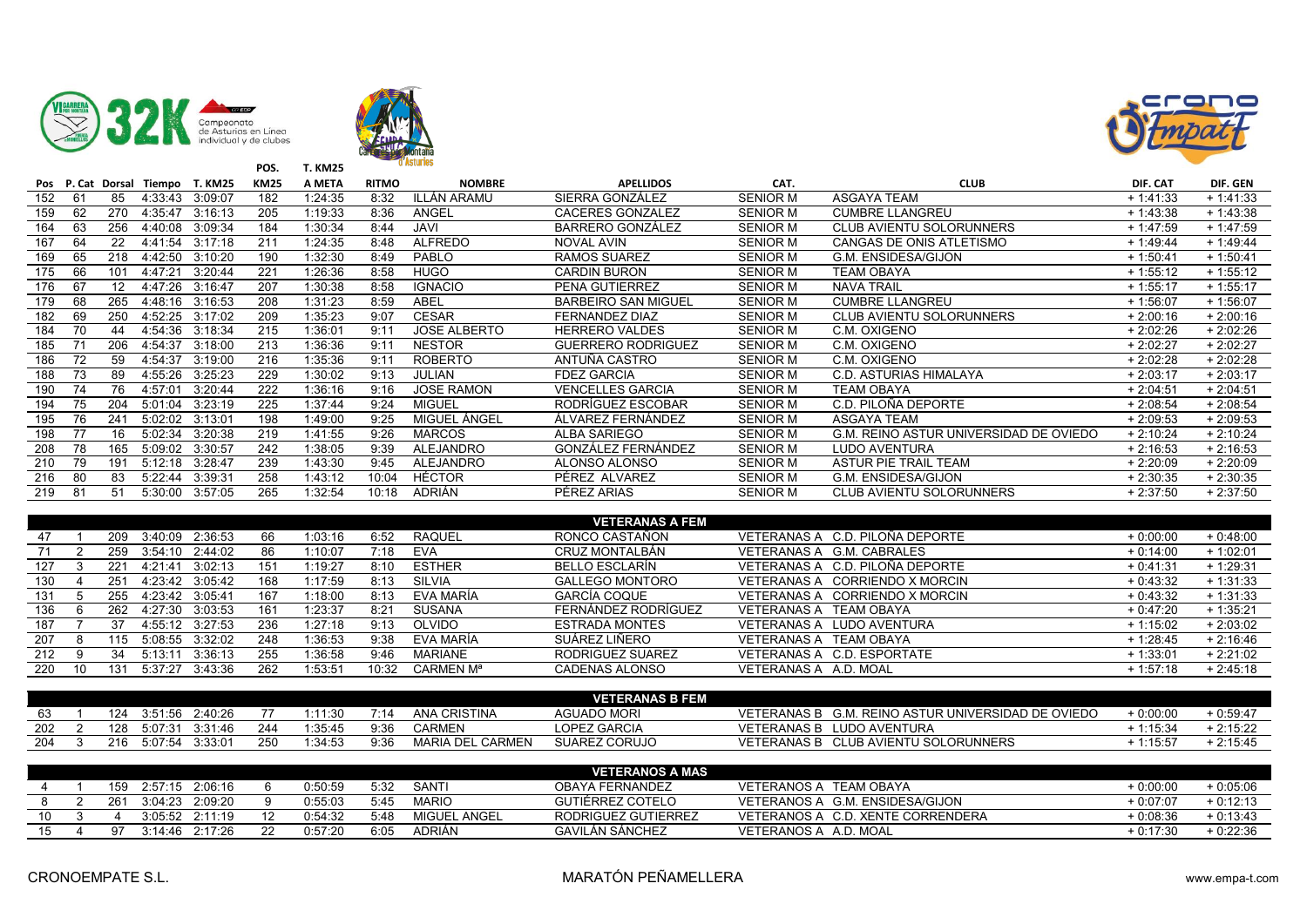





|                 |                 |                 |                     | Pos P. Cat Dorsal Tiempo T. KM25 | <b>KM25</b>      | A META  | <b>RITMO</b> | <b>NOMBRE</b>            | <b>APELLIDOS</b>          | CAT.                     | <b>CLUB</b>                                        | DIF. CAT   | DIF. GEN   |
|-----------------|-----------------|-----------------|---------------------|----------------------------------|------------------|---------|--------------|--------------------------|---------------------------|--------------------------|----------------------------------------------------|------------|------------|
| 16              | 5               |                 | 156 3:15:16 2:15:16 |                                  | 20               | 1:00:00 | 6:06         | JOSÉ ANTONIO             | PANDO SÁNCHEZ             | VETERANOS A C.D. RELIEVE |                                                    | $+0:18:01$ | $+0:23:07$ |
| 17              | 6               |                 | 269 3:16:16 2:14:42 |                                  | $\overline{17}$  | 1:01:33 | 6:07         | <b>JAVIER</b>            | <b>COPETE MARTINEZ</b>    | VETERANOS A C.M. OXIGENO |                                                    | $+0:19:00$ | $+0.24:06$ |
| $\overline{18}$ |                 | 50              | 3:16:59 2:17:43     |                                  | $\overline{23}$  | 0:59:15 | 6:09         | <b>JOSE MANUEL</b>       | <b>PEREZ PEREZ</b>        |                          | VETERANOS A TOSCAF RECTA FINAL TRAIL               | $+0.19.43$ | $+0.24:49$ |
| 23              | 8               | 220             | 3:24:57 2:22:39     |                                  | 27               | 1:02:18 | 6:24         | MATÍAS                   | RODRÍGUEZ FEITO           | VETERANOS A A.D. MOAL    |                                                    | $+0:27:41$ | $+0.32:48$ |
| 31              | 9               | 279             | 3:31:09             | 2:25:35                          | 33               | 1:05:34 | 6:35         | <b>PAUL</b>              | <b>BOLDISON</b>           |                          | VETERANOS A CLUB AVIENTU SOLORUNNERS               | $+0:33:54$ | $+0.39:00$ |
| 36              | 10              | 249             | 3:34:57 2:31:20     |                                  | 47               | 1:03:36 | 6:42         | <b>BORJA</b>             | ARIAS ROZADA              | VETERANOS A C.M. OXIGENO |                                                    | $+0:37:41$ | $+0.42:48$ |
| 37              | $\overline{11}$ | 46              | 3:35:35 2:31:04     |                                  | 45               | 1:04:31 | 6:43         | <b>DAVID</b>             | MÉNDEZ ALONSO             |                          | VETERANOS A S.M. CENTRO ASTURIANO DE OVIEDO        | $+0:38:20$ | $+0.43:26$ |
| 38              | $\overline{12}$ | 274             | 3:35:57 2:30:27     |                                  | 43               | 1:05:30 | 6:44         | FERNANDO                 | <b>CARBAJO RUBIO</b>      | VETERANOS A TEAM OBAYA   |                                                    | $+0.38:42$ | $+0.43:48$ |
| 39              | 13              | 96              |                     | 3:36:38 2:28:58                  | 40               | 1:07:40 | 6:46         | <b>JUAN ALBERTO</b>      | PRADO GUTIERREZ           |                          | VETERANOS A S.M. CENTRO ASTURIANO DE OVIEDO        | $+0.39:22$ | $+0.44:29$ |
| 41              | 14              | 163             | 3:38:56 2:36:46     |                                  | 64               | 1:02:10 | 6:50         | JUAN                     | <b>BULNES SANCHEZ</b>     |                          | VETERANOS A G.M. PICU PIENZU                       | $+0:41:41$ | $+0.46:47$ |
| 42              | 15              | 197             | 3:39:07 2:33:06     |                                  | 51               | 1:06:00 | 6:50         | <b>MARCO</b>             | <b>PRIETO</b>             |                          | VETERANOS A G.M. SAN PEDRO DE LOS ARCOS            | $+0.41:52$ | $+0.46:58$ |
| 43              | 16              | 25              |                     | 3:39:23 2:34:14                  | 53               | 1:05:08 | 6:51         | <b>VICTOR</b>            | <b>IGLESIAS LOBATO</b>    |                          | VETERANOS A A.D. SIN FRONTERAS                     | $+0.42:07$ | $+0.47:14$ |
| 44              | 17              | 17              |                     | 3:39:24 2:35:15                  | $\overline{57}$  | 1:04:08 | 6:51         | <b>RUPERTO</b>           | <b>REGUERA RICO</b>       |                          | VETERANOS A TOSCAF RECTA FINAL TRAIL               | $+0.42:08$ | $+0.47:15$ |
| 48              | $\overline{18}$ | 286             | 3:40:38 2:31:28     |                                  | $-48$            | 1:09:10 | 6:53         | <b>SERGIO</b>            | FERNÁNDEZ ANES            |                          | VETERANOS A CLUB AVIENTU SOLORUNNERS               | $+0.43:23$ | $+0.48:29$ |
| 52              | 19              | 287             | 3:42:33 2:34:17     |                                  | 54               | 1:08:16 | 6:57         | <b>MIGUEL</b>            | CAMACHO CASTRO            |                          | VETERANOS A CAFES TOSCAF-GMEA                      | $+0.45:18$ | $+0.50:24$ |
| 53              | 20              | 288             | 3:42:35 2:35:51     |                                  | 59               | 1:06:44 | 6:57         | <b>RICARDO</b>           | <b>GARCÍA VIEJO</b>       |                          | VETERANOS A G.M. VIZCARES                          | $+0.45:20$ | $+0.50:26$ |
| 55              | 21              | 26              |                     | 3:45:34 2:40:06                  | 75               | 1:05:28 | 7:02         | ALBERTO                  | <b>GARCIA RAMOS</b>       | VETERANOS A TEAM OBAYA   |                                                    | $+0.48:19$ | $+0.53:25$ |
| 56              | 22              | 95              |                     | 3:45:49 2:38:58                  | 73               | 1:06:51 | 7:03         | <b>FRACISCO JAVIER</b>   | PIQUERO ALVAREZ           | VETERANOS A C.D. RUN 04  |                                                    | $+0.48:34$ | $+0.53:40$ |
| 61              | 23              | 60              | 3:49:53 2:44:37     |                                  | 91               | 1:05:15 | 7:10         | <b>BLAS</b>              | MARTÍNEZ ANTUÑA           |                          | VETERANOS A LUDO AVENTURA                          | $+0.52:38$ | $+0.57:44$ |
| 62              | 24              | 90              |                     | 3:51:34 2:37:13                  | 69               | 1:14:21 | 7:14         | <b>JOSE ANTONIO</b>      | MENENDEZ FERNANDEZ        | VETERANOS A A.D. MOAL    |                                                    | $+0.54:19$ | $+0.59:25$ |
| 64              | $\overline{25}$ | $\overline{58}$ |                     | 3:52:10 2:38:19                  | 70               | 1:13:51 | 7:15         | FERNANDO                 | PEREZ ALCANTARILLA        | VETERANOS A C.D. RELIEVE |                                                    | $+0.54:55$ | $+1:00:01$ |
| 65              | 26              | 183             | 3:52:30 2:46:14     |                                  | 101              | 1:06:15 | 7:15         | <b>FRANCISCO JAVIER</b>  | <b>BUENO MAYO</b>         |                          | VETERANOS A S.M. CENTRO ASTURIANO DE OVIEDO        | $+0.55:14$ | $+1:00:21$ |
| 68              | $\overline{27}$ | 92              | 3:53:19 2:46:14     |                                  | 100              | 1:07:05 | 7:17         | <b>FRANCISCO DE ASIS</b> | PEREZ FERNANDEZ           |                          | VETERANOS A S.M. CENTRO ASTURIANO DE OVIEDO        | $+0.56:04$ | $+1:01:10$ |
| 70              | $\overline{28}$ | 205             | 3:54:06 2:37:09     |                                  | 68               | 1:16:56 | 7:18         | <b>DIEGO</b>             | MARTÍNEZ RODRÍGUEZ        | VETERANOS A NAVA TRAIL   |                                                    | $+0.56:50$ | $+1:01:57$ |
| 75              | 29              | 266             | 3:54:31 2:38:54     |                                  | 72               | 1:15:36 | 7:19         | <b>AITOR</b>             | EGOTXEAGA DOBLAS          | VETERANOS A D-RUTA       |                                                    | $+0.57:15$ | $+1:02:22$ |
| 77              | 30              | 106             | 3:54:43 2:44:00     |                                  | 85               | 1:10:43 | 7:20         | <b>IVAN</b>              | <b>VARELA DIAZ</b>        | VETERANOS A TEAM OBAYA   |                                                    | $+0.57:28$ | $+1:02:34$ |
| 78              | 31              | 283             | 3:55:35 2:44:58     |                                  | 94               | 1:10:36 | 7:21         | CESAR                    | FORCELLEDO NOVAL          | VETERANOS A C.M. OXIGENO |                                                    | $+0.58:19$ | $+1:03:26$ |
| 80              | 32              |                 | 304 3:56:15 2:44:34 |                                  | 90               | 1:11:41 | 7:22         | <b>VLADIMIR</b>          | <b>BARCIA LASTRA</b>      | VETERANOS A A.D. MOAL    |                                                    | $+0.59:00$ | $+1:04:06$ |
| 82              | 33              | 30              |                     | 3:56:45 2:44:05                  | 87               | 1:12:40 | 7:23         | MÍGUEL ANGEL             | <b>BERDASCO REY</b>       |                          | VETERANOS A A.D. LAS XANAS                         | $+0.59:29$ | $+1:04:36$ |
| 83              | 34              | 135             | 3:56:49 2:45:47     |                                  | 96               | 1:11:02 | 7:23         | <b>RAFA</b>              | <b>GARCÍA MORI</b>        | VETERANOS A XENDASTUR    |                                                    | $+0.59.34$ | $+1:04:40$ |
| 86              | 35              | 120             | 3:58:35 2:41:15     |                                  | $\overline{79}$  | 1:17:19 | 7:27         | <b>JAVIER</b>            | <b>MENENDEZ MENENDEZ</b>  | VETERANOS A C.D. RELIEVE |                                                    | $+1:01:19$ | $+1:06:26$ |
| 89              | 36              | 198             | 4:00:30 2:45:50     |                                  | 97               | 1:14:40 | 7:30         | <b>BENJAMIN</b>          | PLAZA VALLINA             |                          | VETERANOS A CLUB SOCIAL ALCOA-INESPAL              | $+1:03:15$ | $+1:08:21$ |
| 97              | $\overline{37}$ | 154             | 4:05:36 2:52:21     |                                  | $\overline{121}$ | 1:13:15 | 7:40         | <b>IGNACIO</b>           | <b>VALDES PEREZ</b>       | VETERANOS A C.M. OXIGENO |                                                    | $+1:08:21$ | $+1:13:27$ |
| 99              | 38              | 273             | 4:08:55 2:54:56     |                                  | 131              | 1:13:59 | 7:46         | <b>JOSE RICARDO</b>      | <b>GARRIDO RIESGO</b>     |                          | VETERANOS A G.M. ENSIDESA/GIJON                    | $+1:11:39$ | $+1:16:46$ |
| 100             | 39              | 263             | 4:08:55 2:54:28     |                                  | 130              | 1:14:26 | 7:46         | <b>JOSE ANGEL</b>        | <b>LOUGEDO VILLAMEA</b>   | VETERANOS A A.D. MOAL    |                                                    | $+1:11:39$ | $+1:16:46$ |
| 103             | 40              | 33              | 4:11:00 2:51:48     |                                  | 118              | 1:19:12 | 7:50         | <b>GUSTAVO</b>           | <b>VEGA PRADO</b>         | VETERANOS A C.D. RELIEVE |                                                    | $+1:13:45$ | $+1:18:51$ |
| 106             | 41              | 231             | 4:11:53 2:46:41     |                                  | 102              | 1:25:11 | 7:52         | <b>RAMON</b>             | <b>HEVIA MORENO</b>       |                          | VETERANOS A S.M. CENTRO ASTURIANO DE OVIEDO        | $+1:14:37$ | $+1:19:44$ |
| 107             | 42              | 152             | 4:12:20 2:53:49     |                                  | 128              | 1:18:30 | 7:52         | <b>DAVID</b>             | <b>SOLIS CARBAJAL</b>     |                          | VETERANOS A G.M. REINO ASTUR UNIVERSIDAD DE OVIEDO | $+1:15:04$ | $+1:20:11$ |
| 108             | 43              |                 | 264 4:12:28 2:54:03 |                                  | 129              | 1:18:24 | 7:53         | <b>FELIX MANUEL</b>      | <b>GONZALEZ FERNANDEZ</b> | VETERANOS A A.D. MOAL    |                                                    | $+1:15:12$ | $+1:20:19$ |
| 111             | 44              | 293             | 4:13:11 2:51:38     |                                  | 117              | 1:21:32 | 7:54         | <b>RUBÉN</b>             | GONZÁLEZ FERNÁNDEZ        |                          | VETERANOS A ASGAYA TEAM                            | $+1:15:55$ | $+1:21:02$ |
| 112             | 45              | 311             | 4:13:27 2:48:05     |                                  | 267              |         | 7:54         | <b>CARLOS E</b>          | <b>GORDON DIAZ</b>        | VETERANOS A G.M. TEXU    |                                                    | $+1:16:11$ | $+1:21:18$ |
| 113             | 46              | 54              | 4:13:34             | 2:52:14                          | 120              | 1:21:20 | 7:55         | <b>DAVID</b>             | SUÁREZ LIÑERO             |                          | VETERANOS A CORRIENDO X MORCIN                     | $+1:16:19$ | $+1:21:25$ |
| 114             | 47              | $\overline{75}$ | 4:14:49 2:52:57     |                                  | 123              | 1:21:51 | 7:57         | <b>JULIO CESAR</b>       | LANZA GARCÍA              | VETERANOS A A.D. MOAL    |                                                    | $+1:17:33$ | $+1:22:40$ |
| 118             | 48              | 280             | 4:17:13 2:52:53     |                                  | 122              | 1:24:19 | 8:01         | <b>IVAN</b>              | FERNANDEZ HERNANDEZ       |                          | VETERANOS A G.M. PEÑA MEA                          | $+1:19:57$ | $+1:25:03$ |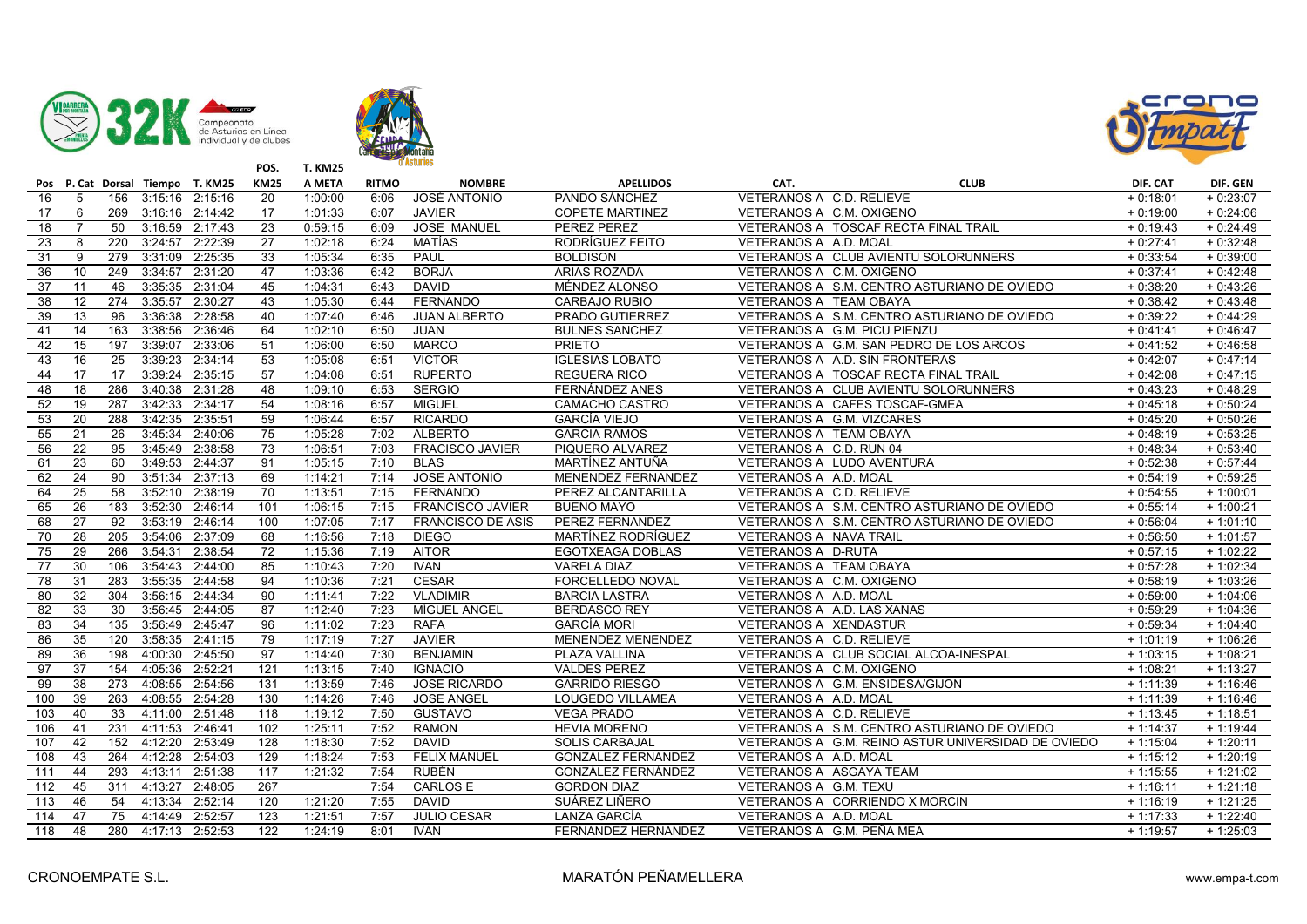





|                  |    |     |                     | Pos P. Cat Dorsal Tiempo T. KM25 | <b>KM25</b>      | A META  | <b>RITMO</b> | <b>NOMBRE</b>                 | <b>APELLIDOS</b>        | CAT.                     | <b>CLUB</b>                                                  | DIF. CAT   | DIF. GEN   |
|------------------|----|-----|---------------------|----------------------------------|------------------|---------|--------------|-------------------------------|-------------------------|--------------------------|--------------------------------------------------------------|------------|------------|
| 121              | 49 |     | 257 4:19:23 2:56:33 |                                  | 137              | 1:22:50 | 8:05         | <b>RUBEN</b>                  | FERNÁNDEZ GONZALEZ      |                          | VETERANOS A LANGREO TRAIL TEAM                               | $+1:22:08$ | $+1:27:14$ |
| 122              | 50 | 84  | 4:19:57 2:55:34     |                                  | $\overline{135}$ | 1:24:23 | 8:07         | LUIS                          | ARGÜESO COTO            | VETERANOS A TEAM OBAYA   |                                                              | $+1:22:41$ | $+1:27:48$ |
| 123              | 51 | 277 | 4:20:04 3:02:44     |                                  | 156              | 1:17:19 | 8:07         | LUIMI                         | GARCÍA ARAGÓN           |                          | VETERANOS A G.M. PEÑA SANTA                                  | $+1:22:48$ | $+1:27:54$ |
| 125              | 52 | 192 | 4:20:52 3:00:44     |                                  | 144              | 1:20:07 | 8:08         | ANGEL                         | PEREZ RODRIGUEZ.        |                          | VETERANOS A G.M. REINO ASTUR UNIVERSIDAD DE OVIEDO           | $+1:23:36$ | $+1:28:43$ |
| 126              | 53 | 133 | 4:20:57 2:59:14     |                                  | 141              | 1:21:43 | 8:09         | ALEJANDRO                     | <b>BLANCO URIZAR</b>    |                          | VETERANOS A CLUB AVIENTU SOLORUNNERS                         | $+1:23:42$ | $+1:28:48$ |
| 129              | 54 | 136 | 4:22:19 3:02:23     |                                  | 152              | 1:19:55 | 8:11         | <b>ROBERTO</b>                | <b>GARCÍA GARCÍA</b>    | VETERANOS A XENDASTUR    |                                                              | $+1:25:03$ | $+1:30:10$ |
| $\frac{133}{ }$  | 55 | 55  | 4.24.41             | 3:00:41                          | 142              | 1:23:59 | 8:16         | <b>FRANCISCO JAVIER</b>       | ALONSO CEPA             |                          | VETERANOS A CANGAS DE ONIS ATLETISMO                         | $+1:27:25$ | $+1:32:31$ |
| 134              | 56 | 307 | 4:25:40 3:00:53     |                                  | 145              | 1:24:46 | 8:17         | CARLOS                        | <b>MEANA PEREZ</b>      |                          | VETERANOS A CAFES TOSCAF-GMEA                                | $+1:28:24$ | $+1:33:30$ |
| 137              | 57 | 226 | 4:28:21             | 3:02:33                          | 154              | 1:25:48 | 8:22         | <b>JOSÉ MANUEL</b>            | PELÁEZ EGUIBURU         |                          | VETERANOS A CLUB AVIENTU SOLORUNNERS                         | $+1:31:06$ | $+1:36:12$ |
| $\overline{138}$ | 58 | 268 | 4:28:28 3:08:43     |                                  | 179              | 1:19:45 | 8:23         | JOSE ALFONSO                  | <b>COTO GARCIA</b>      |                          | VETERANOS A S.M. CENTRO ASTURIANO DE OVIEDO                  | $+1:31:13$ | $+1:36:19$ |
| $\frac{139}{ }$  | 59 | 98  | 4:28:29 3:08:45     |                                  | 180              | 1:19:43 | 8:22         | <b>ADRIANO</b>                | <b>MENENDEZ PEREZ</b>   |                          | VETERANOS A S.M. CENTRO ASTURIANO DE OVIEDO                  | $+1:31:13$ | $+1:36:19$ |
| 141              | 60 | 79  | 4:28:50 3:04:59     |                                  | 164              | 1:23:50 | 8:23         | ANGEL                         | ALVAREZ GURDIEL         |                          | VETERANOS A COPO SKI CLUB                                    | $+1:31:34$ | $+1:36:41$ |
| 147              | 61 | 86  | 4:32:26 3:05:48     |                                  | 169              | 1:26:38 | 8:30         | PABLO                         | SÁNCHEZ GONZÁLEZ        |                          | VETERANOS A CLUB AVIENTU SOLORUNNERS                         | $+1:35:11$ | $+1:40:17$ |
| 148              | 62 | 28  | 4:32:27             | 3:10:13                          | 188              | 1:22:14 | 8:30         | <b>MANUEL</b>                 | <b>MORO RODRÍGUEZ</b>   | VETERANOS A G.M. LA PEÑA |                                                              | $+1:35:12$ | $+1:40:18$ |
| 149              | 63 | 112 | 4:32:39 3:04:22     |                                  | 162              | 1:28:16 | 8:31         | <b>IGNACIO</b>                | FELGUEROSO VILLAVERDE   |                          | VETERANOS A S.M. GRUPO COVADONGA                             | $+1:35:23$ | $+1:40:29$ |
| 151              | 64 | 118 | 4:33:42 3:09:07     |                                  | 181              | 1:24:35 | 8:32         | <b>ALBERTO</b>                | <b>ALVAREZ SUAREZ</b>   |                          | VETERANOS A C.D. XUAN DE LA BORRINA                          | $+1:36:27$ | $+1:41:33$ |
| 153              | 65 | 175 | 4:33:58 3:06:27     |                                  | 174              | 1:27:30 | 8:33         | <b>DAMIAN</b>                 | <b>MACIAS ALONSO</b>    |                          | VETERANOS A A.D. SIN FRONTERAS                               | $+1:36:42$ | $+1:41:49$ |
| 155              | 66 | 271 | 4:34:06 3:09:07     |                                  | 183              | 1:24:58 | 8:33         | <b>JORGE</b>                  | <b>GARCÍA DORADO</b>    |                          | VETERANOS A ASGAYA TEAM                                      | $+1:36:50$ | $+1:41:56$ |
| 156              | 67 | 147 | 4:34:51 3:09:59     |                                  | 186              | 1:24:51 | 8:34         | XOSE MARÍA                    | MARTÍNEZ PÉREZ          |                          | VETERANOS A CUMBRE LLANGREU                                  | $+1:37:35$ | $+1:42:41$ |
| 157              | 68 | 300 |                     | 4:35:01 3:03:42                  | 160              | 1:31:19 | 8:34         | PABLO                         | <b>GONZALEZ ALVAREZ</b> |                          | VETERANOS A A.D. SIN FRONTERAS                               | $+1:37:46$ | $+1:42:52$ |
| 158              | 69 | 188 | 4:35:09 3:03:10     |                                  | 157              | 1:31:58 | 8:35         | <b>EMILIO</b>                 | PEÑA ÁLVAREZ            |                          | VETERANOS A G.M. PEÑA SANTA                                  | $+1:37:53$ | $+1:43:00$ |
| 160              | 70 | 193 | 4:36:06 3:02:10     |                                  | 150              | 1:33:56 | 8:37         | <b>IVAN</b>                   | ORDIZ GARCIA            |                          | VETERANOS A XATOS DEL NALON                                  | $+1:38:50$ | $+1:43:57$ |
| 165              | 71 | 24  |                     | 4:41:04 3:13:15                  | 199              | 1:27:49 | 8:46         | <b>BENJAMIN</b>               | ALVAREZ FERNANDEZ       |                          | VETERANOS A G.M. ESTOUPO                                     | $+1:43:48$ | $+1:48:55$ |
| 166              | 72 |     | 284 4:41:36 3:11:11 |                                  | 193              | 1:30:25 | 8:47         | <b>ENRIQUE JULIO</b>          | <b>GARCÍA ALVAREZ</b>   |                          | VETERANOS A LANGREO TRAIL TEAM                               | $+1.44:21$ | $+1:49:27$ |
| 168              | 73 |     | 312 4:41:54 3:10:17 |                                  | 189              | 1:31:37 | 8:48         | <b>JACOBO</b>                 | LOPEZ FERNÁNDEZ         | VETERANOS A G.M. TEXU    |                                                              | $+1:44:39$ | $+1:49:45$ |
| 172              | 74 | 130 | 4.45.45 3.13.36     |                                  | 201              | 1:32:08 | 8:55         | <b>RAMON</b>                  | <b>GONZALEZ PEREZ</b>   | VETERANOS A G.M. PIELAGO |                                                              | $+1:48:30$ | $+1:53:36$ |
| 173              | 75 |     | 296 4:46:10 3:19:35 |                                  | 217              | 1:26:35 | 8:56         | <b>HECTOR</b>                 | <b>MARTINEZ ALONSO</b>  |                          | VETERANOS A G.M. ENSIDESA/GIJON                              | $+1:48:55$ | $+1:54:01$ |
| 174              | 76 | 234 | 4:46:11             | 3:20:42                          | 220              | 1:25:28 | 8:55         | <b>JESÚS FRANCISCO</b>        | MÉNDEZ FERNÁNDEZ        | VETERANOS A A.D. MOAL    |                                                              | $+1:48:55$ | $+1:54:01$ |
| 177              | 77 | 171 | 4:47:50 3:08:07     |                                  | 177              | 1:39:42 | 8:59         | <b>IGNACIO</b>                | RAMOS ARJONA            |                          |                                                              | $+1:50:35$ | $+1:55:41$ |
| 181              | 78 | 104 | 4:51:45 3:12:13     |                                  | 195              | 1:39:32 | 9:06         | <b>MARCELINO</b>              | RODRÍGUEZ SANJURJO      |                          | VETERANOS A G.M. CABRALES<br>VETERANOS A A.D. TRASGU ANDAYON | $+1:54:30$ | $+1:59:36$ |
| 191              | 79 |     | 208 4:57:56 3:27:07 |                                  | 231              | 1:30:49 | 9:17         | <b>FLORENCIO</b>              | <b>MORO GONZÁLEZ</b>    | VETERANOS A A.D. MOAL    |                                                              | $+2:00:41$ | $+2:05:47$ |
| 192              | 80 |     | 126 5:00:44 3:34:04 |                                  | 251              | 1:26:40 | 9:23         | <b>MARCOS</b>                 | VERANO ÁLVAREZ          | VETERANOS A A.D. MOAL    |                                                              | $+2:03:29$ | $+2:08:35$ |
| 193              | 81 | 43  | 5:00:55 3:20:08     |                                  | 218              | 1:40:46 | 9:23         | <b>ALFONSO</b>                | PEREZ CADIERNO          |                          | VETERANOS A G.M. ENSIDESA/GIJON                              | $+2:03:40$ | $+2:08:46$ |
| 197              | 82 | 230 | 5:02:25 3:26:33     |                                  | 230              | 1:35:51 | 9:26         | <b>ISMAEL</b>                 | <b>SUAREZ ARMAS</b>     | <b>VETERANOS A FEMPA</b> |                                                              | $+2:05:09$ | $+2:10:15$ |
| 199              | 83 | 121 | 5:02:47 3:24:50     |                                  | 227              | 1:37:56 | 9:27         | <b>MARIO</b>                  | <b>CARO BARCIA</b>      |                          | VETERANOS A @NOTEOXIDES                                      | $+2:05:31$ | $+2:10:37$ |
| 200              | 84 | 223 | 5:04:10 3:22:23     |                                  | 223              | 1:41:46 | 9:29         | LUIS JOSÉ                     | ORVIZ ARIAS             |                          | VETERANOS A C.D. TORBOLIN                                    | $+2:06:54$ | $+2:12:01$ |
| 201              | 85 | 39  | 5:06:03 3:31:17     |                                  | 243              | 1:34:46 | 9:33         | ARCADIO                       | DIAZ YAÑEZ              |                          | VETERANOS A CANGAS DE ONIS ATLETISMO                         | $+2:08:48$ | $+2:13:54$ |
| 205              | 86 | 107 | 5:08:11             | 3:28:36                          | 238              | 1:39:34 | 9:37         | <b>JOSE ANTONIO</b>           | URIA MENENDEZ           | VETERANOS A A.D. MOAL    |                                                              | $+2:10:55$ | $+2:16:02$ |
| 209              | 87 | 258 | 5:10:14 3:29:38     |                                  | 240              | 1:40:35 | 9:41         | <b>RICARDO</b>                | <b>CUEVA LOPEZ</b>      |                          | VETERANOS A C.M. OXIGENO                                     | $+2:12:58$ | $+2:18:04$ |
| 211              | 88 | 245 | 5:12:19 3:23:29     |                                  | 226              | 1:48:49 | 9:45         | <b>JOSE MIGUEL</b>            | DÍAZ LÓPEZ              | VETERANOS A C.D. RUN 04  |                                                              | $+2:15:04$ | $+2:20:10$ |
| 214              | 89 | 93  | 5:19:27 3:35:46     |                                  | 254              | 1:43:41 | 9:58         | <b>FRANCISCO</b>              | SANCHEZ GONZALEZ        |                          | VETERANOS A ASGAYA TEAM                                      | $+2:22:12$ | $+2:27:18$ |
| 215              | 90 | 31  | 5:22:06 3:31:57     |                                  | 245              | 1:50:08 | 10:03        | JESÚS R.                      | ALONSO FERNÁNDEZ        |                          | VETERANOS A C.M. OXIGENO                                     | $+2:24:51$ | $+2:29:57$ |
| 218              | 91 | 289 | 5:23:05 3:35:09     |                                  | 252              | 1:47:56 | 10:05        | FRANCISCO GONZALO GARCIA LEON |                         | VETERANOS A TEAM OBAYA   |                                                              | $+2:25:50$ | $+2:30:56$ |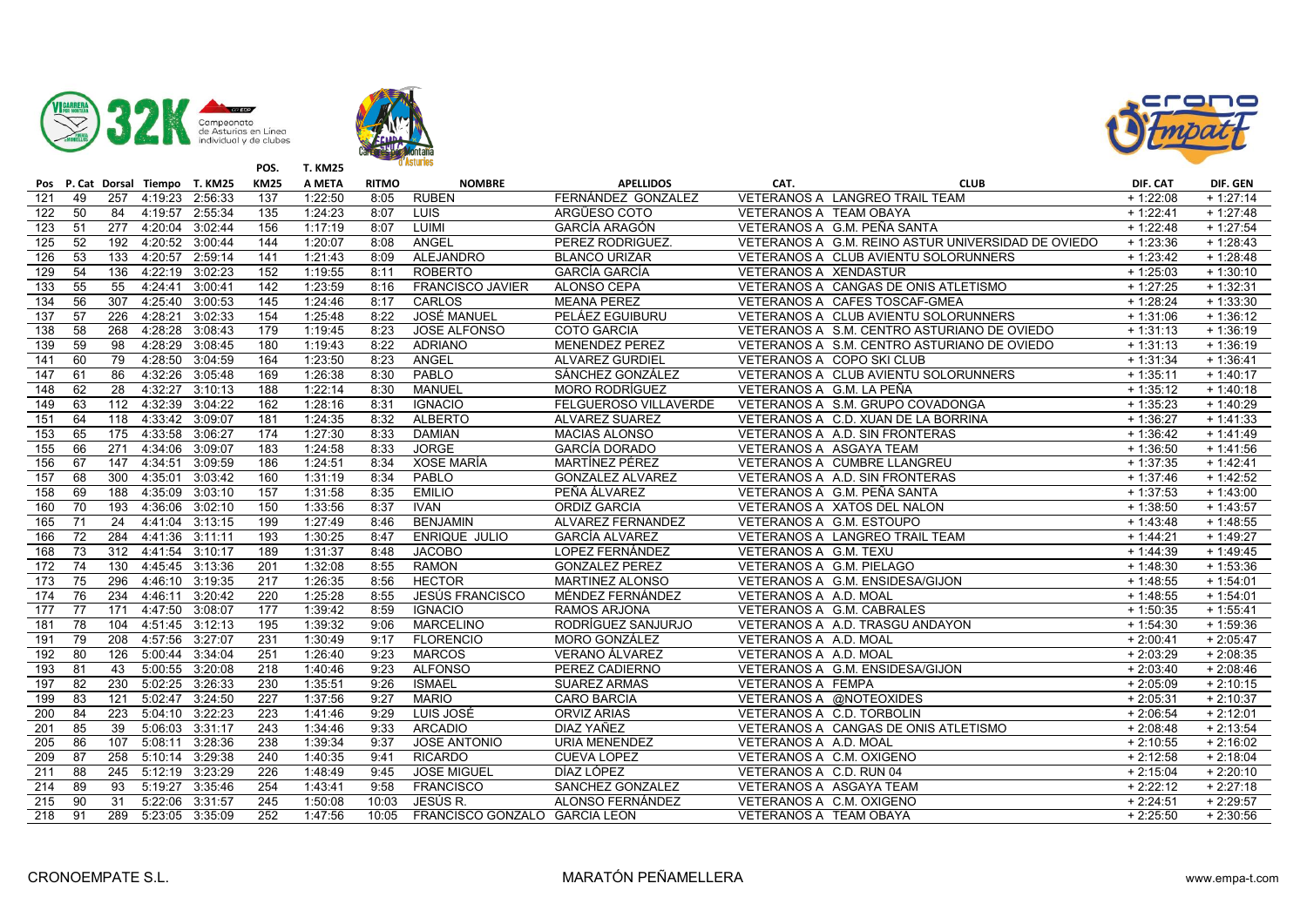





|     |    |     |                 | Pos P. Cat Dorsal Tiempo T. KM25 | KM25 | A META  | <b>RITMO</b> | <b>NOMBRE</b>       | <b>APELLIDOS</b>          | CAT.                     | <b>CLUB</b>                                        | DIF. CAT   | DIF. GEN   |
|-----|----|-----|-----------------|----------------------------------|------|---------|--------------|---------------------|---------------------------|--------------------------|----------------------------------------------------|------------|------------|
|     |    |     |                 |                                  |      |         |              |                     | <b>VETERANOS B MAS</b>    |                          |                                                    |            |            |
| 19  |    |     | 3:17:47         | 2:15:14                          | 19   | 1:02:33 | 6:10         | PEDRO               | RODRIGUEZ CUENCA          | VETERANOS B C.D. RELIEVE |                                                    | $+0.00:00$ | $+0.25.38$ |
| 33  |    | 82  | 3:32:15         | 2:28:01                          | 37   | 1:04:13 | 6:37         | <b>ROBERTO</b>      | <b>CASIELLES BLANCO</b>   |                          | VETERANOS B CLUB AVIENTU SOLORUNNERS               | $+0.14.28$ | $+0.40:06$ |
| 34  |    | 18  | 3:33:06         | 2:26:29                          | 35   | 1:06:37 | 6:39         | <b>MIGUEL</b>       | <b>ALVAREZ PEREZ</b>      |                          | VETERANOS B G.M. ENSIDESA/GIJON                    | $+0:15:19$ | $+0.40:57$ |
| 57  |    | 88  |                 | 3:47:06 2:35:42                  | 58   | 1:11:23 | 7:05         | <b>ANTONIO</b>      | <b>GONZALEZ FERNANDEZ</b> | VETERANOS B A.D. MOAL    |                                                    | $+0.29:19$ | $+0.54.57$ |
| 73  |    | 290 |                 | 3:54:25 2:43:06                  | 83   | 1:11:18 | 7:19         | <b>FELIX JOSE</b>   | <b>GARCÍA FERNÁNDEZ</b>   |                          | VETERANOS B CORRIENDO X MORCIN                     | $+0.36.38$ | $+1:02:16$ |
| 93  |    | 56  | 4:02:41         | 2:50:37                          | 113  | 1:12:04 | 7:34         | <b>MIGUEL</b>       | RODRIGUEZ FERNANDEZ       | VETERANOS B COLLACIOS    |                                                    | $+0.44.54$ | $+1:10:32$ |
| 98  |    | 219 | 4:06:59         | 2:53:47                          | 127  | 1:13:12 | 7:42         | <b>JUAN CARLOS</b>  | <b>VICENTE LOPEZ</b>      |                          | VETERANOS B G.M. REINO ASTUR UNIVERSIDAD DE OVIEDO | $+0.49:12$ | $+1:14:50$ |
| 135 |    | 232 | 4:26:46 3:01:44 |                                  | 149  | 1:25:01 | 8:20         | <b>JOSE EUGENIO</b> | <b>SERRANO AZNAR</b>      |                          | VETERANOS B CAFES TOSCAF-GMEA                      | $+1.08:59$ | $+1:34:37$ |
| 145 | g  | 47  | 4:31:49         | 3:05:50                          | 170  | 1:25:59 | 8:29         | <b>ANGEL ANIBAL</b> | <b>SUAREZ FERNANDEZ</b>   |                          | VETERANOS B VERDILLUENGA                           | $+1:14:02$ | $+1:39:40$ |
| 146 | 10 | 140 | 4:32:17         | 3:09:59                          | 187  | 1:22:17 | 8:30         | <b>FLORENTINO</b>   | <b>GARCIA GUTIERREZ</b>   |                          | VETERANOS B XATOS DEL NALON                        | $+1:14:29$ | $+1:40:07$ |
| 161 |    | 45. | 4:36:10         | 3:06:21                          | 173  | 1:29:49 | 8:37         | ANGEL               | <b>ESPINA GARCIA</b>      |                          | VETERANOS B C.D. ASTURCON BTT                      | $+1:18:23$ | $+1.44:01$ |
| 163 | 12 | 299 | 4:38:39         | 3:05:59                          | 171  | 1:32:40 | 8:42         | ALBERTO             | GONZÁLEZ MENÉNDEZ         |                          | VETERANOS B G.M. REINO ASTUR UNIVERSIDAD DE OVIEDO | $+1:20:52$ | $+1:46:30$ |
| 180 | 13 | 69  | 4:49:23         | 3:16:41                          | 206  | 1:32:41 | 9:02         | <b>JUAN CARLOS</b>  | <b>MOJARDIN VAZQUEZ</b>   |                          | VETERANOS B C.D. ESPORTATE                         | $+1:31:35$ | $+1:57:13$ |
| 203 | 14 | 66  |                 | 5:07:32 3:31:58                  | 246  | 1:35:33 | 9:35         | LUIS                | ARDURA LANZA              |                          | VETERANOS B G.M. ENSIDESA/GIJON                    | $+1.49:45$ | $+2:15:23$ |
| 213 | 15 | 291 | 5:13:34 3:41:15 |                                  | 261  | 1:32:19 | 9:47         | GONZALO             | <b>BAQUERO GARCÍA</b>     | VETERANOS B C.M. OXIGENO |                                                    | $+1:55:47$ | $+2:21:25$ |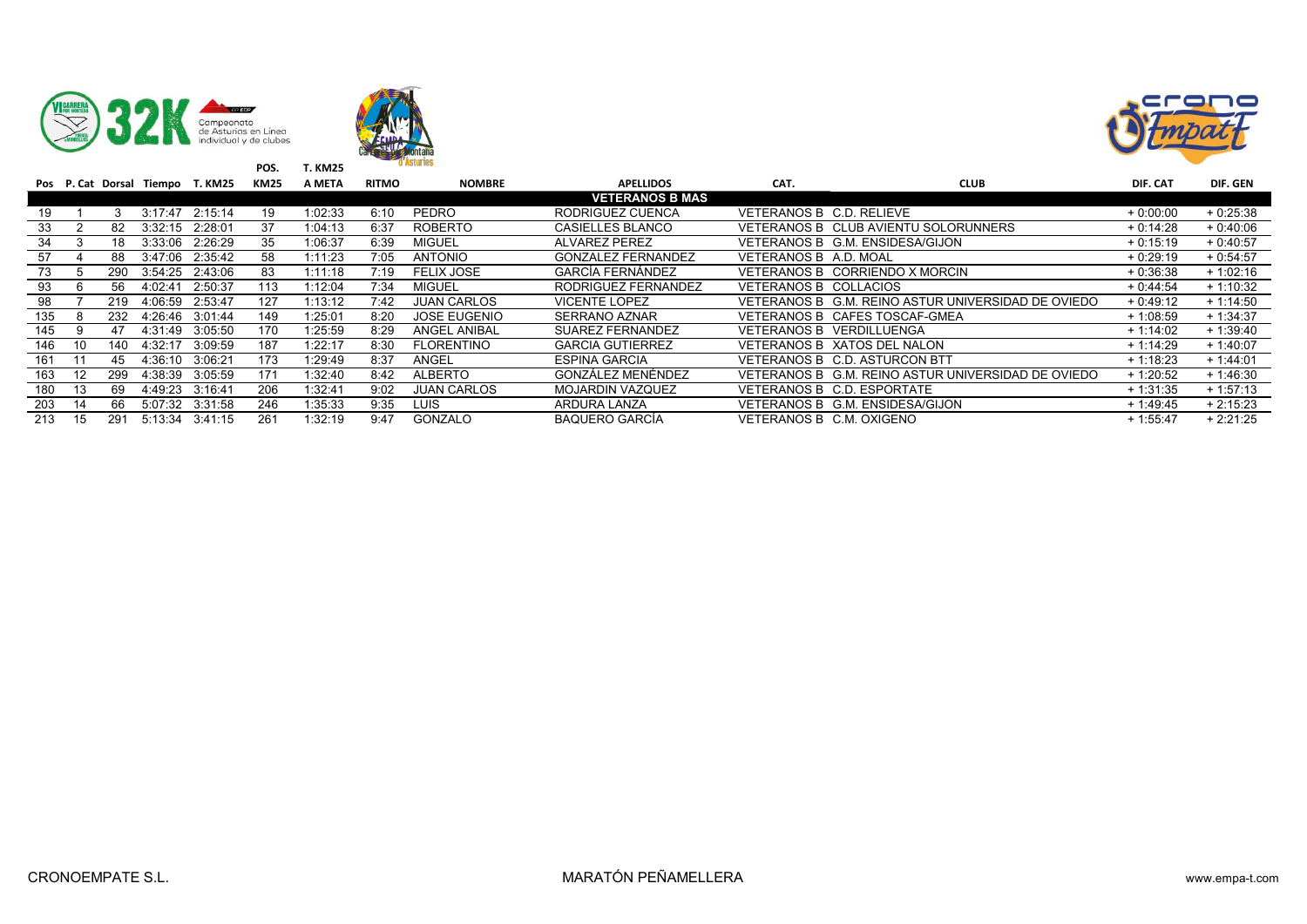





|                         |                |                                    |                                                |                                         | d'Asturies                                           |                                  | <b>PUNTOS</b>  |
|-------------------------|----------------|------------------------------------|------------------------------------------------|-----------------------------------------|------------------------------------------------------|----------------------------------|----------------|
|                         | Pos            | <b>NOMBRE</b>                      | <b>APELLIDOS</b>                               | CAT.                                    | <b>CLUB</b>                                          | <b>PUNTOS</b>                    | <b>TOTALES</b> |
|                         |                |                                    |                                                | <b>TEAM OBAYA</b>                       |                                                      |                                  |                |
|                         | 4<br>5         | SANTI<br>SAMUEL                    | OBAYA FERNANDEZ<br>OBAYA FERNANDEZ             | <b>VETERANOS A</b><br><b>SENIOR M</b>   | <b>TEAM OBAYA</b><br><b>TEAM OBAYA</b>               | 72<br>68                         |                |
|                         | 6              | <b>ALVARO</b>                      | SÁNCHEZ GARCÍA                                 | <b>JUNIOR M</b>                         | <b>TEAM OBAYA</b>                                    | 66                               | 262            |
|                         | 11             | <b>JAVIER</b>                      | <b>ORDIERES TORRE</b>                          | <b>SENIOR M</b>                         | <b>TEAM OBAYA</b>                                    | 56                               |                |
|                         |                |                                    |                                                |                                         |                                                      |                                  |                |
|                         | $\overline{1}$ | <b>JUAN JOSE</b>                   | SOMOHANO PERAMATO                              | <b>G.M. CABRALES</b><br><b>SENIOR M</b> | G.M. CABRALES                                        | 100                              |                |
| $\overline{\mathbf{2}}$ | 71             | <b>EVA</b>                         | CRUZ MONTALBÁN                                 | <b>VETERANAS A</b>                      | G.M. CABRALES                                        | 72                               |                |
|                         | 21             | <b>DIEGO</b>                       | COTERA GONZALO                                 | <b>SENIOR M</b>                         | G.M. CABRALES                                        | 36                               | <b>210</b>     |
|                         | 72             | SEGISMUNDO                         | GARCÍA DE PAREDES PÉREZ                        | <b>SENIOR M</b>                         | <b>G.M. CABRALES</b>                                 | $\overline{2}$                   |                |
|                         |                |                                    |                                                | <b>CLUB AVIENTU SOLORUNNERS</b>         |                                                      |                                  |                |
|                         | 51             | SONIA                              | <b>AMAT VALERO</b>                             | <b>SENIOR F</b>                         | CLUB AVIENTU SOLORUNNERS                             | 88                               |                |
| 3                       | $\overline{7}$ | <b>JUAN</b>                        | <b>FUEGO MARTINEZ</b>                          | <b>SENIOR M</b>                         | CLUB AVIENTU SOLORUNNERS                             | 64                               |                |
|                         | 204            | <b>MARIA DEL CARMEN</b>            | SUAREZ CORUJO                                  | <b>VETERANAS B</b>                      | CLUB AVIENTU SOLORUNNERS                             | 30                               | 204            |
|                         | 28             | <b>GORKA</b>                       | APARICIO SANCHEZ                               | <b>SENIOR M</b>                         | CLUB AVIENTU SOLORUNNERS                             | 22                               |                |
|                         |                |                                    |                                                | <b>C.D. RELIEVE</b>                     |                                                      |                                  |                |
|                         | 76             | <b>BELEN</b>                       | BETOLAZA CADENAS                               | <b>SENIOR F</b>                         | C.D. RELIEVE                                         | 68                               |                |
| 4                       | 16             | <b>JOSÉ ANTONIO</b>                | PANDO SÁNCHEZ                                  | <b>VETERANOS A</b>                      | C.D. RELIEVE                                         | 46                               | 196            |
|                         | 170            | <b>BELEN</b>                       | MONTAVEZ LANGA                                 | <b>SENIOR F</b>                         | C.D. RELIEVE                                         | 42                               |                |
|                         | 19             | PEDRO                              | RODRIGUEZ CUENCA                               | <b>VETERANOS B</b>                      | C.D. RELIEVE                                         | 40                               |                |
|                         |                |                                    |                                                | A.D. MOAL                               |                                                      |                                  |                |
|                         | 85             | <b>ADRIANA</b>                     | SUAREZ LOPEZ                                   | <b>SENIOR F</b>                         | A.D. MOAL                                            | 66                               |                |
| 5                       | 15             | ADRIÁN                             | <b>GAVILÁN SÁNCHEZ</b>                         | <b>VETERANOS A</b>                      | A.D. MOAL                                            | 48                               | 166            |
|                         | 23             | <b>MATÍAS</b>                      | RODRÍGUEZ FEITO                                | <b>VETERANOS A</b>                      | A.D. MOAL                                            | 32                               |                |
|                         | 220            | <b>CARMEN Ma</b>                   | <b>CADENAS ALONSO</b>                          | <b>VETERANAS A</b>                      | A.D. MOAL                                            | 20                               |                |
|                         |                |                                    |                                                | <b>LUDO AVENTURA</b>                    |                                                      |                                  |                |
|                         | 2              | AGUSTÍN                            | NAVARRO VIDAL                                  | <b>SENIOR M</b>                         | LUDO AVENTURA                                        | 88                               |                |
| 6                       | 187            | <b>OLVIDO</b>                      | <b>ESTRADA MONTES</b>                          | <b>VETERANAS A</b>                      | LUDO AVENTURA                                        | 38                               | 160            |
|                         | 202            | <b>CARMEN</b>                      | <b>LOPEZ GARCIA</b>                            | <b>VETERANAS B</b>                      | LUDO AVENTURA                                        | 32                               |                |
|                         | 61             | <b>BLAS</b>                        | MARTÍNEZ ANTUÑA                                | <b>VETERANOS A</b>                      | LUDO AVENTURA                                        | $\overline{2}$                   |                |
|                         |                |                                    |                                                | <b>C.D. PILOÑA DEPORTE</b>              |                                                      |                                  |                |
|                         | 47             | <b>RAQUEL</b>                      | RONCO CASTAÑON                                 | <b>VETERANAS A</b>                      | C.D. PILOÑA DEPORTE                                  | 100                              |                |
|                         | 127            | <b>ESTHER</b>                      | <b>BELLO ESCLARÍN</b>                          | <b>VETERANAS A</b>                      | C.D. PILOÑA DEPORTE                                  | 58                               | 160            |
|                         | 194            | <b>MIGUEL</b>                      | RODRÍGUEZ ESCOBAR                              | <b>SENIOR M</b>                         | C.D. PILOÑA DEPORTE                                  | $\overline{2}$                   |                |
|                         |                |                                    |                                                | <b>C.M. OXIGENO</b>                     |                                                      |                                  |                |
|                         | 3              | <b>JOSÉ MARÍA</b>                  | VALDÉS GALLO                                   | <b>SENIOR M</b>                         | C.M. OXIGENO                                         | 78                               |                |
| 8                       | 17             | JAVIER                             | <b>COPETE MARTINEZ</b>                         | <b>VETERANOS A</b>                      | C.M. OXIGENO                                         | 44                               | 130            |
|                         | 36             | <b>BORJA</b>                       | ARIAS ROZADA                                   | <b>VETERANOS A</b>                      | C.M. OXIGENO                                         | 6                                |                |
|                         | 78             | <b>CESAR</b>                       | FORCELLEDO NOVAL                               | <b>VETERANOS A</b>                      | C.M. OXIGENO                                         | $\overline{2}$                   |                |
|                         |                |                                    |                                                | <b>CANGAS DE ONIS ATLETISMO</b>         |                                                      |                                  |                |
|                         | 124            | PATRI                              | ARDINES CELORIO                                | <b>SENIOR F</b>                         | CANGAS DE ONIS ATLETISMO                             | 60                               |                |
| 9                       | 12             | <b>CRISTOPHER</b>                  | FERNÁNDEZ LARIA                                | <b>SENIOR M</b>                         | CANGAS DE ONIS ATLETISMO                             | 54                               | 118            |
|                         | 133<br>167     | FRANCISCO JAVIER<br><b>ALFREDO</b> | ALONSO CEPA<br><b>NOVAL AVIN</b>               | <b>VETERANOS A</b><br><b>SENIOR M</b>   | CANGAS DE ONIS ATLETISMO<br>CANGAS DE ONIS ATLETISMO | $\overline{2}$<br>$\overline{2}$ |                |
|                         |                |                                    |                                                |                                         |                                                      |                                  |                |
|                         |                |                                    |                                                | <b>G.M. PICU PIENZU</b>                 |                                                      |                                  |                |
|                         | 119            | <b>CRISTINA</b>                    | <b>ESCUDERO MARTINEZ</b>                       | <b>SENIOR F</b>                         | <b>G.M. PICU PIENZU</b>                              | 62                               |                |
| 10                      | 142            | <b>ISABEL</b>                      | <b>MARTINEZ MARTINO</b>                        | <b>SENIOR F</b>                         | <b>G.M. PICU PIENZU</b><br><b>G.M. PICU PIENZU</b>   | 50                               | 116            |
|                         | 41<br>67       | JUAN<br>ALEJANDRO                  | <b>BULNES SANCHEZ</b><br><b>LABRA GONZALEZ</b> | <b>VETERANOS A</b><br><b>SENIOR M</b>   | G.M. PICU PIENZU                                     | $\overline{2}$<br>$\overline{2}$ |                |
|                         |                |                                    |                                                |                                         |                                                      |                                  |                |
|                         |                |                                    |                                                | <b>CORRIENDO X MORCIN</b>               |                                                      |                                  |                |
|                         | 130            | SILVIA                             | <b>GALLEGO MONTORO</b>                         | <b>VETERANAS A</b>                      | <b>CORRIENDO X MORCIN</b>                            | 56                               |                |
| 11                      | 131            | EVA MARÍA                          | <b>GARCÍA COQUE</b>                            | <b>VETERANAS A</b>                      | <b>CORRIENDO X MORCIN</b>                            | 54<br>$\overline{2}$             | 114            |
|                         | 49<br>73       | ALEJANDRO<br><b>FELIX JOSE</b>     | MARTÍNEZ ALVAREZ<br>GARCÍA FERNÁNDEZ           | <b>SENIOR M</b><br><b>VETERANOS B</b>   | CORRIENDO X MORCIN<br>CORRIENDO X MORCIN             | $\overline{2}$                   |                |
|                         |                |                                    |                                                |                                         |                                                      |                                  |                |
|                         |                |                                    |                                                | <b>G.M. LA PATANA</b>                   |                                                      |                                  |                |
|                         | 189            | <b>ADRIANA</b>                     | FERNÁNDEZ LORENCES                             | <b>SENIOR F</b>                         | G.M. LA PATANA                                       | 36                               |                |
|                         | 196<br>24      | <b>IRIS</b><br><b>UBALDO</b>       | FERNÁNDEZ GARCIA<br>GONZÁLEZ FERNÁNDEZ         | <b>SENIOR F</b>                         | G.M. LA PATANA                                       | 34<br>30                         | 102            |
|                         |                |                                    |                                                | <b>SENIOR M</b>                         | G.M. LA PATANA                                       |                                  |                |

JAVIER RODRIGUEZ RODRIGUEZ SENIOR M G.M. LA PATANA 2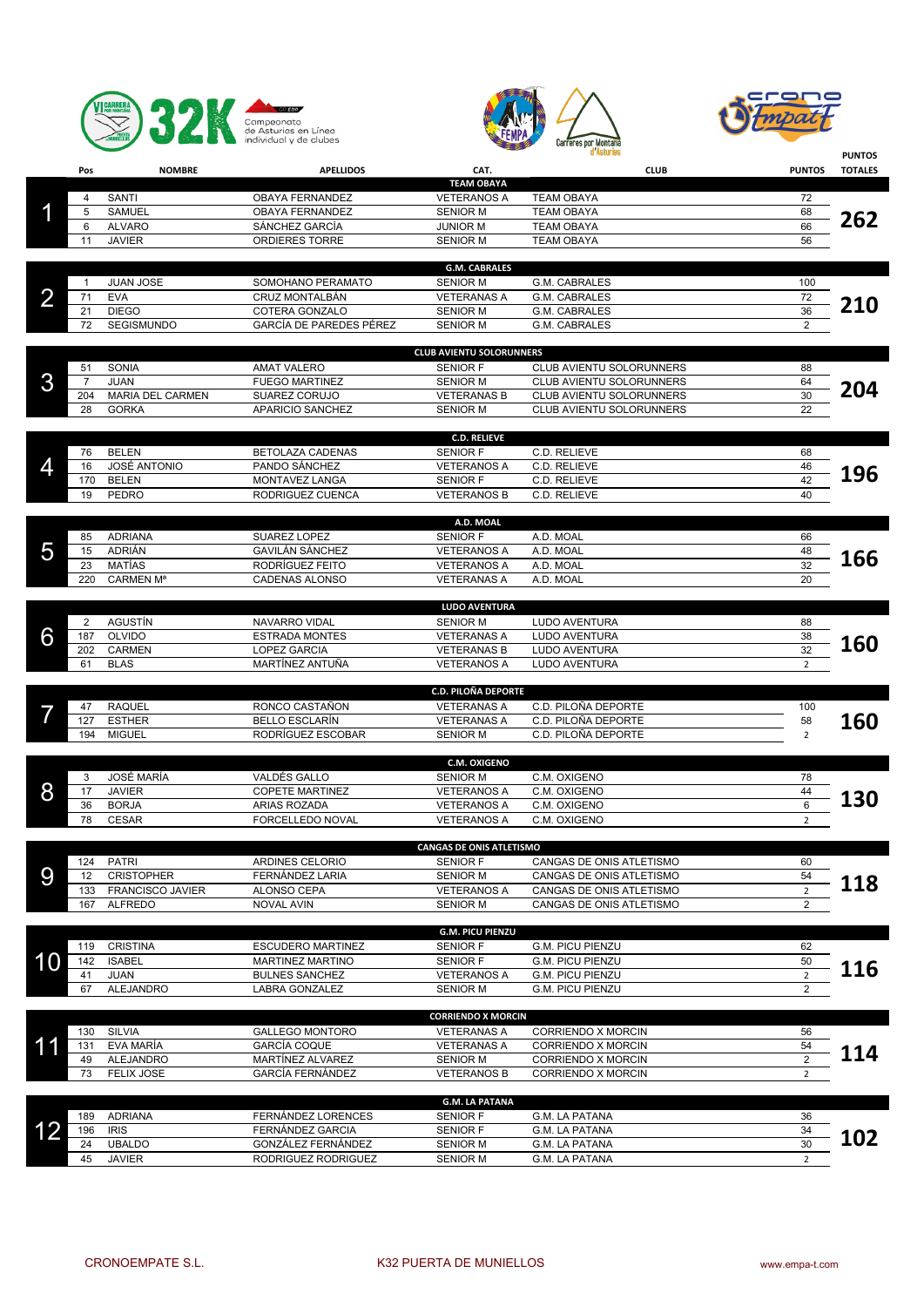





|           |     |                     |                         |                                       | d Asturies                             |                         | <b>PUNTOS</b>  |
|-----------|-----|---------------------|-------------------------|---------------------------------------|----------------------------------------|-------------------------|----------------|
|           | Pos | <b>NOMBRE</b>       | <b>APELLIDOS</b>        | CAT.                                  | <b>CLUB</b>                            | <b>PUNTOS</b>           | <b>TOTALES</b> |
|           |     |                     |                         | <b>A.D. SIN FRONTERAS</b>             |                                        |                         |                |
|           | 162 | LAURA               | VALDÉS GONZÁLEZ- LLANOS | <b>SENIOR F</b>                       | A.D. SIN FRONTERAS                     | 44                      |                |
| 13        | 20  | <b>IVAN</b>         | PULIDO CANCELAS         | <b>SENIOR M</b>                       | A.D. SIN FRONTERAS                     | 38                      | 86             |
|           | 43  | <b>VICTOR</b>       | <b>IGLESIAS LOBATO</b>  | <b>VETERANOS A</b>                    | A.D. SIN FRONTERAS                     | $\overline{2}$          |                |
|           | 153 | <b>DAMIAN</b>       | <b>MACIAS ALONSO</b>    | <b>VETERANOS A</b>                    | A.D. SIN FRONTERAS                     | $\overline{2}$          |                |
|           |     |                     |                         | G.M. REINOASTUR UNIVERSIDAD DE OVIEDO |                                        |                         |                |
|           | 63  | <b>ANA CRISTINA</b> | <b>AGUADO MORI</b>      | <b>VETERANAS B</b>                    | G.M. REINO ASTUR UNIVERSIDAD DE OVIEDO | 78                      |                |
| 14        | 96  | <b>RAUL</b>         | FERNANDEZ VELASCO       | <b>SENIOR M</b>                       | G.M. REINO ASTUR UNIVERSIDAD DE OVIEDO | $\overline{2}$          |                |
|           | 98  | <b>JUAN CARLOS</b>  | <b>VICENTE LOPEZ</b>    | <b>VETERANOS B</b>                    | G.M. REINO ASTUR UNIVERSIDAD DE OVIEDO | $\overline{2}$          | 84             |
|           | 107 | <b>DAVID</b>        | <b>SOLIS CARBAJAL</b>   | <b>VETERANOS A</b>                    | G.M. REINO ASTUR UNIVERSIDAD DE OVIEDO | 2                       |                |
|           |     |                     |                         |                                       |                                        |                         |                |
|           |     |                     |                         | <b>G.M. TEXU</b>                      |                                        |                         |                |
|           | 150 | <b>ELENA</b>        | ARIENZA FERNÁNDEZ       | <b>SENIOR F</b>                       | G.M. TEXU                              | 48                      |                |
| 15        | 206 | <b>EVA MARIA</b>    | ARGUELLES BELTRAN       | <b>SENIOR F</b>                       | G.M. TEXU                              | 28                      |                |
|           | 112 | <b>CARLOS E</b>     | <b>GORDON DIAZ</b>      | <b>VETERANOS A</b>                    | G.M. TEXU                              | $\overline{2}$          | 80             |
|           | 168 | <b>JACOBO</b>       | LOPEZ FERNÁNDEZ         | <b>VETERANOS A</b>                    | G.M. TEXU                              | $\overline{2}$          |                |
|           |     |                     |                         |                                       |                                        |                         |                |
|           |     |                     |                         | G.M. ENSIDESA/GIJON                   |                                        |                         |                |
|           | 8   | <b>MARIO</b>        | GUTIÉRREZ COTELO        | <b>VETERANOS A</b>                    | G.M. ENSIDESA/GIJON                    | 62                      |                |
| 16        | 34  | <b>MIGUEL</b>       | <b>ALVAREZ PEREZ</b>    | <b>VETERANOS B</b>                    | G.M. ENSIDESA/GIJON                    | 10                      | 76             |
|           | 66  | <b>ALEJANDRO</b>    | <b>HACES TAMÉS</b>      | <b>SENIOR M</b>                       | G.M. ENSIDESA/GIJON                    | $\overline{2}$          |                |
|           | 99  | <b>JOSE RICARDO</b> | <b>GARRIDO RIESGO</b>   | <b>VETERANOS A</b>                    | G.M. ENSIDESA/GIJON                    | $\overline{\mathbf{c}}$ |                |
|           |     |                     |                         | <b>CAFES TOSCAF-GMEA</b>              |                                        |                         |                |
|           | 13  | <b>ALBERTO</b>      | FERNÁNDEZ PALACIO       | <b>SENIOR M</b>                       | CAFES TOSCAF-GMEA                      | 52                      |                |
| 17        | 46  | <b>LUIS MARIANO</b> | <b>GONZÁLEZ MONGES</b>  | <b>SENIOR M</b>                       | CAFES TOSCAF-GMEA                      | $\overline{\mathbf{c}}$ |                |
|           | 52  | <b>MIGUEL</b>       | CAMACHO CASTRO          | <b>VETERANOS A</b>                    | CAFES TOSCAF-GMEA                      | $\overline{2}$          | 58             |
|           | 134 | CARLOS              | <b>MEANA PEREZ</b>      | <b>VETERANOS A</b>                    | CAFES TOSCAF-GMEA                      | $\overline{\mathbf{c}}$ |                |
|           |     |                     |                         |                                       |                                        |                         |                |
|           |     |                     |                         | <b>CUMBRE LLANGREU</b>                |                                        |                         |                |
|           | 178 | CAROLINA            | PALICIO VARELA          | <b>SENIOR F</b>                       | <b>CUMBRE LLANGREU</b>                 | 40                      |                |
| 18        | 58  | <b>SERGIO</b>       | MENÉNDEZ GONZÁLEZ       | <b>SENIOR M</b>                       | <b>CUMBRE LLANGREU</b>                 | $\overline{\mathbf{c}}$ | 46             |
|           | 74  | <b>DIEGO</b>        | GONZÁLEZ PÉREZ          | <b>SENIOR M</b>                       | <b>CUMBRE LLANGREU</b>                 | $\overline{2}$          |                |
|           | 128 | <b>ULISES</b>       | GARZÓN DÍAZ             | <b>SENIOR M</b>                       | <b>CUMBRE LLANGREU</b>                 | $\overline{c}$          |                |
|           |     |                     |                         |                                       |                                        |                         |                |
|           |     |                     |                         | <b>G.M. MOSCON</b>                    |                                        |                         |                |
| 19        | 22  | CARLOS              | SANCHEZ CASTRO          | <b>SENIOR M</b>                       | G.M. MOSCON                            | 34                      |                |
|           | 69  | <b>JUAN JOSE</b>    | LOPEZ ALVAREZ           | <b>SENIOR M</b>                       | G.M. MOSCON                            | 2                       | 38             |
|           | 81  | <b>DIEGO</b>        | MARTÍNEZ MARTÍNEZ       | <b>SENIOR M</b>                       | G.M. MOSCON                            | 2                       |                |
|           |     |                     |                         | <b>XENDASTUR</b>                      |                                        |                         |                |
|           | 35  | <b>MARCOS</b>       | ARIJITA SÁNCHEZ         | <b>SENIOR M</b>                       | <b>XENDASTUR</b>                       | 8                       |                |
| 20        | 83  | <b>RAFA</b>         | <b>GARCÍA MORI</b>      | <b>VETERANOS A</b>                    | <b>XENDASTUR</b>                       | $\overline{c}$          |                |
|           | 105 | <b>ISAAC</b>        | ALVAREZ FERNANDEZ       | <b>SENIOR M</b>                       | <b>XENDASTUR</b>                       | $\overline{2}$          | 14             |
|           | 129 | <b>ROBERTO</b>      | <b>GARCÍA GARCÍA</b>    | <b>VETERANOS A</b>                    | <b>XENDASTUR</b>                       | $\overline{2}$          |                |
|           |     |                     |                         |                                       |                                        |                         |                |
|           |     |                     |                         | S.M. CENTRO ASTURIANO DE OVIEDO       |                                        |                         |                |
|           | 37  | <b>DAVID</b>        | MÉNDEZ ALONSO           | <b>VETERANOS A</b>                    | S.M. CENTRO ASTURIANO DE OVIEDO        | 4                       |                |
| 21        | 39  | <b>JUAN ALBERTO</b> | PRADO GUTIERREZ         | <b>VETERANOS A</b>                    | S.M. CENTRO ASTURIANO DE OVIEDO        | $\overline{2}$          |                |
|           | 54  | <b>DAVID</b>        | ALONSO CANO             | <b>SENIOR M</b>                       | S.M. CENTRO ASTURIANO DE OVIEDO        | $\overline{\mathbf{c}}$ | <b>10</b>      |
|           | 65  | FRANCISCO JAVIER    | <b>BUENO MAYO</b>       | <b>VETERANOS A</b>                    | S.M. CENTRO ASTURIANO DE OVIEDO        | $\overline{\mathbf{c}}$ |                |
|           |     |                     |                         |                                       |                                        |                         |                |
|           |     |                     |                         | <b>ASGAYA TEAM</b>                    |                                        |                         |                |
|           | 111 | <b>RUBÉN</b>        | GONZÁLEZ FERNÁNDEZ      | <b>VETERANOS A</b>                    | <b>ASGAYA TEAM</b>                     | $\overline{2}$          |                |
| <u>22</u> | 152 | ILLÁN ARAMU         | SIERRA GONZÁLEZ         | <b>SENIOR M</b>                       | <b>ASGAYA TEAM</b>                     | $\overline{2}$          | 8              |
|           | 155 | <b>JORGE</b>        | GARCÍA DORADO           | <b>VETERANOS A</b>                    | ASGAYA TEAM                            | $\overline{2}$          |                |
|           | 195 | MIGUEL ÁNGEL        | ÁLVAREZ FERNÁNDEZ       | <b>SENIOR M</b>                       | ASGAYA TEAM                            | $\overline{2}$          |                |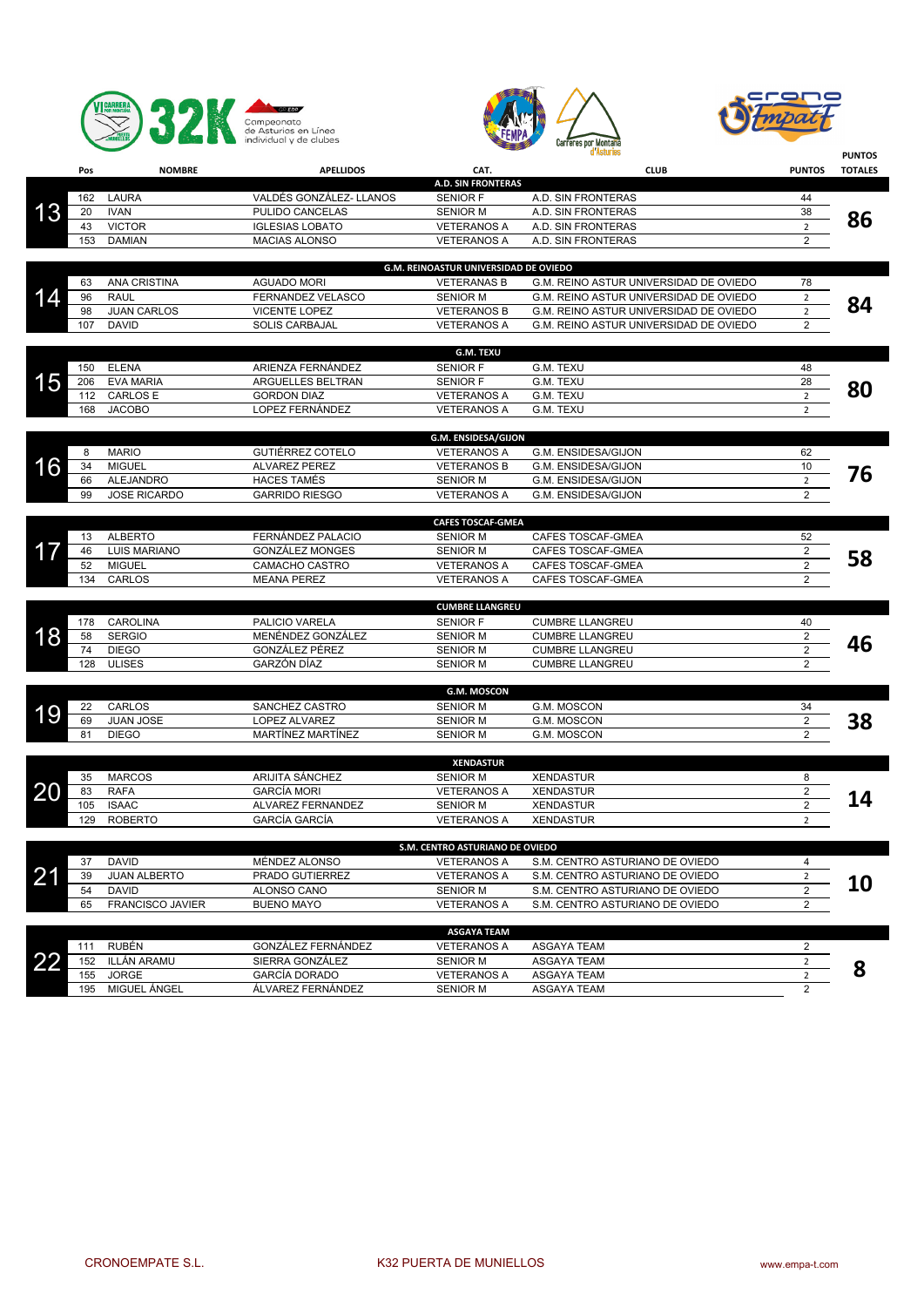





| Pos | P. Cat | Dorsal | Tiempo  | <b>RITMO</b> | <b>NOMBRE</b>    | <b>APELLIDOS</b>         | CAT.            | <b>CLUB</b>                           | DIF. CAT   | DIF. GEN   |
|-----|--------|--------|---------|--------------|------------------|--------------------------|-----------------|---------------------------------------|------------|------------|
|     |        | 441    | 0:39:24 | 4:22         | <b>XURDE NEL</b> | <b>RAMOS NOVAL</b>       | JUNIOR M        | AVIENTU SOLORUNNERS                   | $+0:00:00$ | $+0:02:28$ |
|     |        | 426    | 0:40:00 | 4:26         | <b>ALEJANDRO</b> | <b>MONTES</b>            | JUNIOR M        | NAVA TRAIL                            | $+0:00:35$ | $+0:03:03$ |
|     |        | 436    | 0:41:39 | 4:37         | <b>ANGEL</b>     | LARUELO GARCÍA           | CADETE M        | PILOÑA DEPORTE                        | $+0:00:00$ | $+0:04:43$ |
|     |        | 524    | 0:42:41 | 4:44         | <b>DIEGO</b>     | <b>RAMOS RUIZ</b>        |                 | CADETE M G.M. PICU PIENZU-LAFUENTE    | $+0:01:01$ | $+0.05:45$ |
| 5   | 3      | 530    | 0:42:53 | 4:45         | <b>DAVID</b>     | ROZA DE CASTRO           | JUNIOR M        | NAVA TRAIL                            | $+0:03:28$ | $+0:05:57$ |
| 6   |        | 438    | 0:43:19 | 4:48         | <b>RODRIGO</b>   | PEREZ MARCOS             | CADETE M        | TEAM OBAYA                            | $+0:01:39$ | $+0.06:22$ |
|     | 4      | 476    | 0:43:31 | 4:49         | <b>CARLOS</b>    | <b>BORBOLLA ALVAREZ</b>  | JUNIOR M        | <b>LOS URRIELES</b>                   | $+0.04:06$ | $+0:06:34$ |
| 8   | 5      | 587    | 0:48:55 | 5:25         | <b>JUAN</b>      | RODRIGUEZ DE LA FUENTE   | CADETE M        | NARCEA ESQUI CLUB                     | $+0:07:15$ | $+0:11:59$ |
| 9   | 6      | 453    | 0:48:56 | 5:25         | <b>OSCAR</b>     | <b>BARON PALMERO</b>     |                 | CADETE M CAMARGO RIA DEL CARMEN       | $+0:07:16$ | $+0:11:59$ |
| 10  |        | 454    | 0:50:24 | 5:35         | <b>YAGO</b>      | BARON PALMERO            | CADETE M        | CAMARGO RIA DEL CARMEN                | $+0:08:44$ | $+0:13:28$ |
| 11  |        | 405    | 0:52:47 | 5:51         | ALBA             | DE MENDIOLAGOITIA DIAZ   | CADETE F        | CAFÉS TOSCAF-GMEA                     | $+0:00:00$ | $+0:15:50$ |
| 12  |        | 522    | 0:53:55 | 5:59         | SAUL             | <b>ESTRADA</b>           | JUNIOR M        | PILOÑA DEPORTE                        | $+0:14:30$ | $+0:16:59$ |
| 13  |        | 501    | 0:54:39 | 6:03         | JULIA            | LLERANDI LAVANDERA       | <b>CADETE F</b> | PILOÑA DEPORTE                        | $+0:01:52$ | $+0:17:43$ |
| 15  |        | 567    | 0:58:35 | 6:30         | MAEVE            | ALVARO BELLO             | <b>JUNIOR F</b> | C.D. PILOÑA DEPORTE                   | $+0:00:00$ | $+0:21:39$ |
| 16  |        | 424    | 1:01:32 | 6:49         | <b>LIDIA</b>     | <b>GONZALEZ MANTECON</b> | CADETE F        | <b>TEAM OBAYA</b>                     | $+0:08:45$ | + 0:24:36  |
| 17  |        | 488    | 1:10:06 | 7:46         | MARÍA            | <b>FERRERO MEDINA</b>    | <b>CADETE F</b> | RUN04 GIJÓN                           | $+0:17:19$ | $+0.33:09$ |
| 18  |        | 539    | 1:12:11 | 8:00         | <b>PAULA</b>     | MUÑIZ VARELA             | <b>JUNIOR F</b> | G.M. REINOASTUR UNIVERSIDAD DE OVIEDO | $+0:13:35$ | $+0:35:15$ |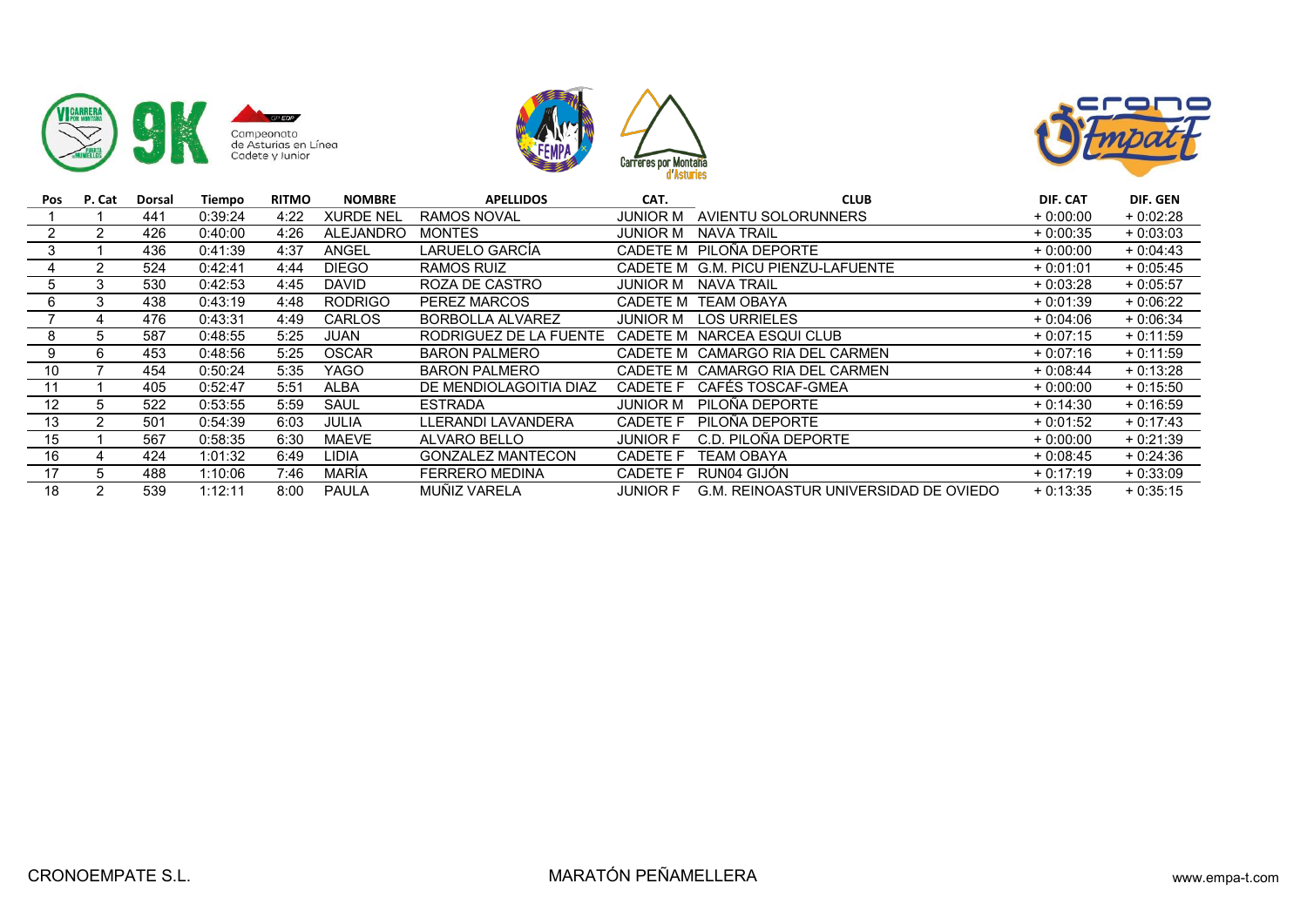





| <b>Pos</b> | P. Cat | Dorsal          | Tiempo  | <b>RITMO</b> | <b>NOMBRE</b> | <b>APELLIDOS</b>         | CAT.              | <b>CLUB</b>       | DIF. CAT   | DIF. GEN   |
|------------|--------|-----------------|---------|--------------|---------------|--------------------------|-------------------|-------------------|------------|------------|
|            |        |                 |         |              |               |                          | <b>CADETE FEM</b> |                   |            |            |
|            |        | 405             | 0:52:47 | 5:51         | ALBA          | DE MENDIOLAGOITIA DIAZ   | CADETE F          | CAFÉS TOSCAF-GMEA | $+0:00:00$ | $+0:15:50$ |
| 13         |        | 50 <sup>4</sup> | 0:54:39 | 6:03         | JULIA         | LLERANDI LAVANDERA       | <b>CADETE F</b>   | PILOÑA DEPORTE    | $+0:01:52$ | $+0:17:43$ |
| 16         |        | 424             | 1:01:32 | 6:49         | LIDIA         | <b>GONZALEZ MANTECON</b> | CADETE F          | TEAM OBAYA        | $+0:08:45$ | $+0:24:36$ |
|            |        | 488             | 1:10:06 | 7:46         | MARÍA         | FERRERO MEDINA           | CADETE F          | RUN04 GIJÓN       | $+0:17:19$ | $+0:33:09$ |

|    | <b>CADETE MAS</b> |     |         |      |                |                          |                                    |            |            |  |  |  |
|----|-------------------|-----|---------|------|----------------|--------------------------|------------------------------------|------------|------------|--|--|--|
|    |                   | 436 | 0:41:39 | 4:37 | ANGEL          | LARUELO GARCÍA           | CADETE M PILOÑA DEPORTE            | $+0:00:00$ | $+0:04:43$ |  |  |  |
|    |                   | 524 | 0:42:41 | 4:44 | <b>DIEGO</b>   | RAMOS RUIZ               | CADETE M G.M. PICU PIENZU-LAFUENTE | $+0:01:01$ | $+0:05:45$ |  |  |  |
|    |                   | 438 | 0:43:19 | 4:48 | <b>RODRIGO</b> | PEREZ MARCOS             | CADETE M TEAM OBAYA                | $+0:01:39$ | $+0:06:22$ |  |  |  |
|    |                   | 587 | 0:48:55 | 5:25 | JUAN           | RODRIGUEZ DE LA FUENTE ( | CADETE M NARCEA ESQUI CLUB         | $+0:07:15$ | $+0:11:59$ |  |  |  |
|    |                   | 453 | 0:48:56 | 5:25 | <b>OSCAR</b>   | BARON PALMERO            | CADETE M CAMARGO RIA DEL CARMEN    | $+0:07:16$ | $+0:11:59$ |  |  |  |
| 10 |                   | 454 | 0:50:24 | 5:35 | <b>YAGO</b>    | BARON PALMERO            | CADETE M CAMARGO RIA DEL CARMEN    | $+0:08:44$ | $+0:13:28$ |  |  |  |

|  |     |         |      |              |                               | <b>JUNIOR FEM</b> |                                                                                            |                                  |                  |
|--|-----|---------|------|--------------|-------------------------------|-------------------|--------------------------------------------------------------------------------------------|----------------------------------|------------------|
|  | 567 | 0:58:35 | 6:30 | <b>MAEVE</b> | <b>BELLO</b><br><b>ALVARO</b> | <b>JUNIOR</b>     | <b>PILOÑA</b><br><b>DEPORTE</b><br>-<br>ו∟ש ו<br>ر.                                        | 0:00:00                          | 0.24.<br>0:21:39 |
|  | 539 | .40.44  | 8:00 | PAUL,        | <b>MUÑIZ VAREL</b>            | <b>JUNIOR</b>     | ⊥INOAST′<br>DE.<br><b>OVIEDO</b><br><b>UNIVERSIDAD</b><br><b>REI</b><br>G.M.<br>. ∟۳<br>பட | 0.49.95<br>・・・・・・・<br>. u. 13.35 | $-0.35:15$       |

|    |     |         |      |              |                  | <b>JUNIOR MAS</b> |                     |            |            |
|----|-----|---------|------|--------------|------------------|-------------------|---------------------|------------|------------|
|    | 441 | 0:39:24 | 4:22 | XURDE NEL    | RAMOS NOVAL      | JUNIOR M          | AVIENTU SOLORUNNERS | $+0:00:00$ | $+0:02:28$ |
|    | 426 | 0:40:00 | 4:26 | ALEJANDRO    | <b>MONTES</b>    | JUNIOR M          | NAVA TRAIL          | $+0:00:35$ | $+0:03:03$ |
|    | 530 | 0:42:53 | 4:45 | <b>DAVID</b> | ROZA DE CASTRO   | iunior m          | NAVA TRAIL          | $+0:03:28$ | $+0:05:57$ |
|    | 476 | 0:43:31 | 4:49 | CARLOS       | BORBOLLA ALVAREZ | JUNIOR M          | <b>LOS URRIELES</b> | $+0:04:06$ | $+0:06:34$ |
| 12 | 522 | 0:53:55 | 5:59 | SAUL         | <b>ESTRADA</b>   | IUNIOR M          | PILOÑA DEPORTE      | $+0:14:30$ | $+0:16:59$ |